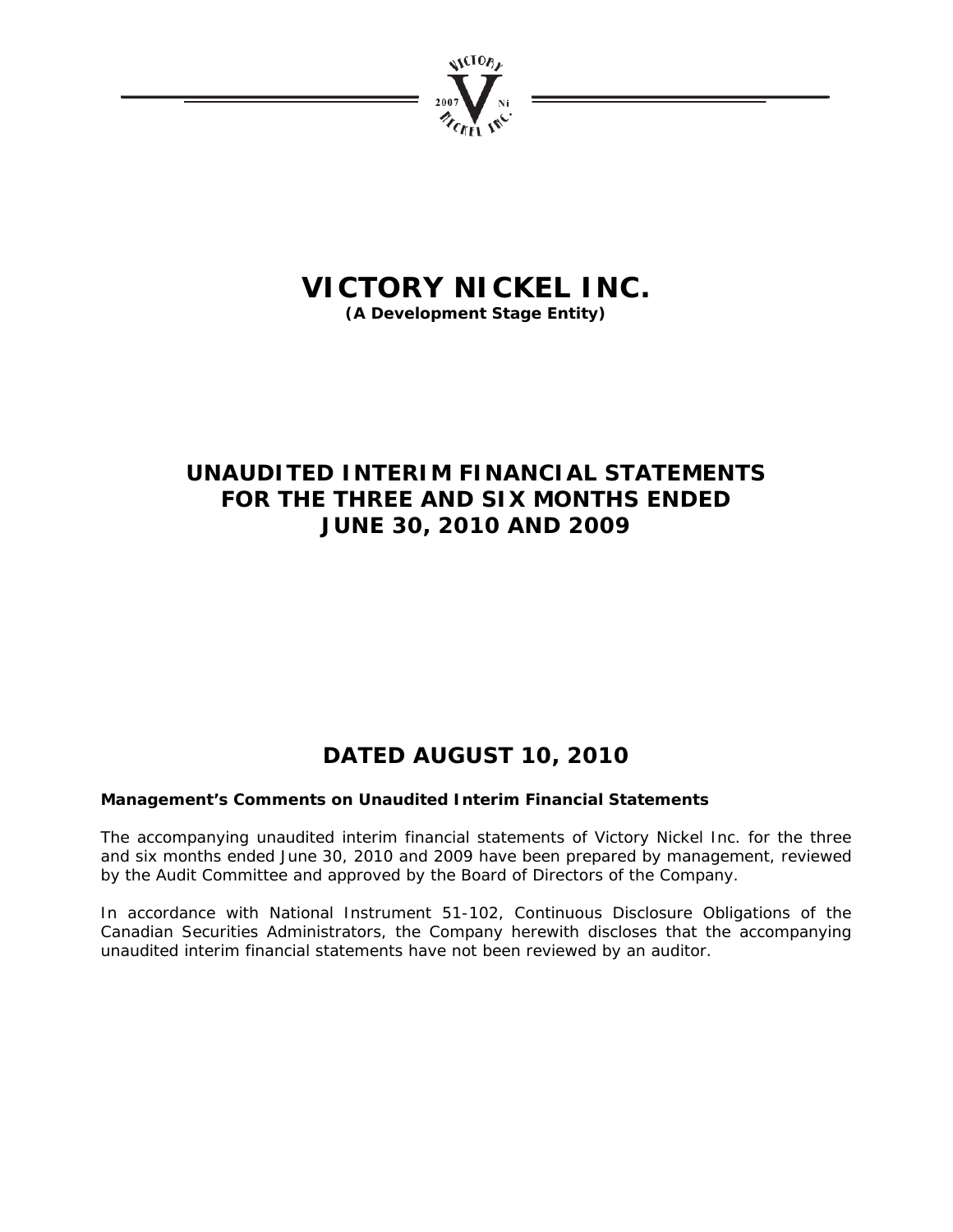# **VICTORY NICKEL INC. (A Development Stage Entity) BALANCE SHEETS**

|                                                                                                                                                                   | June 30,            |    | December 31, |
|-------------------------------------------------------------------------------------------------------------------------------------------------------------------|---------------------|----|--------------|
| (in thousands of Canadian dollars)                                                                                                                                | 2010<br>(unaudited) |    | 2009         |
|                                                                                                                                                                   |                     |    |              |
| <b>ASSETS</b>                                                                                                                                                     |                     |    |              |
| <b>Current</b>                                                                                                                                                    |                     |    |              |
| Cash and cash equivalents                                                                                                                                         | \$<br>548           | \$ | 4,078        |
| Marketable securities (Note 5)                                                                                                                                    | 6,145               |    | 1,254        |
| Due from Nuinsco Resources Limited (Note 12)                                                                                                                      | 6                   |    |              |
| Accounts receivable                                                                                                                                               | 169                 |    | 294          |
| Prepaid expenses and deposits                                                                                                                                     | 53                  |    | 35           |
| <b>Total Current Assets</b>                                                                                                                                       | 6,921               |    | 5,661        |
| <b>Exploration and Development Projects (Note 6)</b>                                                                                                              | 36,319              |    | 33,597       |
| <b>Property and Equipment (Note 7)</b>                                                                                                                            | 393                 |    | 88           |
|                                                                                                                                                                   | \$<br>43,633        | \$ | 39,346       |
| <b>LIABILITIES AND SHAREHOLDERS' EQUITY</b><br><b>Current</b><br>Accounts payable and accrued liabilities (Note 12)<br>Due to Nuinsco Resources Limited (Note 12) | \$<br>412           | S  | 1,367<br>33  |
| <b>Total Current Liabilities</b>                                                                                                                                  | 412                 |    | 1,400        |
| <b>Future Income Tax Liability (Note 9)</b>                                                                                                                       | 173                 |    | 387          |
|                                                                                                                                                                   | 585                 |    | 1,787        |
| <b>Shareholders' Equity (Note 8)</b>                                                                                                                              |                     |    |              |
| Share capital                                                                                                                                                     | 44,583              |    | 38,937       |
| Contributed surplus                                                                                                                                               | 3,825               |    | 2,980        |
| Deficit                                                                                                                                                           | (4,698)             |    | (5,356)      |
| Accumulated other comprehensive (loss) income (Note 10)                                                                                                           | (662)               |    | 998          |
|                                                                                                                                                                   | 43,048              |    | 37,559       |
|                                                                                                                                                                   | \$<br>43,633        | \$ | 39,346       |

**William** 

# **NATURE OF OPERATIONS (Note 1)**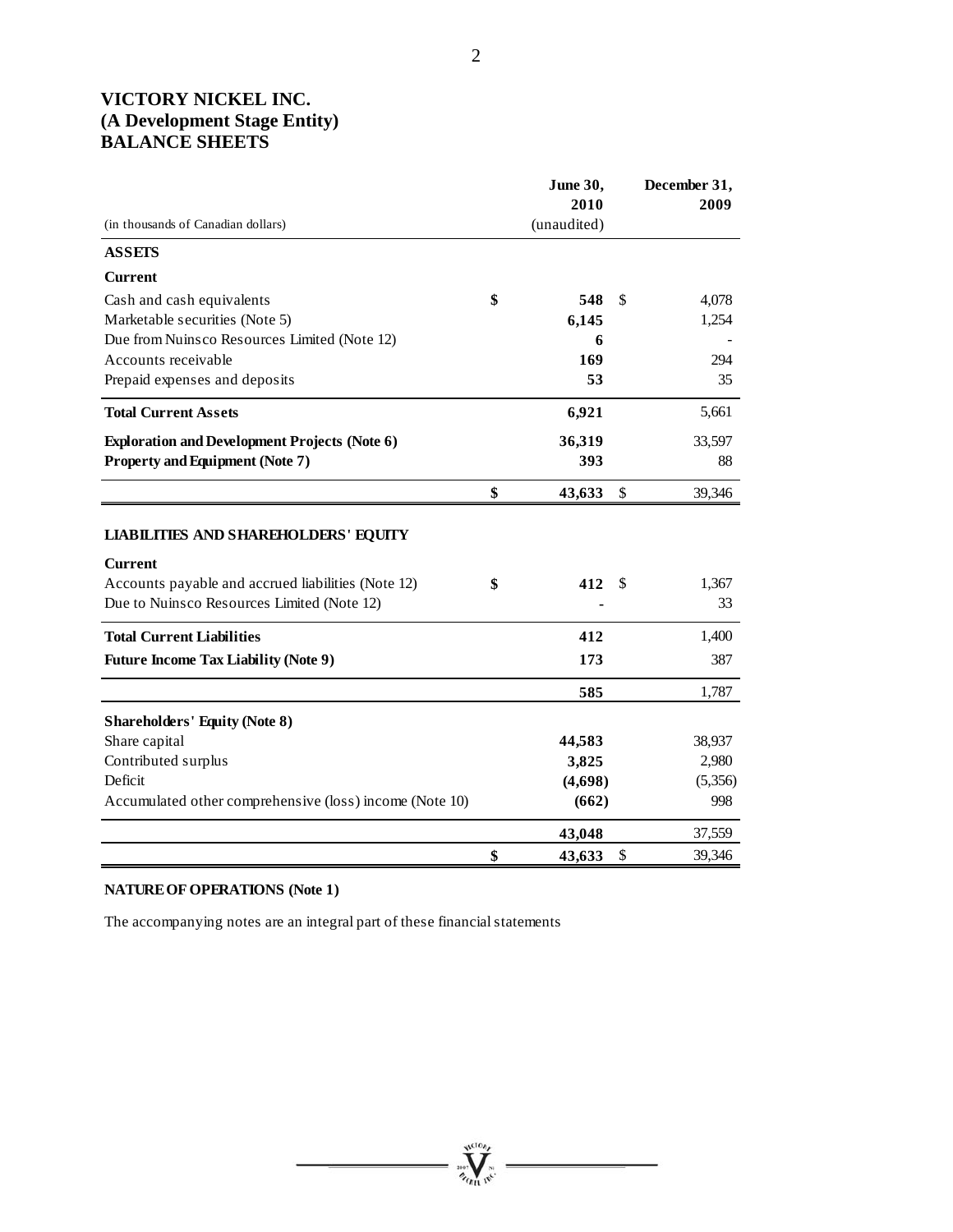# **VICTORY NICKEL INC.**  (A Development Stage Entity) **STATEMENTS OF OPERATIONS**

|                                                              |    | <b>Three Months</b><br><b>Ended June 30,</b> |               | <b>Three Months</b><br>Ended June 30, |      | <b>Six Months Ended</b><br><b>June 30,</b> |    | <b>Six Months Ended</b><br><b>June 30,</b> |
|--------------------------------------------------------------|----|----------------------------------------------|---------------|---------------------------------------|------|--------------------------------------------|----|--------------------------------------------|
|                                                              |    | 2010                                         |               | 2009                                  |      | 2010                                       |    | 2009                                       |
| (in thousands of Canadian dollars, except per share amounts) |    | (unaudited)                                  |               | (unaudited)                           |      | (unaudited)                                |    | (unaudited)                                |
| <b>Revenue</b>                                               |    |                                              |               |                                       |      |                                            |    |                                            |
| Interest income                                              | \$ | 2                                            | S.            | 18                                    | - \$ | 8                                          | -S | 45                                         |
| Gain on sale of marketable securities                        |    | 143                                          |               | 21                                    |      | 143                                        |    | 21                                         |
|                                                              |    | 145                                          |               | 39                                    |      | 151                                        |    | 66                                         |
| <b>Costs and Expenses</b>                                    |    |                                              |               |                                       |      |                                            |    |                                            |
| General and administrative (Note 12)                         |    | 377                                          |               | 370                                   |      | 754                                        |    | 797                                        |
| Stock option compensation (Note 8)                           |    | 37                                           |               | 15                                    |      | 581                                        |    | 206                                        |
| Other stock-based compensation (Note 8)                      |    | 173                                          |               |                                       |      | 173                                        |    |                                            |
| Amortization of property and equipment                       |    | 1                                            |               | 3                                     |      | $\mathbf{2}$                               |    | 6                                          |
| Recovery of exploration and development projects (Note 6)    |    | (795)                                        |               |                                       |      | (998)                                      |    |                                            |
|                                                              |    | (207)                                        |               | 388                                   |      | 512                                        |    | 1,009                                      |
| Income (Loss) before the Undernoted                          |    | 352                                          |               | (349)                                 |      | (361)                                      |    | (943)                                      |
| Gain on Securities Held for Trading (Note 5)                 |    | 807                                          |               |                                       |      | 1.089                                      |    |                                            |
| <b>Future Income Tax Provision (Recovery) (Note 9)</b>       |    | 169                                          |               | (6)                                   |      | 70                                         |    | (552)                                      |
| Net Income (Loss) for the Period                             | \$ | 990                                          | $\mathbf{\$}$ | $(343)$ \$                            |      | 658                                        | -S | (391)                                      |
| Income (Loss) per Share - Basic and Diluted                  |    | 0.00                                         | <sup>\$</sup> | $(0.00)$ \$                           |      | 0.00                                       | -S | (0.00)                                     |
| <b>Weighted Average Common Shares Outstanding</b>            |    |                                              |               |                                       |      |                                            |    |                                            |
| <b>Basic</b>                                                 |    | 351,781,000                                  |               | 261,732,000                           |      | 340,675,000                                |    | 261,721,000                                |
| <b>Fully Diluted</b>                                         |    | 355,261,000                                  |               | 263,503,000                           |      | 344,763,000                                |    | 262,493,000                                |

The accompanying notes are an integral part of these financial statements

# **VICTORY NICKEL INC.**  (A Development Stage Entity) **STATEMENTS OF COMPREHENSIVE LOSS**

|                                             | <b>Three Months</b>   | Three Months          |                 | Six Months Ended Six Months Ended |
|---------------------------------------------|-----------------------|-----------------------|-----------------|-----------------------------------|
|                                             | <b>Ended June 30,</b> | <b>Ended June 30,</b> | <b>June 30,</b> | <b>June 30,</b>                   |
|                                             | 2010                  | 2009                  | 2010            | 2009                              |
| (in thousands of Canadian dollars)          | (unaudited)           | (unaudited)           | (unaudited)     | (unaudited)                       |
| Net income (loss) for the period            | 990                   | $(343)$ \$<br>- 5     | 658 S           | (391)                             |
| Other comprehensive (loss) income (Note 10) | (3,163)               | (128)                 | (1,660)         | 300                               |
| <b>Comprehensive Loss for the Period</b>    | $(2.173)$ \$          | $(471)$ \$            | $(1.002)$ \$    | (91)                              |

suction,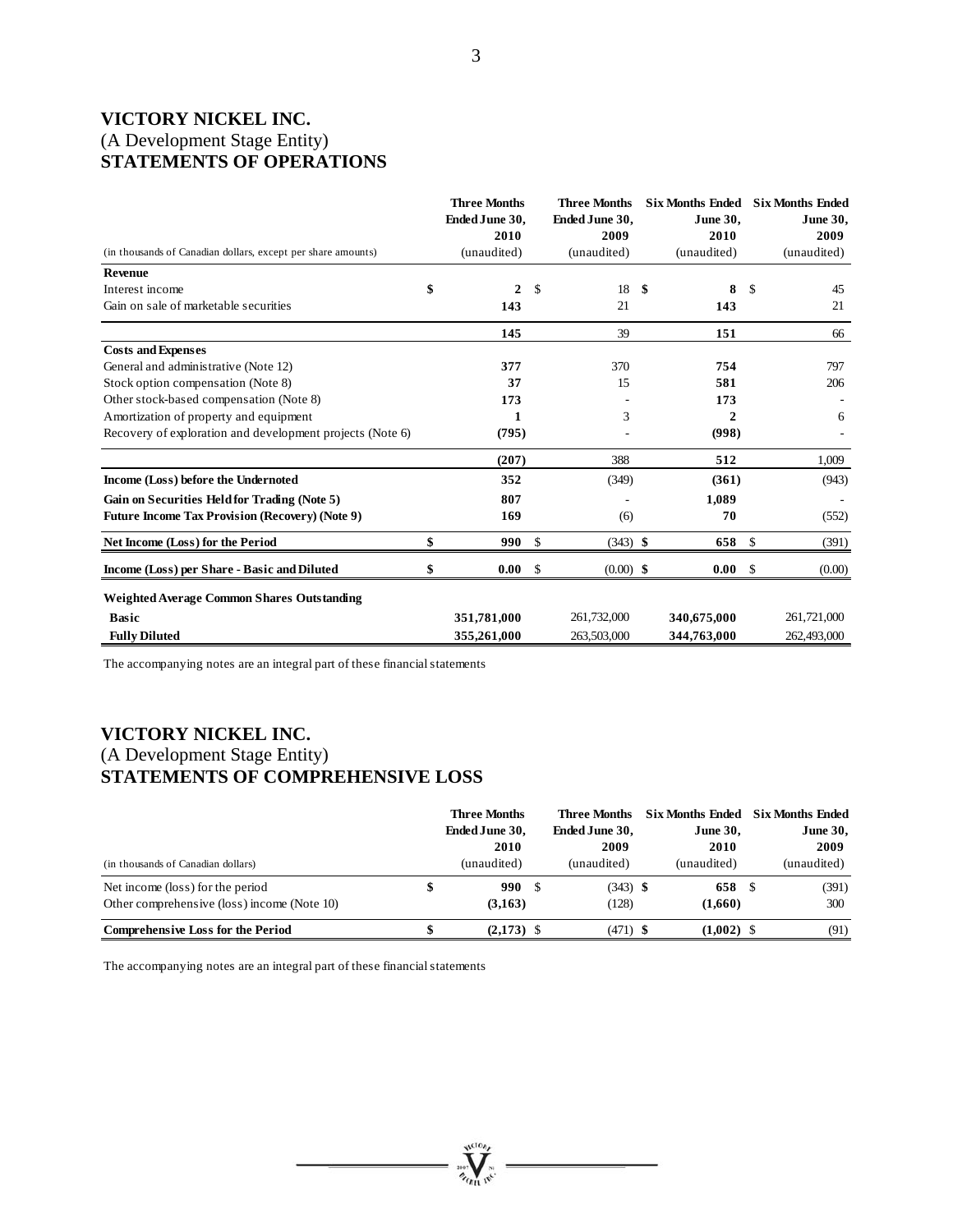# **VICTORY NICKEL INC.**  (A Development Stage Entity) **STATEMENTS OF CASH FLOWS**

|                                                           | <b>Three Months</b><br>Ended June 30,<br>2010 | <b>Three Months</b><br>Ended June 30,<br>2009 | <b>June 30.</b><br>2010 | Six Months Ended Six Months Ended<br><b>June 30,</b><br>2009 |
|-----------------------------------------------------------|-----------------------------------------------|-----------------------------------------------|-------------------------|--------------------------------------------------------------|
| (in thousands of Canadian dollars)                        | (unaudited)                                   | (unaudited)                                   | (unaudited)             | (unaudited)                                                  |
| Cash from (used by)                                       |                                               |                                               |                         |                                                              |
| <b>Operating Activities</b>                               |                                               |                                               |                         |                                                              |
| \$<br>Net income (loss) for the period                    | 990<br><sup>\$</sup>                          | $(343)$ \$                                    | 658                     | -S<br>(391)                                                  |
| Items not affecting cash:                                 |                                               |                                               |                         |                                                              |
| Stock option compensation (Note 8)                        | 37                                            | 15                                            | 581                     | 206                                                          |
| Other stock-based compensation (Note 8)                   | 173                                           |                                               | 173                     |                                                              |
| Amortization                                              | 1                                             | 3                                             | $\mathbf{2}$            | 6                                                            |
| Gain on securities held for trading (Note 5)              | (807)                                         |                                               | (1,089)                 |                                                              |
| Gain on sale of marketable securities                     | (143)                                         | (21)                                          | (143)                   | (21)                                                         |
| Recovery of exploration and development projects (Note 6) | 1,201                                         | ٠                                             | 998                     |                                                              |
| Future income tax provision (recovery) (Note 9)           | 169                                           | (6)                                           | 70                      | (552)                                                        |
| Change in non-cash working capital (Note 11)              | 21                                            | 19                                            | (139)                   | 467                                                          |
| Cash from (used by) operating activities                  | 1,642                                         | (333)                                         | 1,111                   | (285)                                                        |
| <b>Financing Activities</b>                               |                                               |                                               |                         |                                                              |
| Issue of common shares and warrants                       | 5,069                                         | 13                                            | 5,687                   | 13                                                           |
| Deferred rights offering costs                            |                                               | (76)                                          |                         | (76)                                                         |
| Cash from (used by) financing activities                  | 5,069                                         | (63)                                          | 5,687                   | (63)                                                         |
| <b>Investing Activities</b>                               |                                               |                                               |                         |                                                              |
| Exploration and development projects                      | (4,547)                                       | (1,157)                                       | (6,770)                 | (2,370)                                                      |
| Deposit on equipment                                      | (307)                                         |                                               | (307)                   |                                                              |
| Proceeds from sale of marketable securities               | 175                                           | 43                                            | 175                     | 43                                                           |
| Proceeds from option of Lynn Lake                         | 800                                           |                                               | 1,100                   |                                                              |
| Purchase of marketable securities                         | (4,355)                                       |                                               | (4,526)                 |                                                              |
| Cash used by investing activities                         | (8,234)                                       | (1,114)                                       | (10, 328)               | (2,327)                                                      |
| Net Decrease in Cash During the Period                    | (1,523)                                       | (1,510)                                       | (3,530)                 | (2,675)                                                      |
| Cash and Cash Equivalents, Beginning of the Period        | 2,071                                         | 3,253                                         | 4,078                   | 4,418                                                        |
| \$<br>Cash and Cash Equivalents, End of the Period        | $\mathcal{S}$<br>548                          | 1,743                                         | \$<br>548               | -\$<br>1,743                                                 |

**Welling**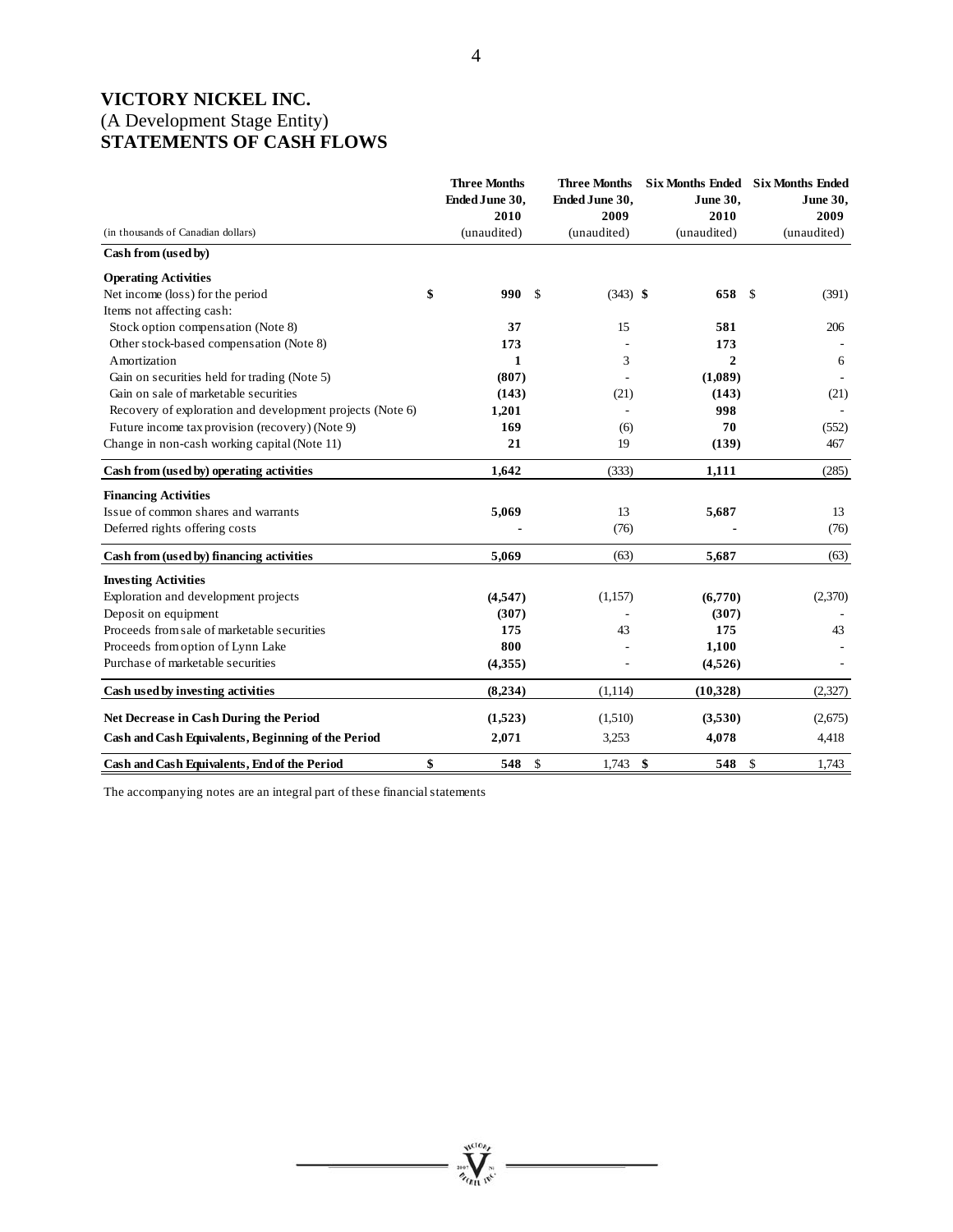# **VICTORY NICKEL INC.**  (A Development Stage Entity) **STATEMENTS OF SHAREHOLDERS' EQUITY**

|                                        |                      |               |                |                    | <b>Accumulated</b>       |              |
|----------------------------------------|----------------------|---------------|----------------|--------------------|--------------------------|--------------|
|                                        | <b>Share Capital</b> |               |                |                    | <b>Other</b>             |              |
| (unaudited)                            | Number of            |               | Contributed    |                    | Comprehensive            |              |
| (in thousands of Canadian dollars)     | <b>Shares</b>        | <b>Amount</b> | <b>Surplus</b> | Deficit            | Income (Loss)            | <b>Total</b> |
| Balance as at December 31, 2008        | 261,709,809          | \$<br>38,264  | \$<br>1,857    | \$<br>$(4,771)$ \$ | $\overline{\phantom{0}}$ | \$<br>35,350 |
| Options granted and vesting            |                      |               | 250            |                    |                          | 250          |
| Flow-through share renunciation        |                      | (2,192)       |                |                    |                          | (2,192)      |
| Shares and warrants issued under       |                      |               |                |                    |                          |              |
| rights offering                        | 65,489,952           | 2,783         | 907            |                    |                          | 3,690        |
| Options exercised                      | 950,000              | 82            | (34)           |                    |                          | 48           |
| Net loss for the year                  |                      |               |                | (585)              |                          | (585)        |
| Other comprehensive income             |                      |               |                |                    | 998                      | 998          |
| Balance as at December 31, 2009        | 328,149,761          | 38,937        | 2,980          | (5,356)            | 998                      | 37,559       |
| Options granted and vesting            |                      |               | 581            |                    |                          | 581          |
| Shares issued under private placements | 10,000,000           | 1,675         | 264            |                    |                          | 1,939        |
| Shares issued pursuant to reciprocal   |                      |               |                |                    |                          |              |
| placement                              | 36,615,385           | 3,798         |                |                    |                          | 3,798        |
| Shares issued under Share Bonus Plan   | 1,571,100            | 173           |                |                    |                          | 173          |
| Net income for the period              |                      |               |                | 658                |                          | 658          |
| Other comprehensive loss               |                      |               |                |                    | (1,660)                  | (1,660)      |
| Balance as at June 30, 2010            | 376,336,246          | \$<br>44,583  | 3,825          | \$<br>$(4,698)$ \$ | $(662)$ \$               | 43,048       |

**William**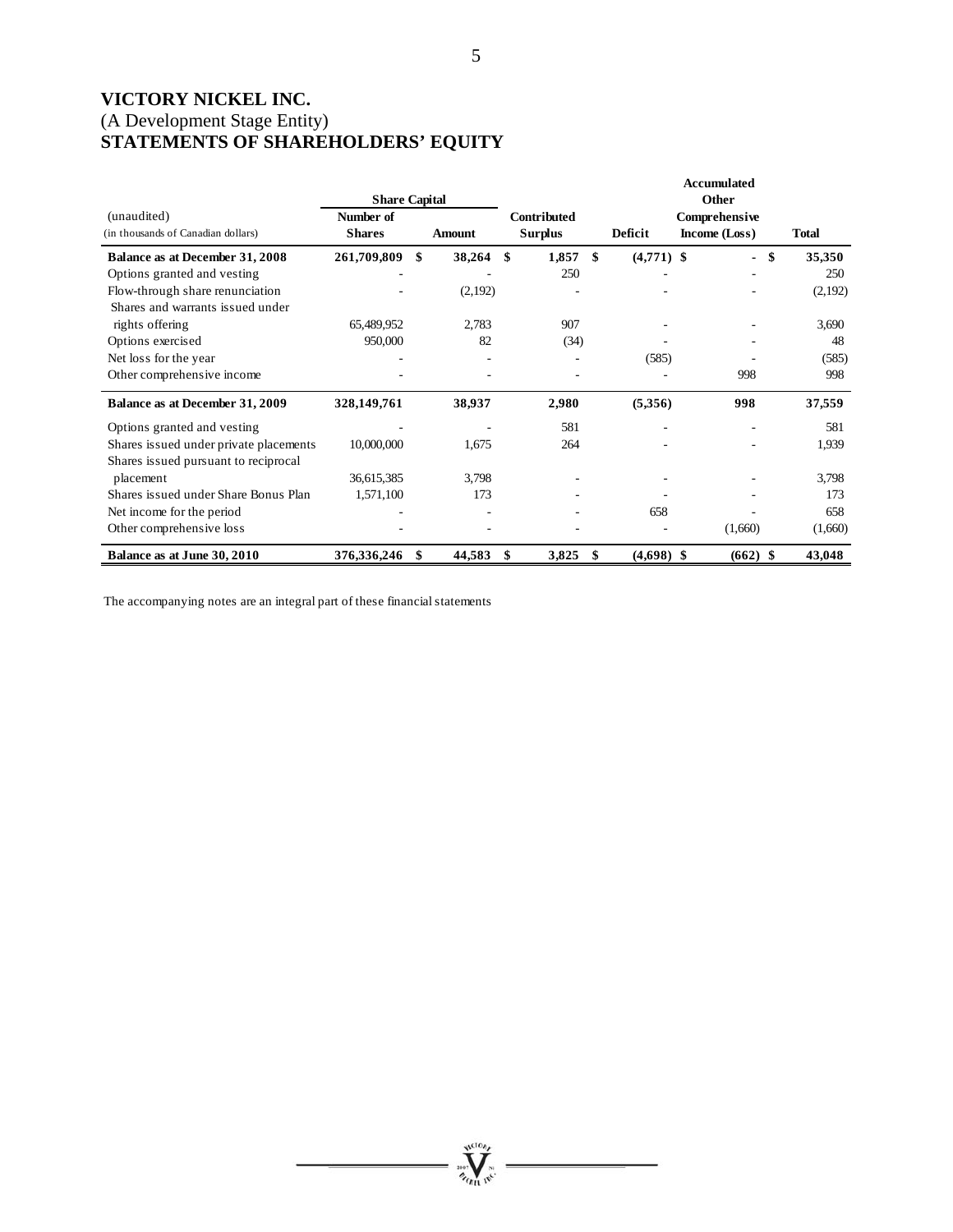# **NOTES TO FINANCIAL STATEMENTS**

(A Development Stage Entity) **June 30, 2010 and 2009 (unaudited)**  (all tabular amounts are in thousands of Canadian dollars)

# **1. NATURE OF OPERATIONS**

Victory Nickel Inc. ("Victory Nickel" or the "Company") is primarily engaged in the acquisition, exploration and development of nickel properties in Canada. The Company conducts its activities on its own or participates with others on a joint venture basis. The Company was formed on February 1, 2007 pursuant to a plan of arrangement.

The Company is a development stage entity and is subject to the risks and challenges experienced by other companies in a comparable stage of development. These risks include, but are not limited to, continuing losses, dependence on key individuals and the ability to secure adequate financing to meet the minimum capital required to successfully complete its projects. Development of the Company's current projects to the production stage will require significant financing. Given the current economic climate, the ability to raise funds is difficult.

As at June 30, 2010, the Company has working capital of \$6,509,000 (December 31, 2009 - \$4,261,000) which, along with expected cash flows from the option of the Lynn Lake property to Prophecy Resources Inc. ("Prophecy") as described in Note 6, is available to fund ongoing operations. The Company has announced the results of its definitive feasibility study ("DFS") on its Minago project.

However, none of the Company's exploration or development projects have commenced commercial production and accordingly the Company is dependent upon debt or equity financings and the optioning and/or sale of resource or resource-related assets for its funding. The recoverability of the carrying value of exploration and development projects, and ultimately the Company's ability to continue as a going concern, is dependent upon the discovery of economically recoverable reserves and resources, the Company's ability to finance development of its projects through debt or equity financings and achieving future profitable production, or alternatively upon the profitable disposal of projects.

Should the Company not be able to discover economically recoverable reserves, obtain the necessary financing or achieve future profitable production or sale of properties, the carrying value of the Company's assets could be subject to material adjustment and, in addition, other adjustments may be necessary to these financial statements should such adverse events impair the Company's ability to continue as a going concern as contemplated under Canadian generally accepted accounting principles ("Canadian GAAP").

# **2. BASIS OF PRESENTATION, USE OF ESTIMATES AND MEASUREMENT UNCERTAINTY**

# **Basis of Presentation**

These unaudited interim financial statements have been prepared by management in accordance with Canadian GAAP and include the accounts of the Company and those of Independent Nickel Corp. ("Independent"). Independent was formally wound up into Victory Nickel effective August 31, 2009.

These financial statements reflect the accounting principles described in the notes to the Company's audited consolidated financial statements for the year ended December 31, 2009 (the "2009 Audited Financial Statements") (with the exception of any changes set out in Note 3 below) and accordingly, should be read in conjunction with those annual financial statements and the notes thereto.

The accompanying unaudited interim financial statements include all adjustments that are, in the opinion of management, necessary for fair presentation. The results of operations and cash flows for the current periods as presented are not necessarily indicative of the results to be expected for the full year.

# **Use of Estimates**

The preparation of financial statements in conformity with Canadian GAAP requires management to make estimates and assumptions that affect the reported amounts of assets and liabilities and disclosure of contingent assets and liabilities at the date of the financial statements and the reported amounts of revenues and expenses during the reporting period. Management believes those estimates are reasonable. The accounting elements which require management to make significant estimates and assumptions include determining impairment in and values of exploration and development projects and future income taxes and the valuation of stock option compensation and investments. Accounting for these areas is subject to estimates and assumptions regarding, among other things, nickel recoveries,

 $\sum_{\alpha}$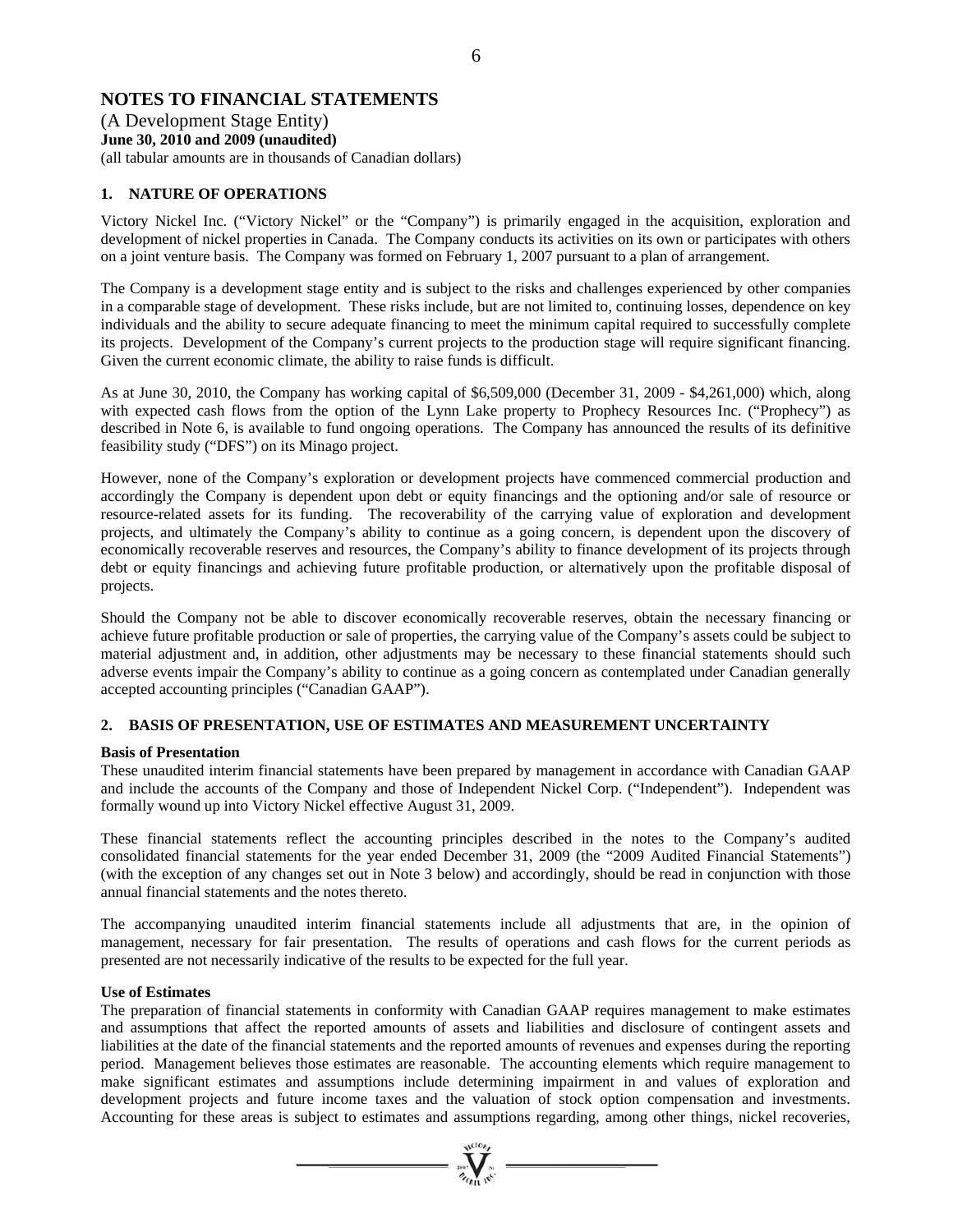# **Measurement Uncertainty**

The carrying values of the Company's exploration and development projects at June 30, 2010 was \$36,319,000 (December 31, 2009 - \$33,597,000). Management's review of these carrying values indicated that at June 30, 2010, the properties were not impaired. Management's conclusion is dependent on assumptions about several factors including future operating costs, nickel production levels, future nickel prices and capital equipment needs and costs. Over the last year or so, there has been unprecedented volatility in several of the factors involved in such an analysis including nickel and other metals prices, costs of fuel, power and other operating supplies and the costs of capital equipment which has resulted in an increased amount of measurement uncertainty. While such volatility appears to have somewhat calmed, future changes in these parameters could give rise to material changes in asset carrying values. Management will continue to monitor the critical factors impacting its impairment analysis and will re-evaluate the carrying value of its long-lived assets as necessary.

# **3. NEW AND FUTURE ACCOUNTING POLICIES**

# **New Accounting Policies**

There have been no new accounting policies adopted in these unaudited interim financial statements. The volume of accounting pronouncements being introduced by The Canadian Institute of Chartered Accountants ("CICA") applicable to the Company has reduced significantly pending the transition to International Financial Reporting Standards ("IFRS").

## **Future Accounting Changes**

There have been no additional future accounting changes from those reported in Note 3 to the 2009 Audited Financial Statements.

# **4. FINANCIAL RISK MANAGEMENT**

## **Financial Risk Management**

The Company's financial instruments include cash and cash equivalents, marketable securities, accounts receivable, accounts payable and accrued liabilities and amounts due from or to Nuinsco Resources Limited ("Nuinsco"). The fair value of these financial instruments approximates their carrying value.

The Company's risk exposures with respect to its financial instruments and the impact on the Company's financial statements are described in Note 4 to the 2009 Audited Financial Statements and are updated below:

## **Liquidity risk**

As at June 30, 2010, the Company had working capital of \$6,509,000 (December 31, 2009 - \$4,261,000). The Company believes it has sufficient working capital to meet its obligations as they become due. As explained in Note 1, development of the Company's current projects to the production stage will require significant financing. Given the current economic climate, the ability to raise funds may prove challenging. The Company currently has no long-term liabilities except for future income taxes of \$173,000 (2009 - \$387,000). All contractually obligated cash flows are payable within the next fiscal year, including the electrical equipment (Note 7).

## **Market risk**

The Company is exposed to interest rate risk and commodity price risk. It is not exposed to any significant currency risk with respect to its financial instruments.

## *Interest rate risk*

The Company's cash equivalents earn interest at fixed short-term rates of approximately 1.0% at June 30, 2010 and 0.7% at December 31, 2009. None of the Company's other financial investments are interest-bearing, and therefore the Company is not exposed to any significant interest rate risk which could be caused by a sudden change in market interest rates.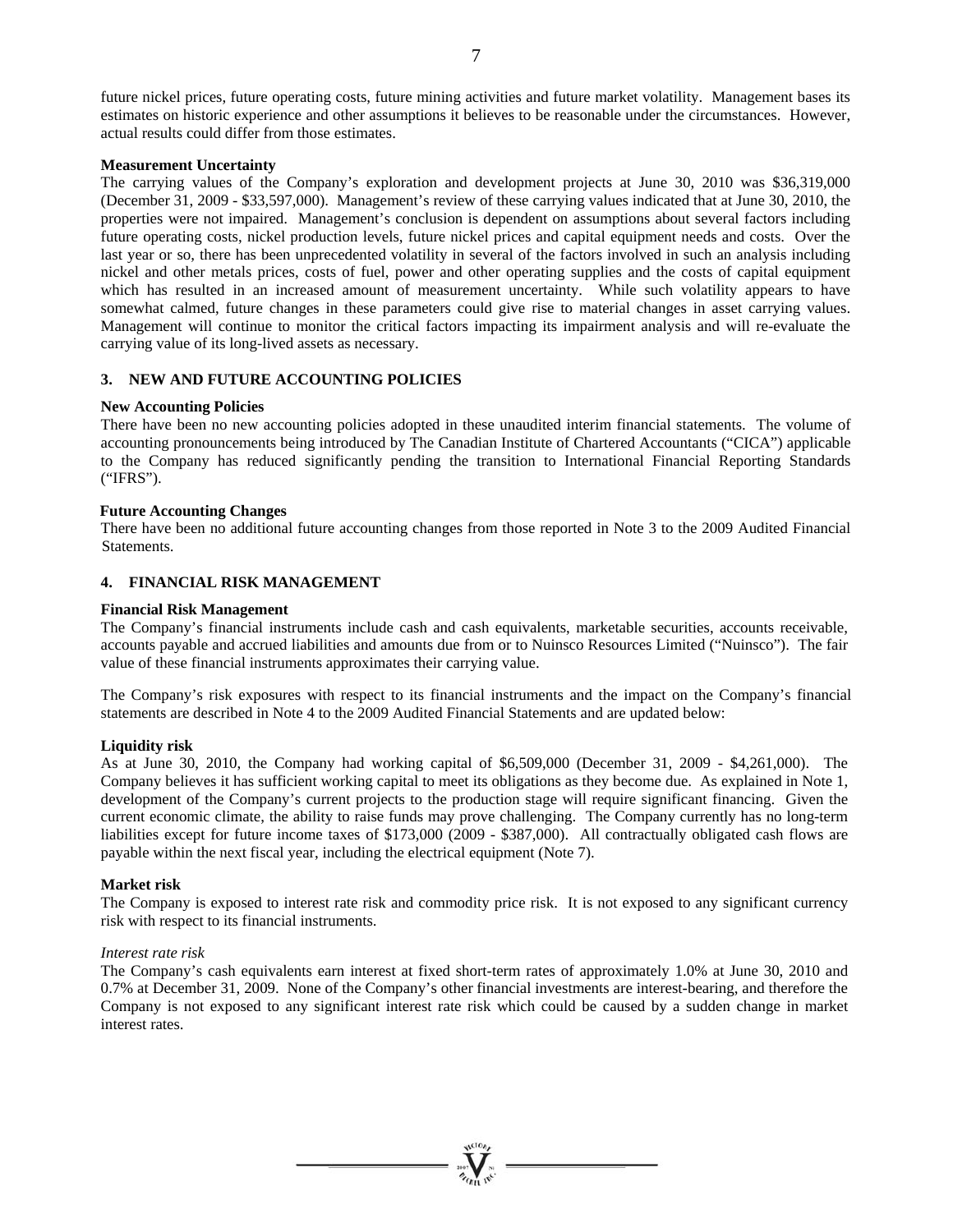## **5. MARKETABLE SECURITIES**

|                                                                         | <b>June 30,</b><br>2010 | December 31,<br>2009 |
|-------------------------------------------------------------------------|-------------------------|----------------------|
| Level One Securities - Common Shares<br>Level Two Securities - Warrants | \$<br>$5,947$ \$<br>198 | 1,254                |
|                                                                         | 6,145                   | 1.254                |

The Company records its level one securities at available market prices with any excess of fair value above acquisition cost being recorded as gain on securities held for trading.

The warrants the Company owns are not publicly-traded. However, they are susceptible to valuation using the Black-Scholes option-pricing model, the inputs for which are readily determinable. Any change in fair value after initial recognition, is recorded through the statement of operations as a gain or loss on securities held for trading. As at June 30, 2010, the warrants were valued, using the Black-Scholes option-pricing model, at \$0.338 and \$0.300, using the following assumptions:

# **Warrant Assumptions**

| Dividend yield                  |                |
|---------------------------------|----------------|
| Expected volatility             | 153%           |
| Risk free interest rate         | $1.45\%$       |
| Expected remaining term - years | 1.50 to $1.75$ |

#### **6. EXPLORATION AND DEVELOPMENT PROJECTS**

Cumulative costs relating to the acquisition of mineral properties, and deferred exploration and development expenditures, have been incurred on the following projects:

|                                        |   | <b>Balance as at</b> |                     |      |                   |             |                        |        | <b>Balance as at</b> |
|----------------------------------------|---|----------------------|---------------------|------|-------------------|-------------|------------------------|--------|----------------------|
|                                        |   | December 31,         | Current             |      |                   | Writedowns/ |                        |        | <b>June 30,</b>      |
|                                        |   | $2009^{(1)}$         | <b>Expenditures</b> |      | <b>Recoveries</b> |             | <b>Excess Proceeds</b> |        | 2010                 |
| Lac Rocher <sup><math>(2)</math></sup> | э | $4,505$ \$           | 35                  | - \$ |                   | - \$        |                        | $-$ \$ | 4,540                |
| Mel                                    |   | 2,473                | 162                 |      | ۰                 |             | ۰                      |        | 2,635                |
| Minago $^{(3)}$                        |   | 25,576               | 3,802               |      | (234)             |             | ۰.                     |        | 29,144               |
| Lynn Lake <sup>(4)</sup>               |   | 1,043                | 27                  |      | (2,068)           |             | 998                    |        |                      |
|                                        |   | 33,597 \$            | 4,026               | -S   | $(2,302)$ \$      |             | 998                    |        | 36,319               |

|                           | <b>Balance as at</b>     |                     |      |                   |                        |        | <b>Balance as at</b> |
|---------------------------|--------------------------|---------------------|------|-------------------|------------------------|--------|----------------------|
|                           | December 31,             | <b>Current</b>      |      |                   | Writedowns/            |        | <b>June 30,</b>      |
|                           | 2008                     | <b>Expenditures</b> |      | <b>Recoveries</b> | <b>Excess Proceeds</b> |        | 2009                 |
| Lac Rocher <sup>(2)</sup> | \$<br>$3,580$ \$         | 141                 | - \$ | $(28)$ \$         |                        | $-$ \$ | 3,693                |
| Mel                       | 2,462                    | 29                  |      | ٠                 | ٠                      |        | 2,491                |
| Minago                    | 23,905                   | 851                 |      | ۰                 | -                      |        | 24,756               |
| Lynn Lake                 | 1,483                    | 104                 |      | ٠                 | ۰                      |        | 1,587                |
| Other                     | $\overline{\phantom{a}}$ |                     |      | $\sim$            | ٠                      |        |                      |
|                           | \$<br>31,430 \$          | $1,126$ \$          |      | $(28)$ \$         |                        | $-$ \$ | 32,528               |

(1) The balance as at December 31, 2009 is shown net of recoveries of \$991,000 representing the effects of tax credits on expenditures claimed for investment tax credit ("ITC") purposes.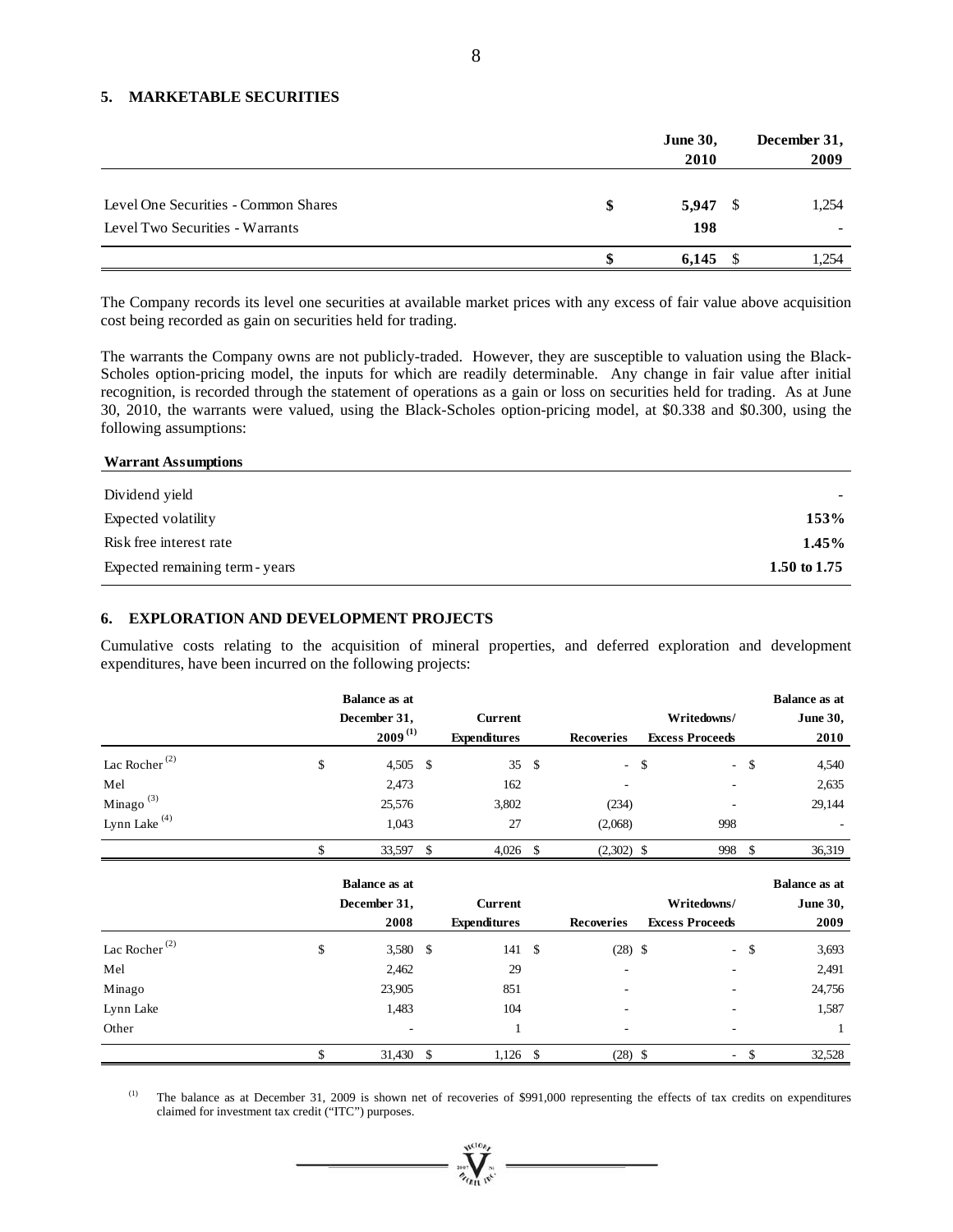- (2) The expenditures on the Lac Rocher project in the years ended December 31, 2009 and 2008 are shown net of Québec mining duties receivable of \$28,000 and \$179,000, respectively. The claim reflected in 2008 was reduced and adjusted against current expenditures in
- 2009.<br><sup>(3)</sup> The Minago project is shown net of recoveries of \$234,000 representing the effects of tax credits on expenditures claimed for ITC purposes. (4) The expenditures on the Lynn Lake property are shown net of a \$300,000 payment by Prophecy in the last quarter of 2009, \$300,000 in
- January 2010, \$400,000 in April 2010, \$400,000 in June 2010 and reflect the receipt of Prophecy common shares in January 2010 with a fair value at that time of \$968,000. The amount of \$998,000 represents the excess of consideration received under the option agreement and is reflected as a recovery of exploration and development projects through the statement of operations.

## **Lac Rocher**

The Lac Rocher project, which is 100% owned, is located 140 kilometres northeast of Matagami in northwestern Québec. The project is subject to a royalty of \$0.50 per ton on any ores mined and milled from the property and a 2% net smelter return royalty ("NSR").

In 2007, the Company began environmental work in support of obtaining a permit for the Lac Rocher deposit in order to extract and direct ship mineralized material to an offsite mill for processing. A 12-hole, 1,500 metre drill program was also completed to test for extensions to the nickel sulphide mineralization and to provide metallurgical samples for the Preliminary Economic Assessment (PEA) to determine the near-term production and cash generation potential of the project. No fieldwork was conducted on the property during 2008.

Metallurgical testing of the massive sulphide mineralization from the deposit was completed in December 2007. In February, 2008, the Company announced positive results from metallurgical testing of the disseminated sulphide zone and they were incorporated into the PEA completed in November 2008.

The Company completed the construction of an access road for approximately \$389,000 in the third quarter of 2009 and performed diamond drilling to provide geotechnical data for portal and ramp development.

## **Mel**

Effective August 27, 1999, Nuinsco (the predecessor entity of Victory Nickel) entered into an option agreement (the "Agreement") with Inco Limited (predecessor to CVRD Inco Limited, now Vale) for the exploration and development of Vale's Mel properties (the "Mel Properties") located in the Thompson area of northern Manitoba. Pursuant to the Agreement, sufficient expenditures have been incurred to earn a 100% interest in the Mel Properties, and in 2007 the Company exercised its option to acquire such interest. Vale has the right to earn back a 51% interest by incurring expenditures of \$6,000,000 over a four-year period. Vale has not yet notified the Company if it intends to exercise this back-in right. However, this right will expire by the end of the summer.

Under the Agreement, Vale has a contractual obligation to mill ore mined from the Mel deposit at its cash cost plus 5% (provided that the product meets Vale specifications and that Vale has sufficient mill capacity). The Company has the option to manage the development and operation of any mines developed on the Mel Properties.

## **Minago**

At June 30, 2010, the 100%-owned Minago project covered approximately 28,928 hectares, through a combination of mining claims, mineral leases and a mineral exploration licence, on Manitoba's Thompson Nickel Belt. The property encompasses the Nose Deposit, which contains the entire current nickel mineral resource, and the North Limb, a zone of nickel mineralization with a known strike length of 1.5 kilometres located to the north of the Nose Deposit.

From 2006 to date, considerable work has been performed, including diamond drilling, metallurgical testing and engineering studies. This work formed the basis for the DFS, the results of which were announced in December 2009 and improvements thereto announced in June 2010.

In January, 2008, the Company entered into an option agreement with Xstrata Nickel ("Xstrata"), a business unit of Xstrata Canada Corporation, to acquire a 100% interest in five mineral claims ("the Properties") totalling 691 hectares located adjacent to the Company's existing Minago property package.

The acquisition has been ratified by Xstrata and a 100% interest in the Properties has been registered with the Company. The Properties will be subject to an NSR interest retained by Xstrata, as follows:

- In respect of nickel:
- o a 2% NSR when the LME three-month nickel price is equal to or greater than US\$13,227 per tonne in that quarter; and
- o a 1% NSR when the LME three-month nickel price is less than US\$13,227 per tonne in that quarter.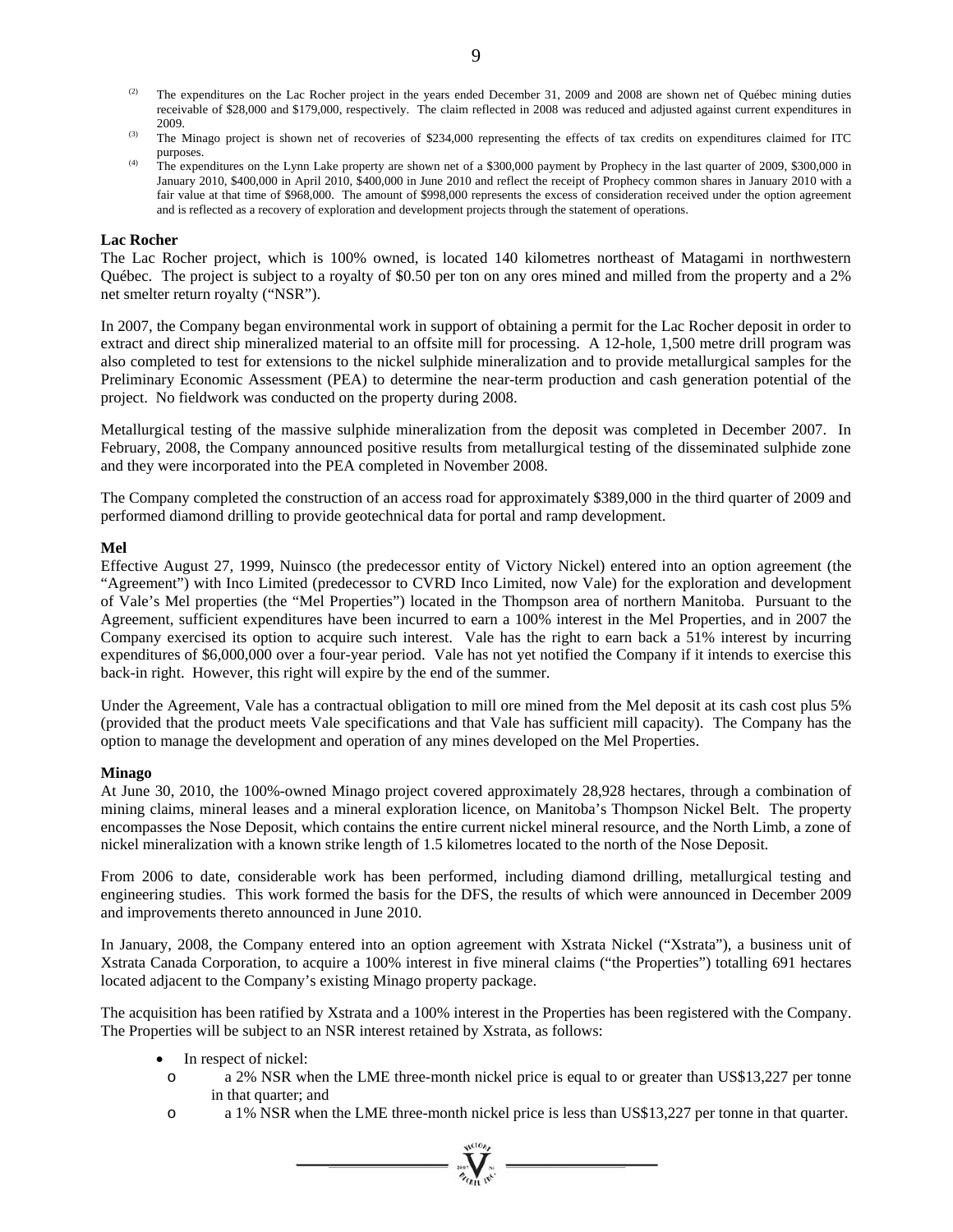- In respect of other metals, minerals and concentrates:
- o a 2% NSR.

In the event that the NSR is a 2% royalty, the Company may buy back up to 50% of the NSR royalty interest for a maximum of \$1 million. In addition, Xstrata has the right (the "Back-in Right") to earn a 50% interest in the Properties if any resource is discovered on the Properties that exceeds 500,000,000 pounds of contained nickel in measured and indicated resources. To exercise the Back-in Right, Xstrata must commit to pay direct expenditures or an amount in cash to the Company equal to twice the aggregate of all direct exploration, development and mining expenditures incurred by the Company on the Properties prior to the delivery by Xstrata of the Back-in Right notice.

# **Lynn Lake**

The Company owns a 100% right, title and interest in the Lynn Lake nickel property ("Lynn Lake"), covering approximately 600 ha in northern Manitoba.

On October 21, 2009, the Company announced that it had optioned Lynn Lake to Prophecy. Under the terms of the agreement, Prophecy can acquire a 100% interest in Lynn Lake by paying the Company an aggregate of \$4 million over approximately four and a half years, by incurring \$3 million in exploration expenditures over approximately three years and by issuing a 10% equity interest in Prophecy calculated on a diluted basis after Prophecy completes a private placement; such placement was completed in January 2010. The Company also has the right to participate in future equity financings on a pro-rata basis to maintain its 10% interest. Because of delays experienced by Prophecy in receiving regulatory approvals, certain of the timing contemplated under the agreement was extended.

The agreement, as extended, provides for the \$4 million to be paid to the Company as follows:

- \$300,000 within five business days of receiving conditional regulatory approval (such amount was received in November 2009);
- \$300,000 within 60 days of October 21, 2009 (later extended to January 9, 2010 with cash received on January 6, 2010);
- \$400,000 within 180 days of October 21, 2009 (cash was received on April 13, 2010); and
- \$1 million on March 1 of each of 2011, 2012 and 2013.

In June, 2010, the Company received an advance of \$400,000 from Prophecy out of its scheduled amount of \$1 million due in March 2011. Accordingly, a balance of \$600,000 is due by March 1, 2011.

Failure on the part of Prophecy to meet any of the terms will result in cancellation of the option on the property and it will revert to the Company.

As at June 30, 2010, \$998,000 excess of proceeds under the option agreement above the book value of the property had been received and accordingly was recorded through the statement of operations as a recovery of exploration and development projects in respect of Lynn Lake.

# **Wakami, Lar and Wellmet Projects**

The Company has incurred minimal expenditures on these properties in 2010 and 2009.

# **Flow-through Commitment**

As at June 30, 2010, the Company had a remaining flow-through commitment outstanding to incur exploration expenditures in relation to prior flow-through share financings in April 2010 of approximately \$384,000 after taking into consideration amounts included in accounts payable and accruals of approximately \$234,000. This commitment is required to be incurred by December 31, 2011.

# **7. PROPERTY AND EQUIPMENT**

|           | As at June 30, 2010 |      |      |                    |   |                       | As at December 31, 2009 |      |      |                          |  |                       |
|-----------|---------------------|------|------|--------------------|---|-----------------------|-------------------------|------|------|--------------------------|--|-----------------------|
|           |                     |      |      | <b>Accumulated</b> |   |                       |                         |      |      | Accumulated              |  |                       |
|           |                     | Cost |      | Amortization       |   | <b>Net Book Value</b> |                         | Cost |      | Amortization             |  | <b>Net Book Value</b> |
| Land      |                     | 43   | - \$ | ٠                  | ﯩ | 43                    | $\mathcal{P}$           | 43   | - \$ | $\overline{\phantom{a}}$ |  | 43                    |
| Building  |                     | 40   |      |                    |   | 36                    |                         | 40   |      |                          |  | 37                    |
| Equipment |                     | 336  |      | 29                 |   | 307                   |                         | 29   |      | 28                       |  |                       |
| Vehicle   |                     | 11   |      |                    |   |                       |                         |      |      |                          |  |                       |
|           |                     | 430  |      | 37                 |   | 393                   |                         | 123  |      | 35                       |  | 88                    |

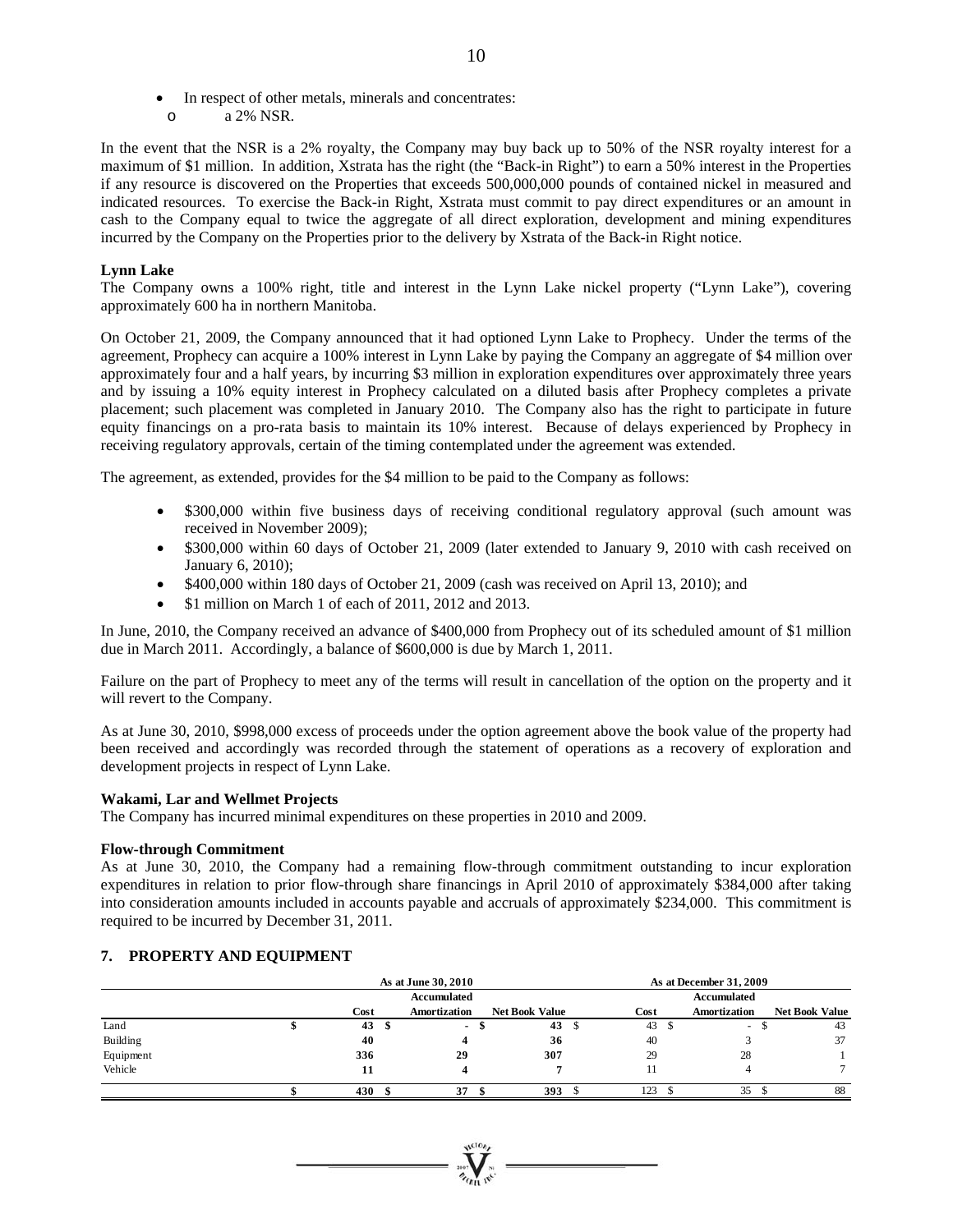Included in equipment is a deposit of \$307,000 related to the purchase of transformers and other electrical equipment; the equipment is not in service and is not being depreciated. On May 10, 2010, the Company entered into an agreement to purchase equipment for the Minago project. The total price of US\$2,840,000 is contingent upon satisfactory testing results, with specified amounts due after testing and the full remaining balance due by September 2010 or prior to shipping. Subsequent to June 30, 2010, the Company made an additional payment of \$301,000.

# **8. SHAREHOLDERS' EQUITY**

#### **Share Capital**

## Authorized:

The Company is authorized to issue an unlimited number of common shares.

Issued and Outstanding:

|                                                               | Number of     |     |               |
|---------------------------------------------------------------|---------------|-----|---------------|
|                                                               | <b>Shares</b> |     | <b>Amount</b> |
| Balance as at December 31, 2009                               | 328,149,761   | -SS | 38,937        |
| Shares issued pursuant to private placement <sup>(a)</sup>    | 3,429,139     |     | 544           |
| Shares issued pursuant to private placement (b)               | 6,570,861     |     | 1,132         |
| Shares issued pursuant to reciprocal placement <sup>(c)</sup> | 36,615,385    |     | 3,797         |
| Shares issued under Share Bonus Plan <sup>(d)</sup>           | 1,571,100     |     | 173           |
| Balance as at June 30, 2010                                   | 376,336,246   |     | 44,583        |

- (a) On February 26, 2010, the Company completed the first tranche of a flow-through financing of 3,429,139 Units of securities at a price of \$0.20 per Unit generating gross proceeds of \$686,000. Each Unit comprises one common share and one-half of one common share purchase warrant. Each whole warrant entitles the holder to purchase one common share at an exercise price of \$0.26 for a period of 12 months from closing. The share issue costs were approximately \$68,000 before income taxes of \$17,000 and the Company apportioned proceeds of approximately \$91,000 to the cost of the warrants and finder's warrants.
- (b) On April 8, 2010, the Company completed the second tranche of a flow-through financing of 6,570,861 Units of securities at a price of \$0.21 per Unit generating gross proceeds of \$1,380,000. Each Unit comprises one common share and one-half of one common share purchase warrant. Each whole warrant entitles the holder to purchase one common share at an exercise price of \$0.26 for a period of 12 months from closing. The share issue costs were approximately \$103,000 before income taxes of \$29,000 and the Company apportioned proceeds of approximately \$174,000 to the cost of the warrants and finder's warrants. Upon closing of the second tranche, the Company issued 250,000 finder's warrants which entitle the holder to purchase one common share at an exercise price of \$0.175 for a period of 12 months from issuance.
- (c) On May 28, 2010, the Company issued 36,615,385 common shares pursuant to the reciprocal placement with Prophecy. The common shares were issued at a price of \$0.104 per share generating gross proceeds of \$3,808,000. The share issue costs were approximately \$15,000 before income taxes of \$4,000. In turn, Victory Nickel subscribed for 7,000,000 Prophecy common shares which are included in marketable securities (Note 5).
- (d) On May 28, 2010, the Company issued 1,571,100 common shares with a fair value of \$173,000 to employees and consultants as discretionary bonuses pursuant to the Company's Share Bonus Plan.

## **Stock Options**

A summary of options outstanding is as follows:

|                         | Number of   |    |                       |
|-------------------------|-------------|----|-----------------------|
|                         | Options     |    |                       |
|                         | Outstanding |    | <b>Exercise Price</b> |
| As at December 31, 2009 | 24,221,498  | S  | 0.30                  |
| Options granted         | 5,490,000   |    | 0.16                  |
| Options expired         | (88,000)    |    | 0.23                  |
| As at June 30, 2010     | 29,623,498  | \$ | 0.28                  |
|                         |             |    |                       |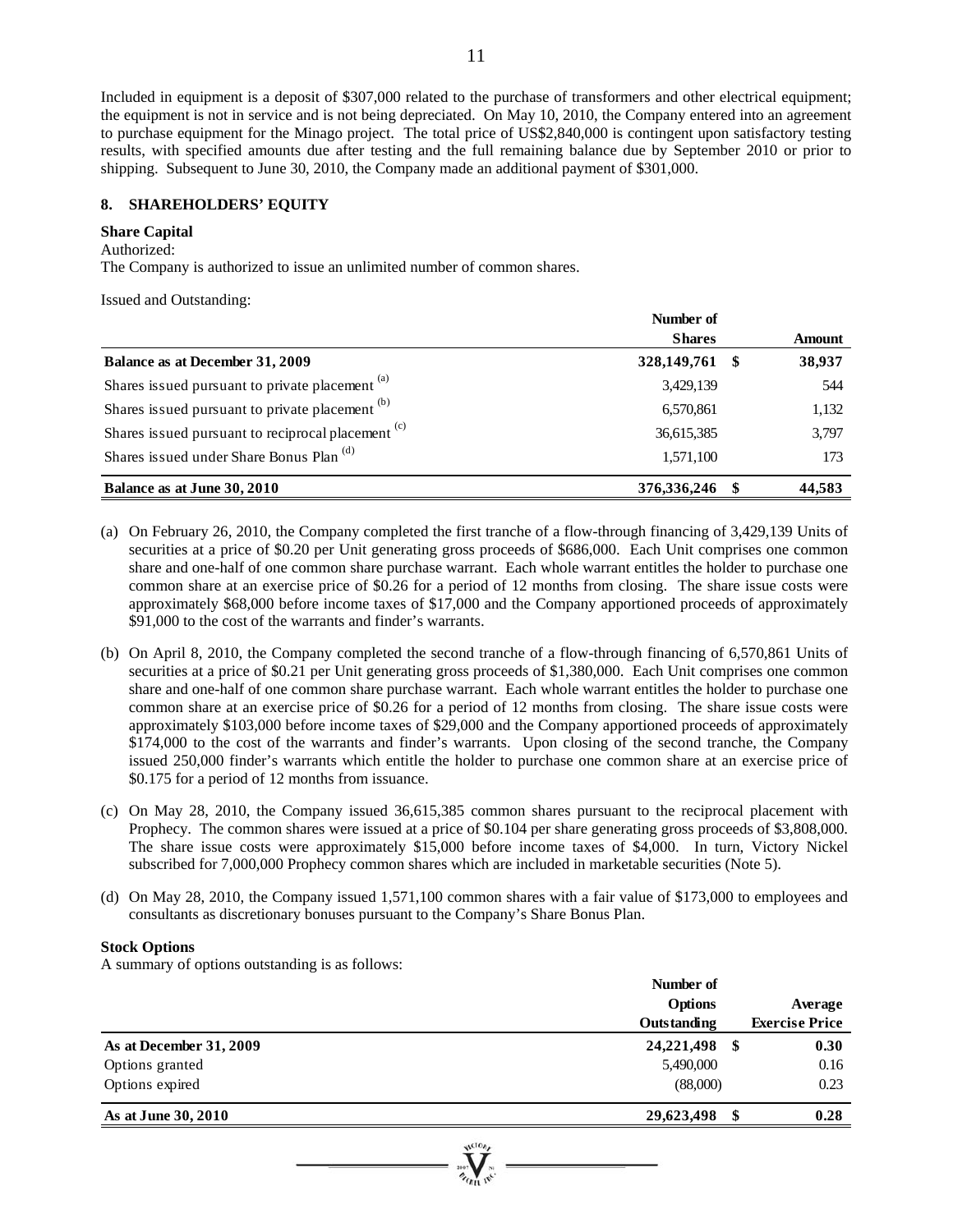All of the 5,490,000 options were granted during the first three months of 2010 at a weighted average exercise price of \$0.16 per share. The weighted average grant date fair value of options granted during the period was \$0.12 (2009 - \$0.04). The granting and vesting of 5,490,000 options resulted in compensation expense of \$37,000 and \$581,000 for the three and six months ended June 30, 2010, respectively (2009 - \$15,000 and \$206,000). All expiries occurred in the three months ended June 30, 2010.

The value assigned to options was calculated using the Black-Scholes option-pricing model, with the following assumptions:

|                                         | Six Months Ended June 30, |                     |  |  |  |  |
|-----------------------------------------|---------------------------|---------------------|--|--|--|--|
| <b>Option Assumptions</b>               | 2010                      | 2009                |  |  |  |  |
| Dividend vield                          | $\overline{\phantom{0}}$  |                     |  |  |  |  |
| Expected volatility                     | 110%                      | 106%                |  |  |  |  |
| Risk free interest rate                 | 2.50%                     | 2.03% to 2.08%      |  |  |  |  |
| Expected option term - years            | $\boldsymbol{4}$          | $4$ to 5            |  |  |  |  |
| Fair value per share of options granted | \$0.12                    | \$0.036 and \$0.027 |  |  |  |  |

Of the 29,623,498 options outstanding at June 30, 2010, 1,245,000 are subject to vesting in the next fiscal year. The aggregate fair value of these unvested options not yet charged to operations is \$76,000. The weighted average exercise price of fully-vested options at June 30, 2010 was \$0.28.

The following table summarizes information about the stock options outstanding at June 30, 2010:

|                                 | <b>Options</b>     | <b>Options</b> | Years to              | <b>Exercise</b>      |
|---------------------------------|--------------------|----------------|-----------------------|----------------------|
| <b>Range of Exercise Prices</b> | <b>Exercisable</b> | Outstanding    | Expiry <sup>(1)</sup> | Price <sup>(1)</sup> |
| $$0.03 - $0.05$                 | 5,115,000          | 5,115,000      | 3.58<br>-S            | 0.05                 |
| $$0.09 - $0.21$                 | 10,001,250         | 11,246,250     | 2.69                  | 0.15                 |
| $$0.22 - $0.27$                 | 3,521,512          | 3,521,512      | 2.69                  | 0.24                 |
| $$0.28 - $0.49$                 | 3,695,000          | 3,695,000      | 2.43                  | 0.34                 |
| $$0.50 - $0.82$$                | 6,045,736          | 6,045,736      | 1.82                  | 0.68                 |
|                                 | 28,378,498         | 29,623,498     | 2.63<br>-S            | 0.28                 |

(1) In this table, "Years to Expiry" and "Exercise Price" have been calculated on a weighted average basis.

#### **Warrants**

The following table describes the warrants outstanding:

|                                            |                   |                    | Number of  |    | Average               |
|--------------------------------------------|-------------------|--------------------|------------|----|-----------------------|
|                                            | Date Issued       | <b>Expiry Date</b> | Warrants   |    | <b>Exercise Price</b> |
| Issued pursuant to rights offering $(1)$ : | August 17, 2009   | August 17, 2011    | 32,744,976 | -S | 0.120                 |
| Balance as at December 31, 2009            |                   |                    | 32,744,976 |    | 0.120                 |
| Issued pursuant to private placements:     |                   |                    |            |    |                       |
| Unit warrants                              | February 26, 2010 | February 26, 2011  | 1,714,569  |    | 0.260                 |
| Unit warrants                              | April 9, 2010     | April 9, 2011      | 3,285,431  |    | 0.260                 |
| Finder's warrants                          | April 9, 2010     | April 9, 2011      | 250,000    |    | 0.175                 |
| Balance as at June 30, 2010                |                   |                    | 37,994,976 | \$ | 0.139                 |

(1) Warrants issued pursuant to the rights offering are not exercisable until August 18, 2010.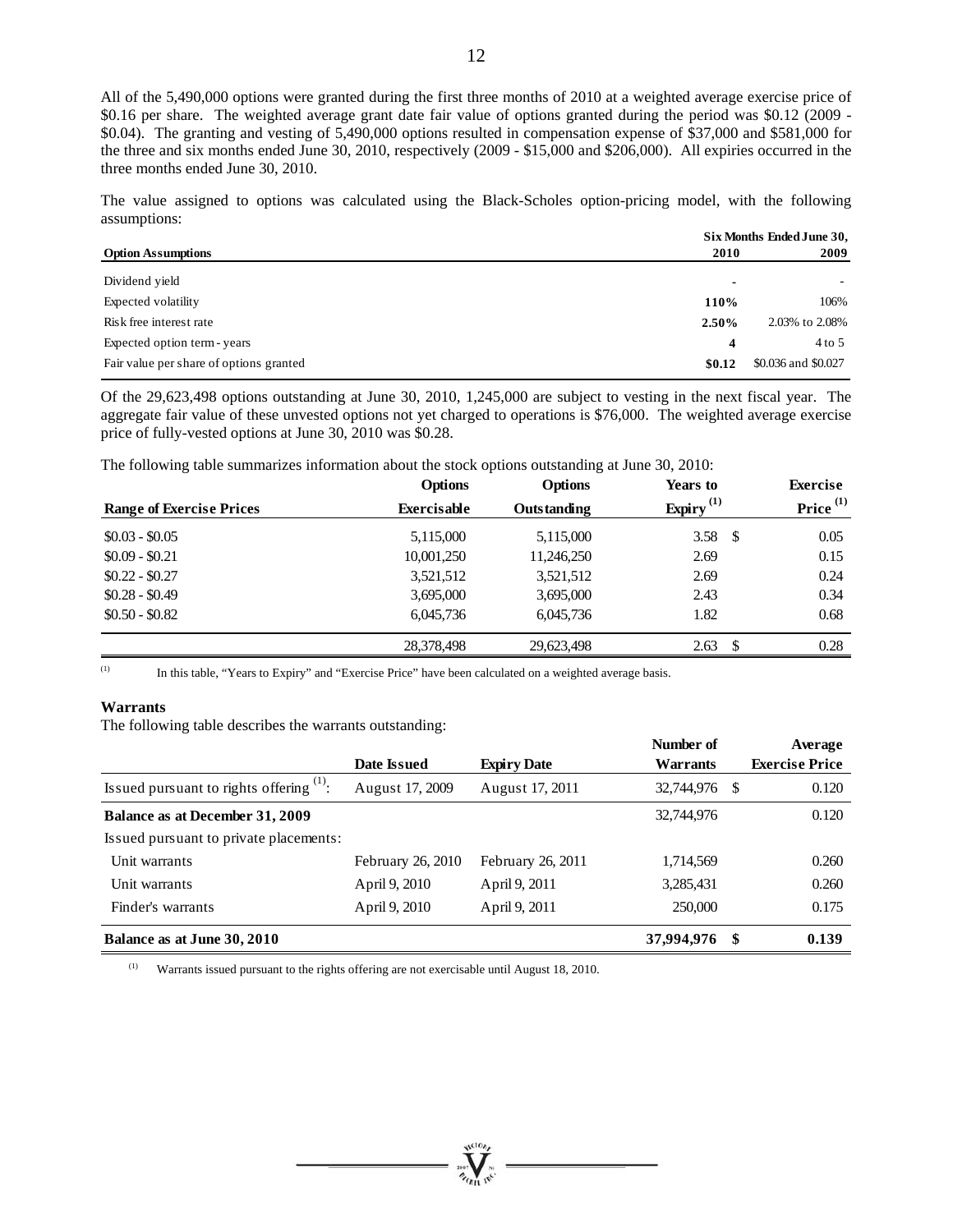The proceeds attributable to the Unit warrants were estimated using the Black-Scholes option pricing model, with the assumptions as described below.

| <b>Warrant Assumptions</b> |                |
|----------------------------|----------------|
| Dividend yield             |                |
| Expected volatility        | 115\% to 116\% |
| Risk free interest rate    | $1.10\%$       |
| Expected term - years      | 1 year         |

## **9. INCOME TAXES**

The income tax provision (recovery) differs from the amount computed by applying statutory federal and provincial income tax rates of 31.0% for the three and six months ended June 30, 2010 (2009 – 33.0%), to the income (loss) before income taxes.

The differences are summarized as follows:

|                                                      | <b>Three Months</b><br>Ended June 30,<br>2010 |    | <b>Three Months</b><br>Ended June 30,<br>2009 | <b>Six Months Ended</b><br><b>June 30.</b><br>2010 | <b>Six Months Ended</b><br><b>June 30,</b><br>2009 |
|------------------------------------------------------|-----------------------------------------------|----|-----------------------------------------------|----------------------------------------------------|----------------------------------------------------|
| Current income taxes                                 |                                               |    |                                               |                                                    |                                                    |
| Expected income tax provision (recovery) based on    |                                               |    |                                               |                                                    |                                                    |
| statutory income tax rate of $31.0\%$ (2009 - 33.0%) | 360                                           | -S | $(117)$ \$                                    | 226S                                               | (316)                                              |
| Non-deductible items, net                            | 66                                            |    |                                               | 237                                                | 75                                                 |
| Non-deductible portion of gain on securities         | (147)                                         |    |                                               | (191)                                              |                                                    |
| Effect of change in expected future income tax rates | (34)                                          |    | 23                                            | (33)                                               | 48                                                 |
| Valuation allowance                                  | (76)                                          |    | 81                                            | (169)                                              | (359)                                              |
| Future income tax provision (recovery)               | 169                                           |    | (6)                                           | 70                                                 | (552)                                              |

The future income tax provision (recovery) represents the recognition of future income tax assets (to the extent of the future income tax liability) since the Company currently believes that it is more likely than not that the benefit associated with these losses and costs will be realized prior to their expiry. It also includes the effect of enacted rate changes.

# **10. ACCUMULATED OTHER COMPREHENSIVE INCOME**

Accumulated other comprehensive income ("OCI") is comprised of unrealized gains or losses on marketable securities that are classified as available for sale (see Note 5). Changes in the components of OCI are summarized as follows:

|                                                                                       |     | Six Months Ended June 30, |      |  |
|---------------------------------------------------------------------------------------|-----|---------------------------|------|--|
|                                                                                       |     | 2010                      | 2009 |  |
| Accumulated OCI at beginning of period                                                | S   | 998 \$                    |      |  |
| OCI for the period representing the change in the fair value of financial             |     |                           |      |  |
| assets available for sale, net of related future income taxes of \$nil (2009 - \$nil) |     | (1,517)                   | 321  |  |
| Reclassification through operations upon sale of marketable securities                |     | (143)                     | (21) |  |
| Accumulated OCI at end of period                                                      | ٠D. | $(662)$ \$                | 300  |  |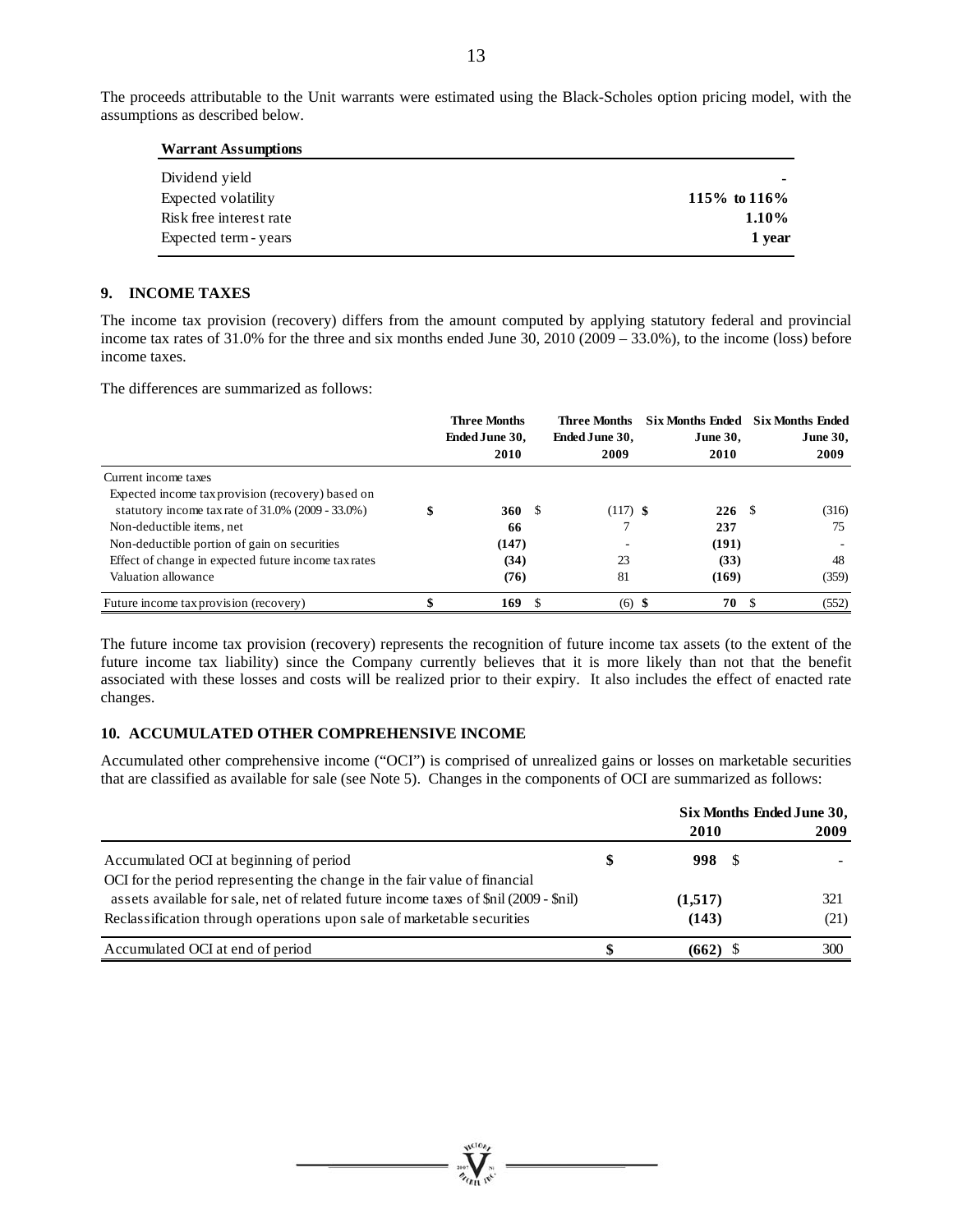## **11. CHANGES IN NON-CASH WORKING CAPITAL**

Changes in non-cash working capital balances related to operations, for the three and six months ended June 30, 2010 and 2009, are as follows:

|                                          | Three Months Ended June 30, |      |       |     | Six Months Ended June 30, |  |      |
|------------------------------------------|-----------------------------|------|-------|-----|---------------------------|--|------|
|                                          | 2010                        |      | 2009  |     | 2010                      |  | 2009 |
| Accounts receivable, prepaid             |                             |      |       |     |                           |  |      |
| expenses and deposits                    | 99                          | - \$ | 123   | - 8 | 107                       |  | 514  |
| Due to/from Nuinsco Resources Limited    | (28)                        |      |       |     | (39)                      |  |      |
| Accounts payable and accrued liabilities | (50)                        |      | (106) |     | (207)                     |  | (52) |
|                                          | 21                          |      | 19    |     | (139)                     |  | 467  |

# **12. TRANSACTIONS WITH RELATED PARTIES AND MANAGEMENT AGREEMENT**

Included in accounts payable and accrued liabilities at June 30, 2010 are amounts due to officers and directors of the Company in the amount of \$76,000 (December 31, 2009 - \$265,000). These amounts relate primarily to directors' fees and expense reimbursements payable.

The Company shares management, administrative assistance and facilities with Nuinsco pursuant to a management agreement. The costs payable by the Company under the management agreement are recorded at the exchange amount which is equal to the cost to Nuinsco of such services plus 10 per cent. The management agreement commenced February 1, 2007 and is terminable by Nuinsco upon 90 days notice and by the Company upon 180 days notice. Costs charged to the Company in the three and six months ended June 30, 2010 amounted to \$167,000 and \$337,000 respectively (2009 - \$147,000 and \$297,000) and have been included in general and administrative expenses. In addition, project-related costs aggregating \$7,000 and \$25,000 have been charged to the Company by Nuinsco during the three and six months ended June 30, 2010 respectively (2009 - \$17,000 and \$35,000) and are included in exploration and development costs on the balance sheet. The Company charged Nuinsco \$9,000 and \$14,000 for the three and six months ended June 30, 2010 respectively for project-related costs incurred by it on behalf of Nuinsco (2009 - \$4,000 and \$8,000).

Amounts due to Nuinsco are unsecured, non-interest bearing and due on demand.

## **13. SUBSEQUENT EVENT**

Subsequent events not otherwise disclosed in these financial statements are as follows:

## **Advance from Nuinsco**

On July 19, 2010, Nuinsco agreed to advance \$366,436 to the Company as prepayment for the exercise of warrants. The warrants become exercisable for a one-year period on August 18, 2010. The related fee and interest expense charged to Victory Nickel for the advance will be \$33,312 which represents the difference between the aggregate exercise price of the warrants and the amount of the advance.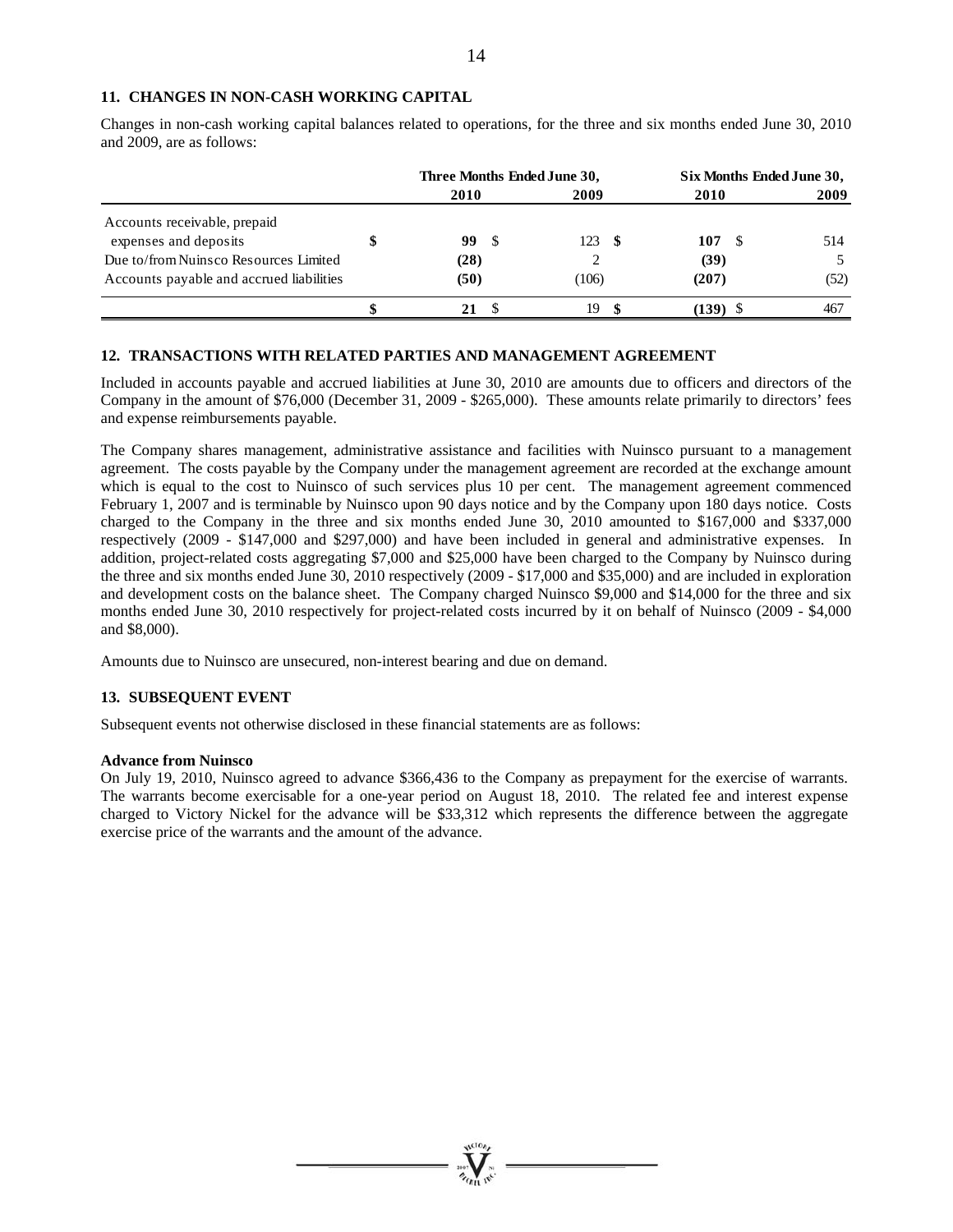

# **VICTORY NICKEL INC.**

# **MANAGEMENT'S DISCUSSION AND ANALYSIS**

# **FOR THE THREE AND SIX MONTHS ENDED JUNE 30, 2010**

**DATED AUGUST 10, 2010**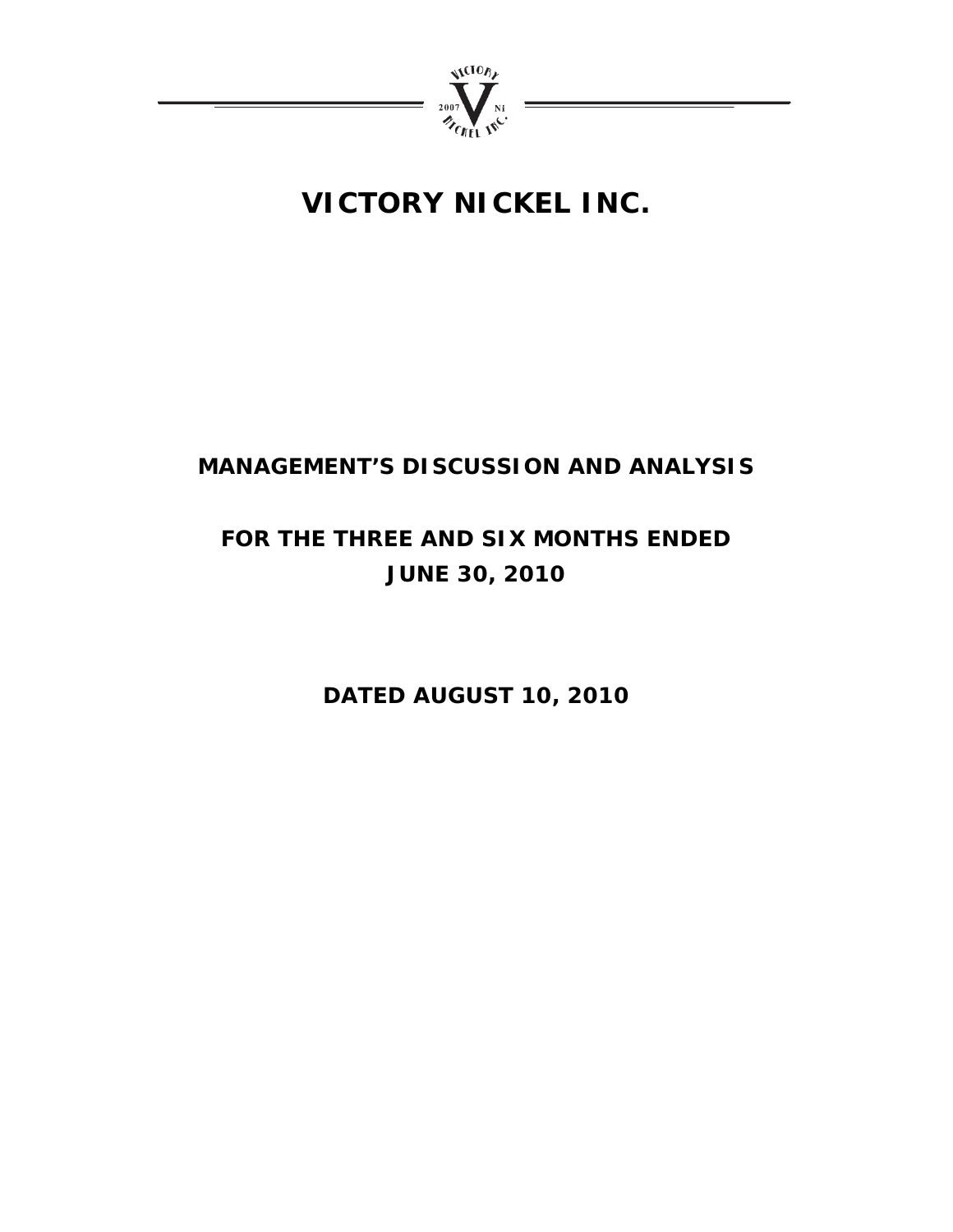# **VICTORY NICKEL INC.**

# **MANAGEMENT'S DISCUSSION AND ANALYSIS**

## **For the Three and Six Months ended June 30, 2010**

The following discussion of the results of operations, financial condition and cash flows of Victory Nickel Inc. ("Victory Nickel" or the "Company") prepared as of August 10, 2010 consolidates management's review of the factors that affected the Company's financial and operating performance for the three and six months ended June 30, 2010, and factors reasonably expected to impact on future operations and results. This discussion is intended to supplement and complement the Company's unaudited interim financial statements for the three and six months ended June 30, 2010 and 2009 ("Unaudited Interim Financial Statements") and the Company's audited consolidated financial statements for the years ended December 31, 2009 and 2008 ("2009 Audited Financial Statements") and the notes thereto. Readers are encouraged to consult the 2009 Audited Financial Statements which were prepared in accordance with Canadian generally accepted accounting principles ("Canadian GAAP") and are available at www.sedar.com and at the Company's website www.victorynickel.ca. All amounts disclosed are in Canadian dollars unless otherwise stated. All tabular amounts are in thousands of Canadian dollars, unless otherwise stated.

## **COMPANY OVERVIEW**

Victory Nickel is a Canadian exploration and development-stage mineral resource company (an enterprise in the development stage as contemplated within Accounting Guideline 11 of the Canadian Institute of Chartered Accountants ("CICA")) and is engaged in the acquisition, exploration and development of nickel projects in Canada.

Formed on February 1, 2007, Victory Nickel owns 100% of four advanced sulphide nickel projects: the Minago, Lynn Lake (refer to option agreement with Prophecy Resources Inc. ("Prophecy") described in the Unaudited Interim Financial Statements) and Mel projects in Manitoba and the Lac Rocher project in Québec. The results of a definitive feasibility study on the Minago Project ("DFS") were announced in December 2009. At the Lac Rocher Project, a review of the preliminary economic assessment ("PEA") is ongoing to better reflect current cost realities and permitting efforts will continue in preparation to advance to mining when metal prices recover.

## **HIGHLIGHTS**

During and subsequent to the six months ended June 30, 2010, the Company:

- Completed a non-brokered private placement financing for aggregate gross proceeds of \$2,065,708.
- Contracted with a consortium of Aboriginal contractors from the communities surrounding Minago for construction of a 4.3km exploration road at the Minago site providing direct access from paved Hwy 6 to a limestone outcrop and the property in general.
- Completed construction of the Minago exploration road in April, on time and on budget.
- Hosted an analyst site visit at the Minago project.
- Began and completed a 10,000m diamond drilling program at Minago designed to upgrade and add to the known resource and further define North Limb mineralization.
- Assays of 52m of 0.57% Ni and 0.13m of 13.4% Ni indicate resource expansion potential and demonstrate the continuity of nickel mineralization in the Minago North Limb.
- Announced positive results from the Minago drill program designed to increase the near-surface resource as part of an ongoing program to enhance the economics of the Minago DFS.
- Announced improved economics at Minago.
- Continued to evaluate alternative processes, including hydrometallurgy and DMS technology, to enhance production and lower costs at Minago.
- Continued to evaluate financing structures in an effort to ensure that Minago mine development will proceed on a timely basis.
- Continued discussions with Vale with respect to its 51% back-in right on the Mel project.
- Began a comprehensive re-evaluation of the Lac Rocher project in light of current metal price levels.
- Completed reciprocal private placements with Prophecy; Prophecy optioned the Lynn Lake project from the Company in October 2009.
- Completed and filed the Minago Environmental Impact Statement ("EIS"), the most significant milestone in the Minago permitting process.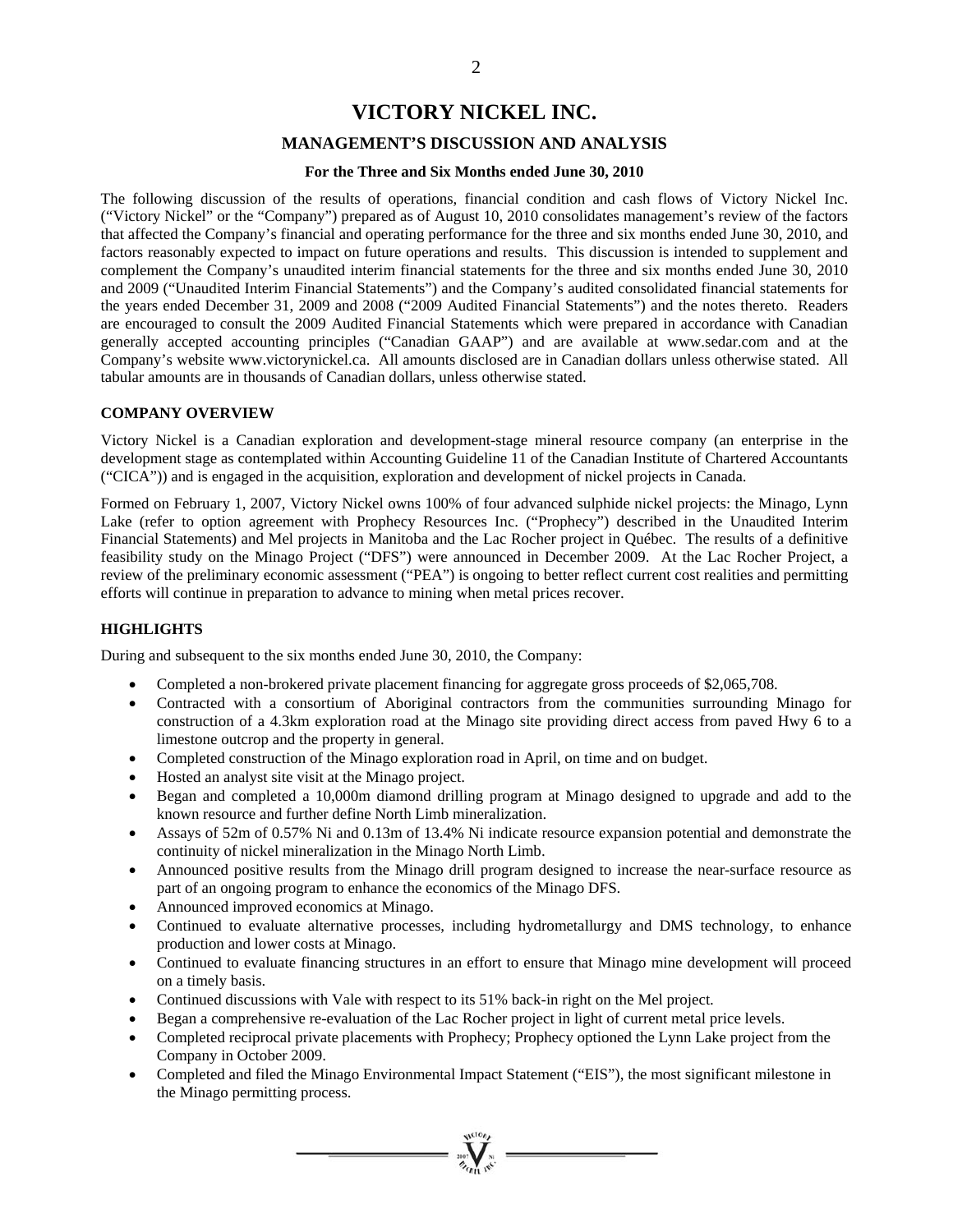# **OUTLOOK**

The metals markets, along with world economies have experienced and continue to experience extreme uncertainty and confusion. Nickel in particular has seen some historically high pricing, above US\$24 per pound, drop quickly to below US\$5 per pound. Similar swings were experienced by copper, zinc and lead, all of which have recovered sooner than nickel. Just as in the last metal price surge, nickel seems to lag but we are now seeing the start of what could be the recovery we have been waiting for.

Nickel recently increased to approximately US\$12 per pound for the first time since mid-2008, dropped to just above US\$8 and has again recovered to US\$9.80. Market consensus appears to be settling on a US\$10 per pound price. Victory Nickel considers this an attractive price and would welcome it as a long-term average. CRU, a London-based research group suggests that nickel production may lag demand in 2010 for the first time in four years on increased stainless steel production, the largest user of nickel. Although LME inventories appear high, we believe that consumers have been destocking to conserve cash and have depleted their inventories, especially in the United States. China continues to be the main influence on all metal prices and it is expected to boost output of stainless steel by 19% this year. In the second quarter of 2010, Chinese stainless steel production increased by 10.4% over the first quarter of 2010. In addition, the US economy is showing signs of recovery, especially in the automotive sector. As the US economy recovers, capacity utilization will increase.

All this bodes well both for the price of nickel and for Victory Nickel. We believe that the time to build mines is when prices are recovering. We are there now and are planning for a robust nickel market for many years. For this reason, completion of the Minago DFS is timely and the Company plans to move ahead with this mega project. Recent improvements in the DFS economics make the Minago project even more attractive. Financing is the immediate challenge, but the strengthening of metal prices should help us to meet it.

The Company's Mel project has been inactive for some time as we await a decision by Vale on its back-in right. This decision is expected before the end of summer. Mel is a project which should be advanced while metal prices are attractive.

The equity markets have been good to the major mining companies as they recovered from the lows of 2008. Unfortunately, this recovery has yet to filter down to the juniors such as Victory Nickel but we are confident that, once the majors are fully priced, investor attention will shift to the junior level. We believe that this time is quickly approaching.

The global financial crisis which appeared to be behind us with signs of recovery in many countries has recently been set back with the sovereign debt crisis in Greece and the potential for similar situations in other countries in the EU. Although the situation in Greece appears to have been dealt with, it is yet unknown how this or other potential defaults on sovereign debt will affect our industry.

Victory Nickel's objective continues to be to transition from developer to nickel producer. This is eminently possible with its four sulphide nickel projects. With the Minago DFS completed, we are accelerating our efforts to structure a financing proposal that will work in today's environment. At the same time, we are reviewing opportunities to optimize the economics of Minago. Efforts to date have resulted in improvements to the DFS base case to the tune of a 14.7% increase in undiscounted cash flow to over \$1 billion, a 24.9% increase in the 8% discounted net present value ("NPV") and an 11.9% increase in internal rate of return ("IRR") to 19.8% - and we're confident this is just the beginning. A recent drill program to upgrade resources within the proposed pit appears to suggest that reserves, and therefore the economics of Minago, will be further increased. Minago will make a significant contribution to the welfare of Manitoba and its residents. Construction at Minago is expected to provide approximately 600 jobs and 400 full-time jobs during production. We are receiving the full support of the Manitoba government and communities of interest near Minago to move the project forward.

In April, the Company filed its EIS with regulators in Manitoba which represents the final stage in the permitting process. This is a major achievement and represents the culmination of four years of work by the Company and its third-party consultants. It will form the blueprint for the mine and is the final requirement to prepare the project for development. Filing of the EIS triggers a 30-day public comment period. Comments have now been received and the Company is preparing its responses to address any issues.

During 2009, the Company entered into an agreement to option its Lynn Lake property ("Lynn Lake") to Prophecy. In addition to receiving cash, the Company became a significant shareholder of Prophecy and will participate in the upside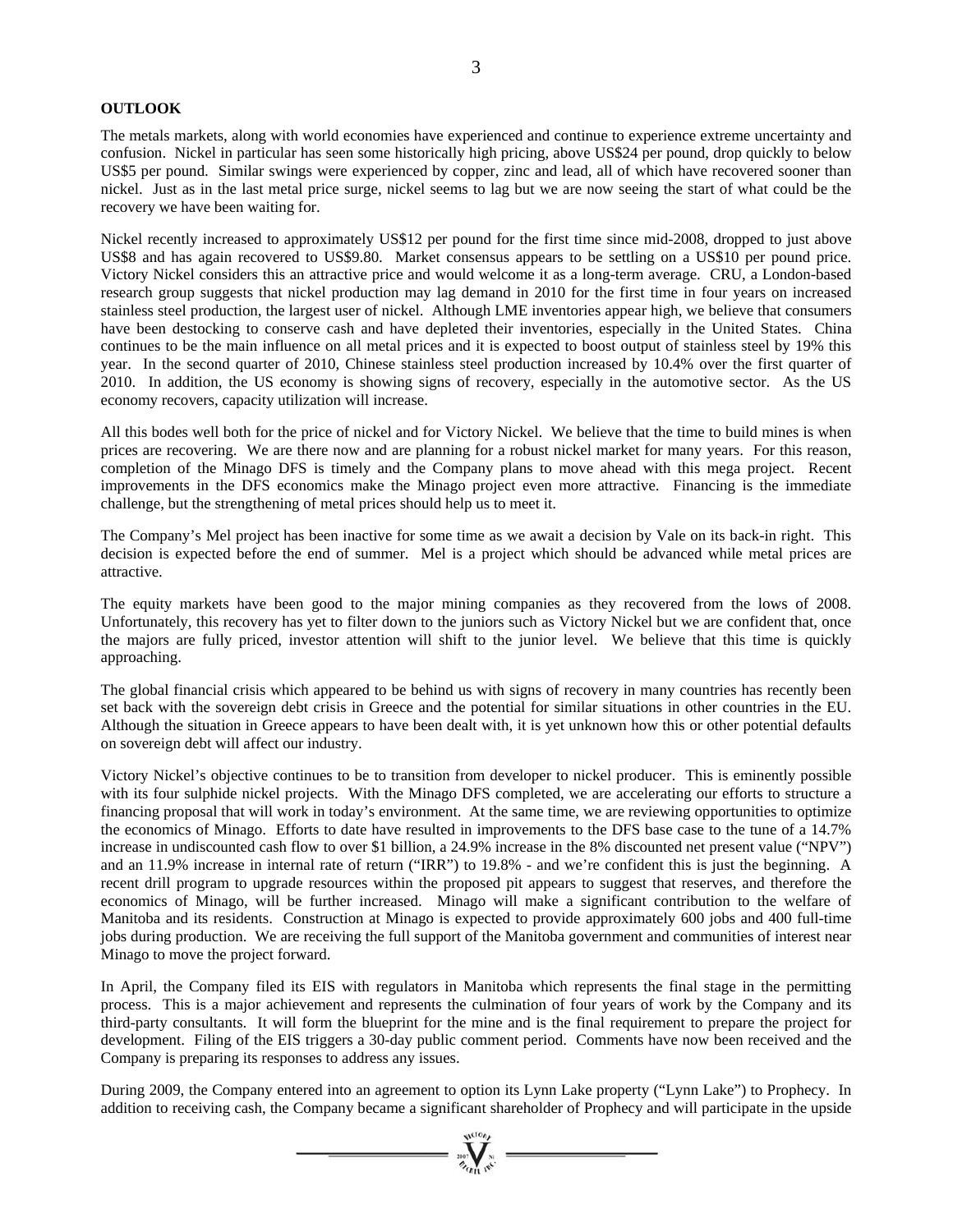potential of Lynn Lake through this equity stake. Prophecy is advancing Lynn Lake as expected and is planning a drill program. Prophecy's strategy is to create appeal to international institutional investors by consolidating advanced projects worldwide in a range of commodities. In addition to the Lynn Lake property, Prophecy presently has an interest in a copper/molybdenum property in BC, a vanadium project in Ontario and recently completed a merger with Red Hill Energy Inc. which has interests in coal in Mongolia. Prophecy has also announced a combination with Northern Platinum Ltd. whose principal asset is a Ni-Cu-Pt-Pd Project in the Yukon Territory. The equity holding in Prophecy could prove to be a big winner for Victory Nickel and its stakeholders.

Lac Rocher continues to be held ready to develop until such time as metal prices are attractive enough to generate positive cash flow. With the strengthening price of nickel and the price of copper above US\$3.30 per pound, that time may be near.

With four projects and one of Canada's largest undeveloped sulphide nickel inventories, Victory Nickel will continue to take advantage of the worldwide shortage of sulphide nickel assets and to capitalize on higher nickel prices to improve shareholder value.

# **RESULTS OF OPERATIONS**

# *Three Months Ended June 30, 2010 Compared With Three Months Ended June 30, 2009*

For the three months ended June 30, 2010, the Company had net income of \$990,000 or \$0.00 per share (2009 – a net loss of \$343,000, or \$0.00 per share).

The net income resulted from general and administrative expenses of \$377,000 (2009 - \$370,000), stock option compensation of \$37,000 (2009 - \$15,000), other stock-based compensation of \$173,000 (2009 - \$nil), and, in 2010, included a recovery with respect to the Lynn Lake property of \$795,000 as a result of option amounts received in excess of the recorded value of the property. Results in 2010 include a gain on securities held for trading of \$807,000 related to the Company's interest in Prophecy shares and warrants and are shown net of a provision for future income taxes of \$169,000 (2009 – recovery of \$6,000) as well as gains on the sales of marketable securities of \$143,000 compared with \$21,000 in the prior period.

General and administrative expenses include \$167,000 in costs charged by Nuinsco Resources Limited ("Nuinsco") as described under related party transactions and management agreement below (2009 - \$147,000). Costs allocated from Nuinsco pursuant to the management agreement between the Company and Nuinsco are activity related. The relationship with Nuinsco allows the Company to have access to disciplines which would otherwise be cost-prohibitive to a junior company.

General and administrative expenses increased by approximately \$7,000, from \$370,000 to \$377,000 for the three months ended June 30, 2010. Discretionary expenditures continue to be closely monitored. The individual cost components of general and administrative expenses are relatively comparable period over period. However, expenses in 2009 included provisions for Part XII.6 tax on unexpended flow-through amounts; there were no unexpended amounts subject to such tax in 2010.

The costs of public company compliance for Victory Nickel in the second quarter of 2010 are approximately \$202,000 compared with \$165,000 in 2009. Such costs are non-discretionary and are generally weighted to the first half of a financial year. In 2009, the Company decided to eliminate the formal review process formerly performed by its auditors on its interim information as an additional way to conserve cash resources; this approach has continued in 2010. Costs increased period over period as a result of higher investor relations and shareholder support costs.

Stock option compensation expense relates to stock options granted to officers, directors and employees, some of which are vesting in future periods. The expense in the second quarter of 2010 reflects the vesting of options at a weighted average exercise price of \$0.16. The expense in 2009 reflected the vesting of options at a weighted average exercise price of \$0.05. The value assigned to the stock options was calculated using the Black-Scholes option-pricing model as explained in Note 8 to the Company's Unaudited Interim Financial Statements. No options were issued in the second quarter of 2010.

Other stock-based compensation expense of \$173,000 relates to common shares issued to employees and consultants as discretionary bonuses pursuant to the Company's Share Bonus Plan. The expense in the second quarter of 2010 reflects

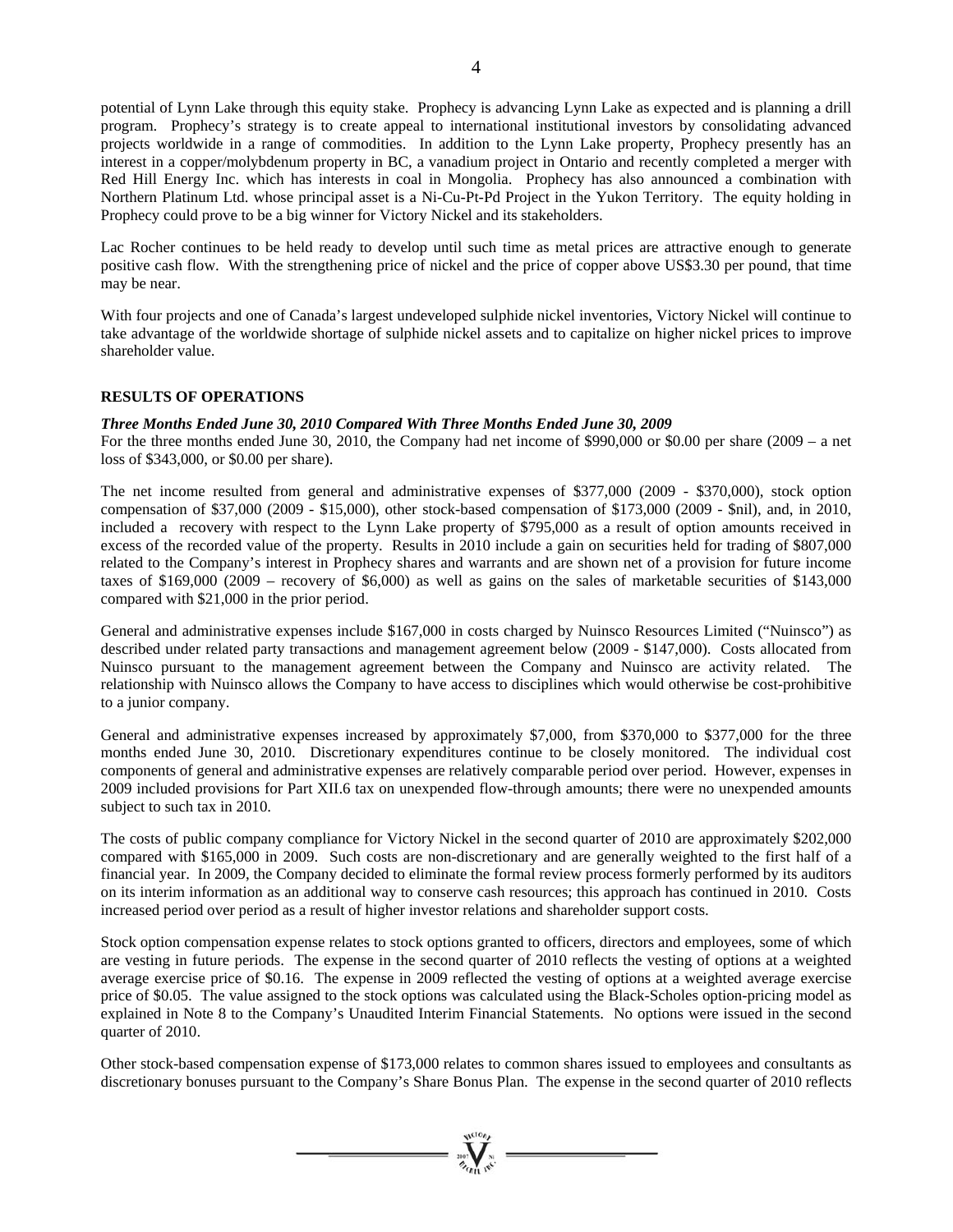the issuance of 1,571,000 shares with a fair value of \$0.11 per share; there were no shares issued under the Share Bonus Plan in 2009.

Management of the Company determined that no significant impairment had been experienced in its exploration and development projects in the period. Metals prices and other market factors continue to improve. This conclusion is discussed further under Impairment Analysis Update below. The Company received a favourable feasibility study on its Minago project and continues to review alternative financing opportunities to move the project ahead as well as opportunities to optimize the feasibility study itself. On June 21, 2010, the Company announced improvements amounting to \$85 million (NPV @ 6% of the base case) in the economics of the Minago DFS. This improvement increased the IRR from 17.7% to 19.8%. In the second quarter of 2010, the all-season road at Minago was completed on time and on budget and drilling to extend resources was substantially complete.

In the second quarter of 2010, the Company received additional consideration from the Lynn Lake option with Prophecy in the form of cash of \$800,000. In accordance with Canadian GAAP, the fair value of such consideration is deducted from the value of the property until it reaches \$nil. Any excess of consideration over the recorded value is treated as a recovery of exploration and development projects and recorded through operations. Accordingly, the Company recorded a recovery of \$795,000 through operations in the second quarter of 2010.

The gain on securities held for trading in the quarter of \$807,000 includes two elements: the fair value of warrants upon recognition and any subsequent changes in fair value thereafter as well as any excess of the fair value over the cost of marketable securities acquired. In the second quarter of 2010, the Company acquired warrants as described below, recorded changes in the value of warrants acquired in the first and second quarters of 2010 and acquired additional shares at a cash cost below their fair market value. The significant transactions in gain on securities held for trading are described below.

As part of the option agreement with Prophecy, the Company is entitled to maintain its 10% interest in Prophecy by participating in financings of the company. In the second quarter of 2010, the Company subscribed for 675,500 Units in Prophecy at \$0.59 per Unit pursuant to a private placement. Each Unit consists of one common share and one half of one common share purchase warrant. At the date of acquisition, Prophecy shares had a fair value of \$0.99, accordingly, the excess over cash cost of \$270,000 was recorded as a gain on securities held for trading.

Each whole warrant is exercisable at \$0.80 for a two-year period subject to reduction. If the closing price of the Prophecy shares is at least \$1.10 for 20 consecutive trading days at any time following four months and a day from closing, Prophecy may provide notice to reduce the remaining exercise period of the warrants to not less than 30 days from the date of such notice. The warrants were valued at acquisition using the Black-Scholes option-pricing model, at \$0.728 or \$246,000. As at June 30, 2010, the Black-Scholes parameters were updated and the fair value was calculated as \$0.300; the resultant decrease in fair value of \$145,000 was charged to operations. The parameters were also updated for the warrants acquired in the first quarter of 2010; the resultant decrease in fair value over the quarter of \$123,000 was also recorded in gain on securities held for trading. The assumptions used for the Black-Scholes optionpricing model are disclosed in Note 5 to the Company's Unaudited Interim Financial Statements.

In May, 2010, the Company and Prophecy agreed to reciprocal placements (refer also to Liquidity and Capital Resources below). As part of this placement, the Company subscribed for 7,000,000 common shares of Prophecy at an issue price of \$0.544 when the fair value of the shares was \$0.62. The excess of fair value over cost of \$532,000 was also recorded as gain on securities held for trading.

It is important to note that any future changes in the value of the Prophecy shares will be reflected through other comprehensive income ("OCI") since the shares are classified as available for sale. However, changes in the fair value of warrants will be reflected through operations. Given the high level of volatility being experienced by Prophecy shares in the marketplace, such changes could be significant.

In the fourth quarter of 2008, the Company changed its assessment of the likelihood that the benefit associated with certain of the losses and costs creating future income tax assets will be realized prior to their expiry. The expiry of noncapital losses is detailed in Note 10 to the Company's 2009 Audited Financial Statements. The Company has recorded a future income tax provision of \$169,000 in the second quarter of 2010 (2009 – recovery of \$6,000). The provision is required largely because of increases in the valuation allowance for capital losses.

Other comprehensive loss in the three months ended June 30, 2010 of \$3,163,000 relates to changes in the market value of the Company's available-for-sale investments of \$3,229,000, net of income taxes of \$209,000 and reclassification of

 $\sum_{i=1}^{n}$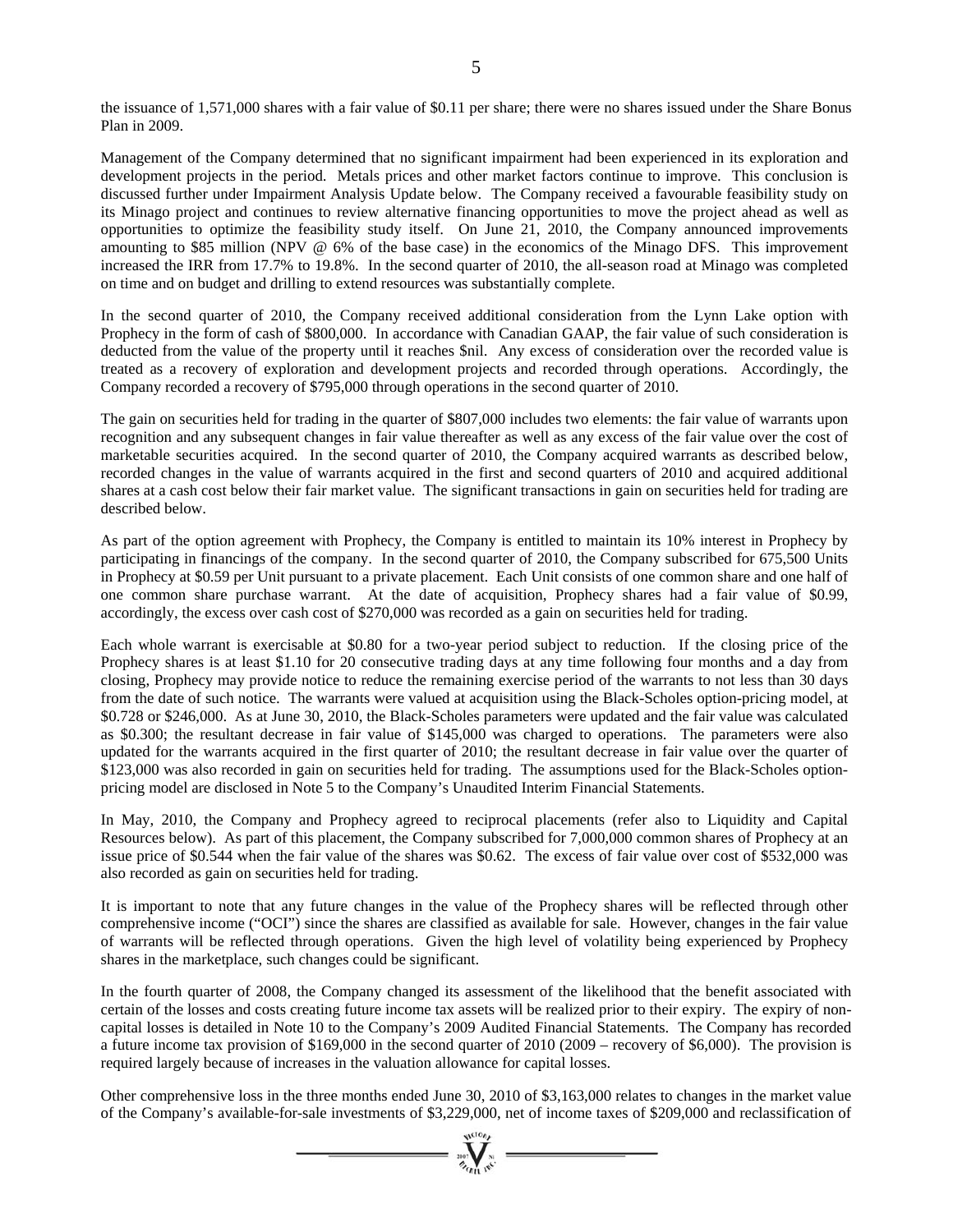\$143,000 through operations upon the sale of marketable securities. The most significant change is in the fair value of Prophecy shares which was \$0.48 per share as at June 30, 2010.

The changes in other balances not specifically addressed in this or other sections of this Management's Discussion & Analysis ("MD&A") are as follows:

Marketable securities as at June 30, 2010 consist of the Company's available-for-sale investments and securities heldfor-trading. The fair value of securities held at December 31, 2009 improved but the largest increase is from Prophecy shares received pursuant to the option of Lynn Lake, along with the acquisition of further shares and warrants by the Company to maintain a 10% interest in Prophecy (including the reciprocal placement which was completed in May 2010).

Property and equipment increased over December 31, 2009 as a result of a deposit of \$307,000 made in the second quarter of 2010, relating to the purchase of transformers and other electrical equipment for the Minago project. The total price of US\$2,840,000 is contingent upon satisfactory testing results, with specified amounts due after testing and the full remaining balance due by September 2010 or prior to shipping. Subsequent to June 30, 2010, the Company made an additional payment of \$301,000.

Accounts payable and accrued liabilities consist primarily of project-related expenditures. This decreased when compared with December 31, 2009, at which point, balances included significant amounts due for road construction at the Minago project.

Share capital has increased over December 31, 2009 as a result of shares issued pursuant to the reciprocal placement with Prophecy and flow-through private placements that generated gross proceeds of \$3,808,000 and \$2,066,000 respectively. This is discussed more fully under Liquidity and Capital Resources below. Accumulated other comprehensive loss reflects the decline in the market values of available-for-sale securities.

#### *Six Months Ended June 30, 2010 Compared With Six Months Ended June 30, 2009*

For the six months ended June 30, 2010, the Company had net income of \$658,000, or \$0.00 per share (2009 – a net loss of \$391,000, or \$0.00 per share).

The income resulted from general and administrative expenses of \$754,000 (2009 - \$797,000), stock option compensation of \$581,000 (2009 - \$206,000), other stock-based compensation of \$173,000 (2009 - \$nil), and in 2010 included a \$998,000 recovery with respect to the Lynn Lake property as a result of option amounts received in excess of the recorded value of the property. Results in 2010 include a gain on securities held for trading of \$1,089,000 related to the Company's interest in Prophecy shares and warrants, and are shown net of a provision for future income taxes of \$70,000 (2009 – a recovery of \$552,000).

General and administrative expenses include \$337,000 in costs charged by Nuinsco as described under related party transactions and management agreement below (2009 - \$297,000). Costs allocated from Nuinsco pursuant to the management agreement between the Company and Nuinsco are activity related; the increase in costs is primarily as a result of salary increases at Nuinsco – salaries had previously been held at 2008 levels. As referred to earlier, this allows the Company to have access to disciplines which would otherwise be cost-prohibitive to a junior company.

General and administrative expenses decreased by approximately \$43,000, from \$797,000 to \$754,000, for the six months ended June 30, 2010 and 2009 respectively. Discretionary expenditures continue to be closely monitored. Expenses that decreased from 2009 to 2010 included audit fees, consulting fees, director fees, and rent; these expenses were partially offset by increased investor and public relations fees, and costs charged by Nuinsco as described under Related Party Transactions and Management Agreement below. Expenses in 2009 included provisions for Part XII.6 tax on unexpended flow-through amounts; there were no unexpended amounts subject to such tax in 2010.

The costs of public company compliance for Victory Nickel for the six months ended June 30, 2010 are approximately \$407,000, compared with \$375,000 in 2009. Such costs are non-discretionary and are generally weighted to the beginning of a financial year. In 2009, the Company decided to eliminate the formal review process formerly performed by its auditors on its interim information as an additional way to conserve cash resources; this approach has continued in 2010.

Stock option compensation expense relates to stock options granted to officers, directors and employees, some of which are vesting in future periods. The expense in the six months ended June 30, 2010 reflects the grant and vesting of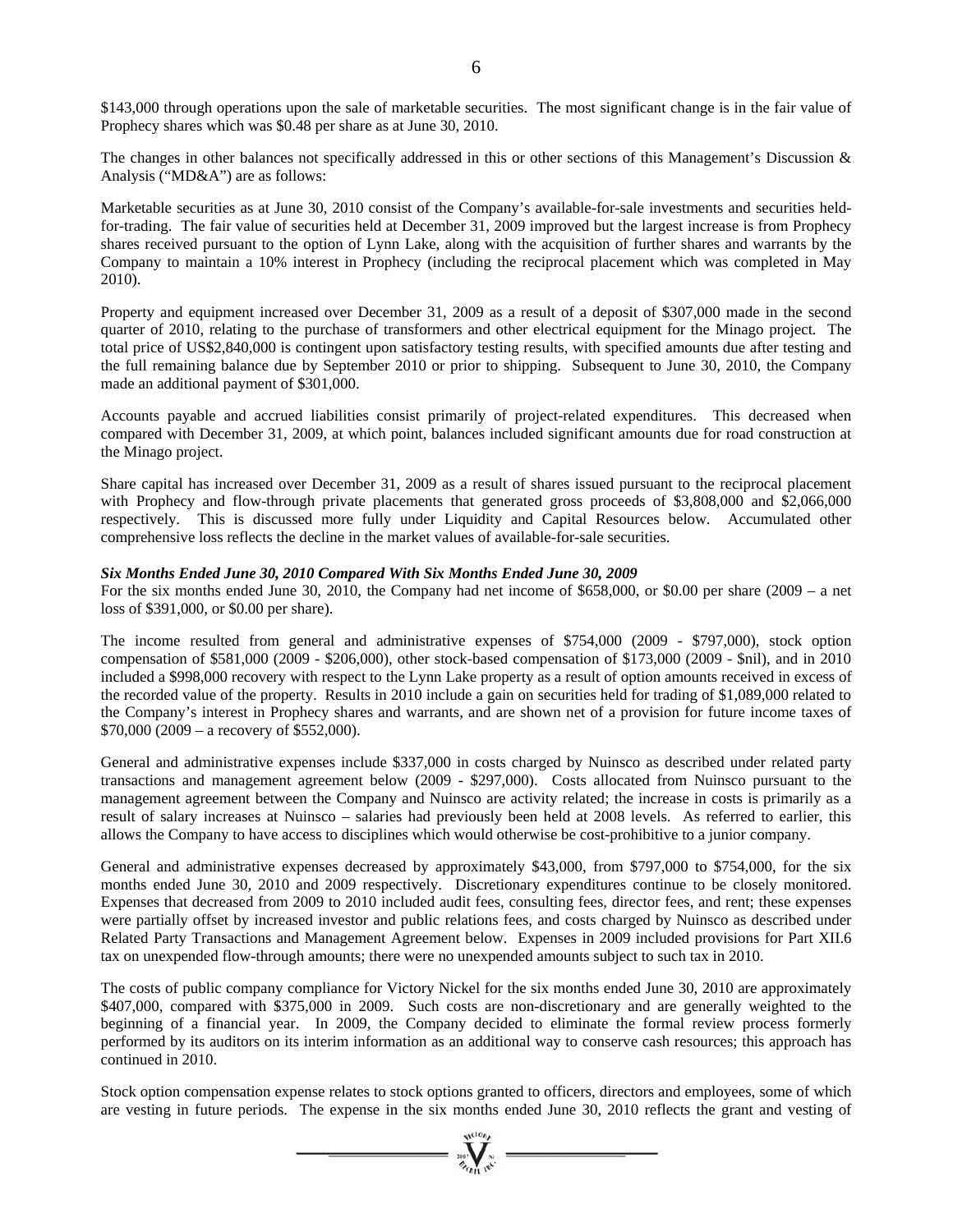5,490,000 options at a weighted average exercise price of \$0.16. The expense in 2009 reflected the grant and vesting of 6,065,000 options at a weighted average exercise price of \$0.05. The value assigned to the stock options was calculated using the Black-Scholes option-pricing model as explained in Note 8 to the Company's Unaudited Interim Financial Statements.

Other stock-based compensation expense relates to common shares issued to employees and consultants as discretionary bonuses pursuant to the Company's Share Bonus Plan. The expense of \$173,000 for the six months ended June 30, 2010 reflects the issuance of 1,571,000 shares with a fair value of \$0.11 per share; there were no shares issued under the Share Bonus Plan in 2009.

Management of the Company determined that no significant impairment had been experienced in its exploration and development projects in the period. Metals prices and other market factors continue to improve. This conclusion is discussed further under Impairment Analysis Update below. The Company received a favourable feasibility study on its Minago project and is presently reviewing alternative financing opportunities to move development of the project ahead as well as opportunities to optimize the feasibility study itself. In the six months ended June 30, 2010, the allseason road at Minago was completed and drilling to upgrade and increase resources was substantially complete.

In the six months ended June 30, 2010, the Company received additional consideration from the Lynn Lake option with Prophecy in the form of cash of \$1,100,000 and 2,419,548 shares of Prophecy with a fair value of \$968,000. In accordance with Canadian GAAP, the fair value of such consideration is deducted from the value of the property until it reaches \$nil. Any excess of consideration over the recorded value is treated as a recovery of exploration and development projects and recorded through operations. Accordingly, the Company recorded a recovery of \$998,000 through operations in the six months ended June 30, 2010. Prophecy agreed to advance \$400,000 from the amount due by March 2011; accordingly, the amount due by that date under the option agreement reduces to \$600,000.

Also as part of the option agreement with Prophecy, the Company is entitled to maintain its 10% interest in Prophecy by participating in financings of that company. In the first six months of 2010, the Company acquired 570,270 Units comprising one share and one-half of a share purchase warrant in Prophecy at a cash cost of \$0.30 per Unit. At that time, the fair value of each share was \$0.41. The Company also subscribed for 675,500 Units in Prophecy at \$0.59 per Unit pursuant to a further private placement. Each Unit consists of one common share and one half of one common share purchase warrant. Each whole warrant is exercisable at \$0.80 for a two-year period subject to reduction. If the closing price of the Prophecy shares is at least \$1.10 for 20 consecutive trading days at any time following four months and a day from closing, Prophecy may provide notice to reduce the remaining exercise period of the warrants to not less than 30 days from the date of such notice. At the time of issue, the fair value of each share was \$0.99.

Under the reciprocal placement described earlier, the Company subscribed for 7,000,000 common shares of Prophecy for \$0.544 per share. At the time of issue, the fair value of each share was \$0.62.

The combined effect of the Prophecy transactions for the six months ended June 30, 2010 is a gain on securities held for trading of \$1,089,000; \$198,000 is as a result of the recognition of the initial fair value of warrants adjusted for fair value changes to June 30 and \$891,000 is from the fair value of shares being in excess of the amounts paid.

It is important to note that any future changes in the value of the Prophecy shares will be reflected through OCI and changes in warrants will be reflected through operations. Given the high level of volatility being experienced by Prophecy shares in the marketplace, such changes could be significant.

In the fourth quarter of 2008, the Company changed its assessment of the likelihood that the benefit associated with certain of the losses and costs creating future income tax assets will be realized prior to their expiry. The expiry of noncapital losses is detailed in Note 10 to the Company's 2009 Audited Financial Statements. Accordingly, the Company has recorded a future income tax provision of \$70,000 for the six months ended June 30, 2010 (2009 – a recovery of \$552,000). The provision is required largely to increase the valuation allowance against unrealized capital losses.

OCI for the six months ended June 30, 2010 of \$1,660,000 relates to changes in the market value of the Company's available-for-sale investments of \$1,517,000 net of income taxes of \$nil and the reclassification of \$143,000 through operations upon the sale of marketable securities. The most significant change is in the fair value of Prophecy shares which was \$0.48 per share as at June 30, 2010.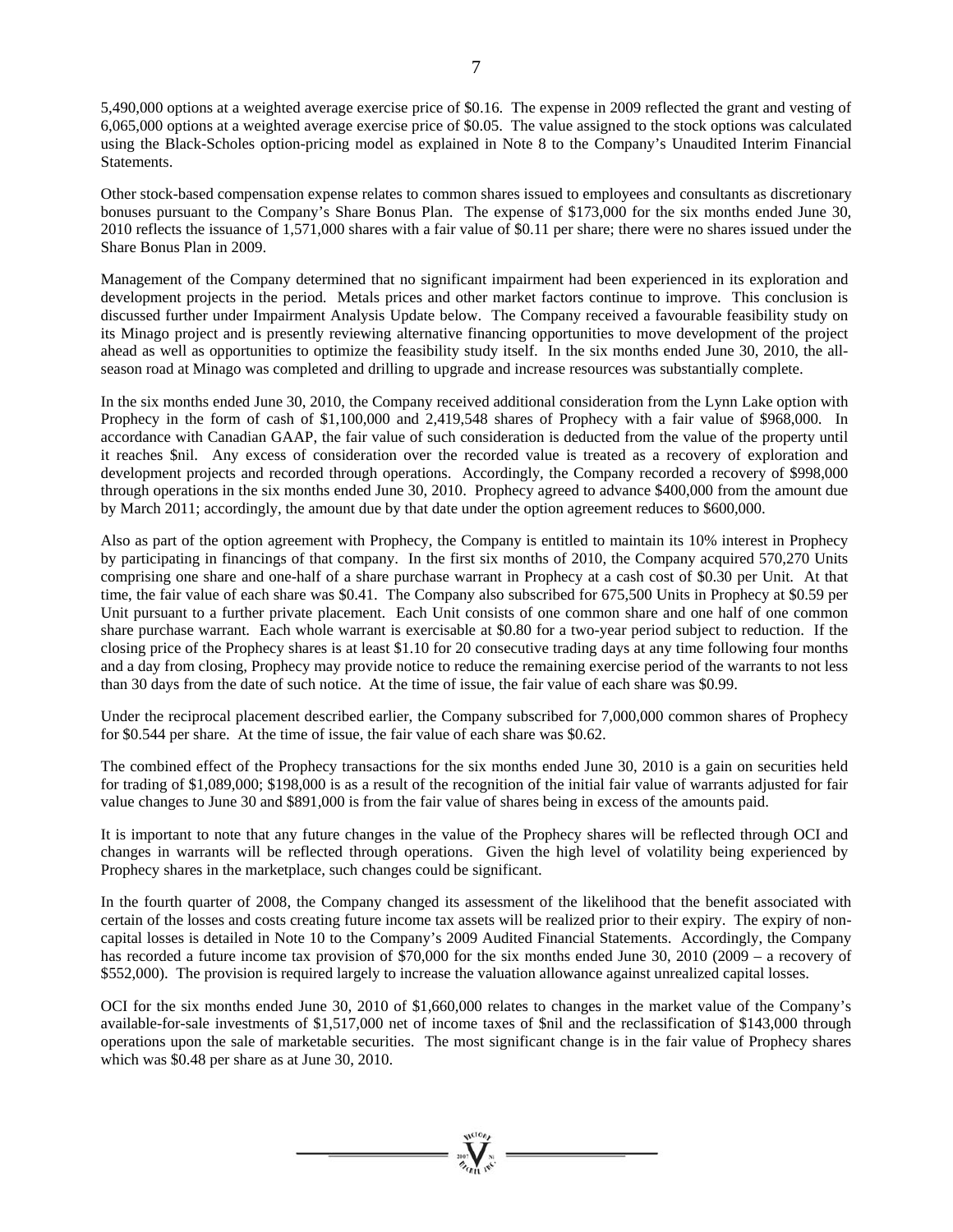## **SUMMARY OF QUARTERLY RESULTS**

Selected financial information for each of the last ten quarters ended June 30, 2010 is as follows:

| <u>Fiscal year 2010</u>                     |                |           |         |      |          | <b>Ouarter</b> |           | Quarter      |
|---------------------------------------------|----------------|-----------|---------|------|----------|----------------|-----------|--------------|
| Revenue and other income                    |                |           |         |      | \$       | 145            | \$        | 6            |
| Net income (loss)                           |                |           |         |      | \$       | 990            | (1)<br>\$ | (3)<br>(332) |
| Comprehensive (loss) income                 |                |           |         |      | \$       | (2,173)        | (2)<br>\$ | (4)<br>1,171 |
| Loss per share - basic and diluted          |                |           |         |      | \$       | (0.00)         | \$        | (0.00)       |
| Fiscal year 2009                            | <b>Ouarter</b> | $3^{rd}$  | Quarter |      | $2^{nd}$ | Quarter        |           | Quarter      |
| Revenue and other income                    | \$<br>8        | \$        | 220     | (6)  | \$       | 39             | \$        | 27           |
| Net (loss) income                           | \$<br>(229)    | \$        | 35      |      | \$       | (343)          | \$        | (48)         |
| Comprehensive income (loss)                 | \$<br>359      | (5)<br>\$ | 145     | (7)  | \$       | (471)          | \$        | 380          |
| (Loss) income per share - basic and diluted | \$<br>(0.00)   | \$        | 0.00    |      | \$       | (0.00)         | \$        | (0.00)       |
| Fiscal year 2008                            | Quarter        | $3^{rd}$  | Quarter |      |          | Quarter        |           | Quarter      |
| Revenue and other income                    | \$<br>46       | \$        | 41      |      | \$       | 45             | \$        | 109          |
| Net loss                                    | \$<br>(1,050)  | (8)<br>\$ | (543)   |      | \$       | (520)          | \$        | (430)        |
| Comprehensive income (loss)                 | \$<br>450      | (9)<br>\$ | (2,107) | (10) | \$       | (1,513)        | \$        | 627          |
| Loss per share - basic and diluted          | \$<br>(0.01)   | \$        | (0.00)  |      | \$       | (0.00)         | \$        | (0.00)       |

(1) Net income for the period includes an \$807,000 gain on securities held for trading and a \$795,000 recovery on the Lynn Lake option with Prophecy.

(2) Comprehensive loss for the period includes \$3,163,000 other comprehensive loss primarily related to the decline in market values of the Company's available-for-sale investments.

(3) Net loss for the period reflects \$544,000 stock option expense, \$203,000 recovery on the Lynn Lake option with Prophecy and \$282,000 gain on securities held for trading.

(4) Comprehensive income for the period includes \$1,503,000 other comprehensive income related to the improvement in market values of the Company's available-for-sale investments net of income taxes.

- (5) Comprehensive income for the period includes an increase in the market value of available-for-sale securities, previously written down through operations in the fourth quarter of 2008.
- (6) Revenue for the period includes \$211,000 gain on sale of shares.
- (7) Comprehensive income for the period reflects the partial recovery of the market value of available-for-sale investments.

(8) The net loss for the period includes \$2,040,000 writedown of shares, offset by future income tax recoveries of \$1,544,000.

- (9) Comprehensive income for the period reflects the effect of the net loss combined with the effects of the transfer through operations of the change in market value of shares.
- (10) Comprehensive loss for the period reflects the decline in market value of available-for-sale shares.

## **LIQUIDITY AND CAPITAL RESOURCES**

At June 30, 2010, the Company had working capital, including cash and cash equivalents, totalling \$6,509,000 (December 31, 2009 - \$4,261,000). Cash equivalents include bank-guaranteed investment certificates and bank discount notes. The Company has a corporate policy of investing its available cash in Canadian government instruments and certificates of deposit or other direct obligations of major Canadian banks, unless otherwise specifically approved by the Board.

In the six months ended June 30, 2010, the Company generated \$1,111,000 from operating activities (2009 - cash used by operating activities of \$285,000), comprising cash generated from operations before changes in non-cash working capital of \$1,250,000 (2009 – cash used by operating activities before changes in non-cash working capital of \$752,000). In the six months ended June 30, 2010, non-cash working capital balances were reduced by \$139,000 primarily as a result of a decrease in non-project accounts payable (2009 – an increase of \$467,000 primarily as a result of an increase in accounts receivable, prepaid expenses and deposits). Accounts receivable at December 31, 2008 included approximately \$351,000 of GST recoverable which was settled in early 2009.

As the Company is in the development stage, there are no revenues to recover expenses and the operating activities represent the corporate and administrative costs incurred mostly to maintain a public company. The Company estimates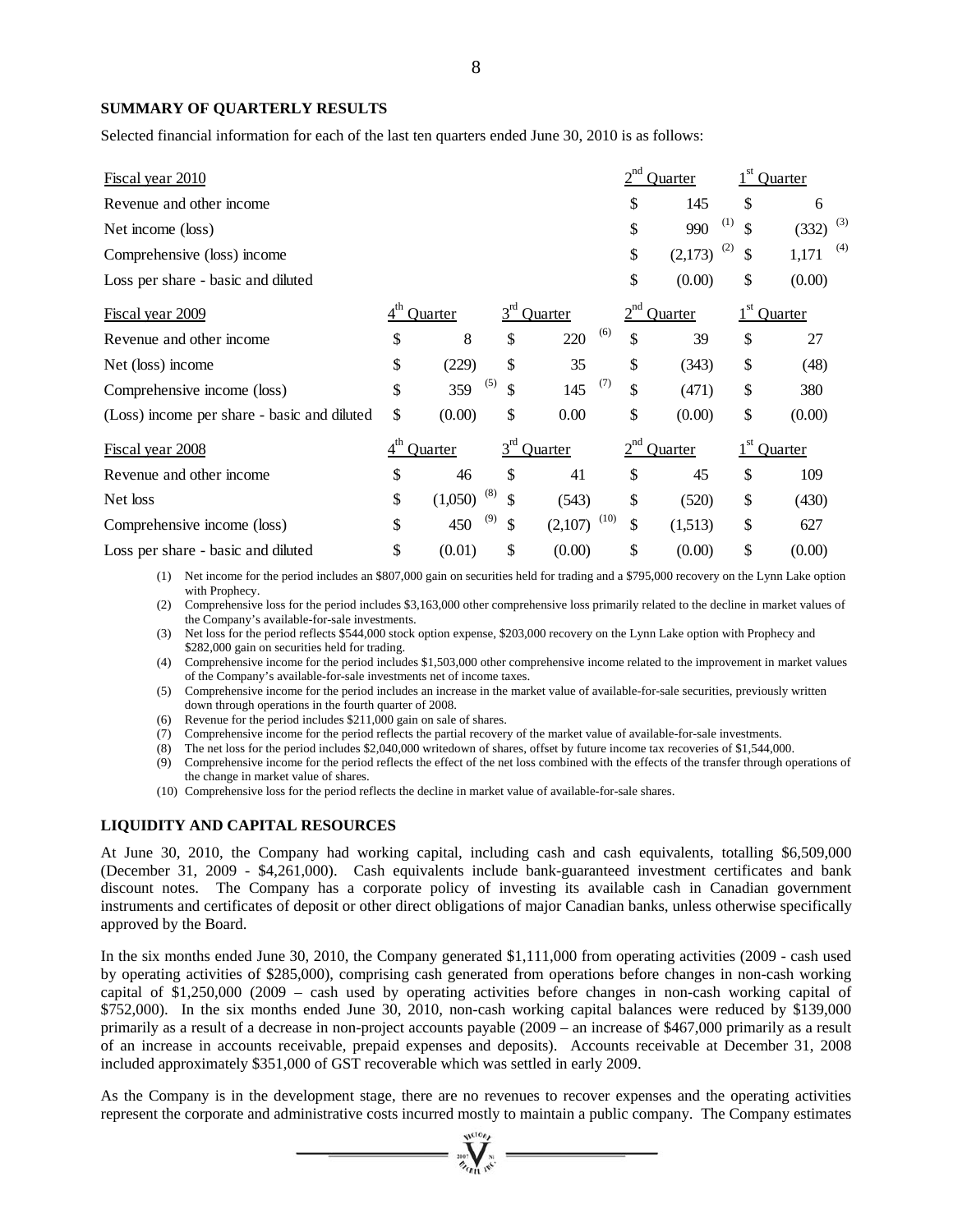that such costs in 2009 amounted to \$639,000. In the six months ended June 30, 2010, such costs are estimated at \$407,000. As noted earlier, many of these costs are incurred in the early part of the year. Consequently, the Company's liquidity is reduced unless and until there are financing activities to provide funds. Note that the costs cited above do not include the costs of financing arrangements which are deducted directly from equity. Costs incurred to advance the Company's projects are capitalized, as summarized below under the discussion of investing activities.

Financing activities for the six months ended June 30, 2010 generated gross proceeds of \$5,874,000 (2009 - \$13,000) before issue costs of approximately \$186,000. This represented the completion of the first and second tranches of a flow-through financing as well as the reciprocal placement with Prophecy, described above. The first tranche of the flow-through financing closed on February 26, 2010 and generated gross proceeds of \$686,000 through the issuance of 3,429,139 Units of securities at a price of \$0.20 per Unit. Share issue costs before income taxes were \$68,000. Each Unit comprises one common share and one-half of one common share purchase warrant. Each whole warrant entitles the holder to purchase one common share at an exercise price of \$0.26 for a period of 12 months from closing.

The second tranche closed on April 9, 2010 and generated gross proceeds of \$1,380,000 through the issuance of 6,570,861 Units at \$0.21 per Unit – each Unit as described above. Share issue costs before income taxes were \$103,000. On completion of the second tranche, the Company issued 250,000 finder's warrants which entitle the holder to purchase one common share at an exercise price of \$0.175 for a period of 12 months from issuance. On May 28, 2010, the Company issued 36,615,385 common shares pursuant to the reciprocal placement with Prophecy. The common shares were issued at a price of \$0.104 per share generating gross proceeds of \$3,808,000 with share issue costs of approximately \$15,000 before income taxes. The reciprocal financing is a way to raise liquid assets with minimal share issue costs; as mentioned above, share issue costs are not flow-through-eligible so it is important to minimize such costs.

There were no significant financing activities during the six months ended June 30, 2009; \$13,000 was generated from the exercise of options. In August 2009, the Company successfully completed a rights offering which included the issuance of 65,489,952 Unit Shares and 32,744,976 Unit Warrants; deferred rights offering costs were incurred before the rights offering closed of \$76,000. Whole warrants are exercisable at \$0.12 during the 12-month period commencing August 18, 2010. As at June 30, 2010, the Company's shares had a closing price of \$0.105 and the warrants, although not exercisable, were not "in-the-money". Aggregate proceeds from the warrants, if fully exercised, would amount to \$3,929,000.

Flow-through financings do not provide the funding necessary to meet corporate expenditures which do not qualify for flow-through eligibility. The significant cost to maintain the Company's public listing cannot be financed with flowthrough shares. Proceeds from the Company's warrants are "hard" dollars and can be utilized without restriction.

During the six months ended June 30, 2010, investing activities used \$10,328,000, compared with \$2,327,000 in 2009. An aggregate of \$6,770,000 was used to advance exploration and development projects (2009 - \$2,370,000). A deposit of \$307,000 was made on the purchase of transformers and other electrical equipment, as referenced above. In July, an additional deposit of \$301,000 was made for the same equipment. The Company has entered an agreement to purchase an aggregate of US\$2,840,000 of such electrical equipment with remaining balances due by September 2010 or prior to shipping.

Proceeds from the sale of shares were \$175,000, generating a gain on sale of \$143,000 due to provisions for permanent impairment made in 2008. Funds of \$1,100,000 were received with respect to the option agreement with Prophecy for the Lynn Lake property; \$400,000 of this amount was due no later than March 2011 and, accordingly, means that \$600,000 is now due by that date.

The Company exercised its right to maintain its 10% interest in Prophecy by participating in financings by Prophecy and acquired additional Prophecy securities for \$171,000 in the first quarter of 2010 and \$372,000 and \$3,808,000 in the second quarter. Other shares were purchased in the second quarter for \$175,000. There were no purchases of marketable securities in the six months ended June 30, 2009.

Although not a cash transaction, the Company received its initial holding of Prophecy shares of 2,419,548 in January – these were subject to a customary hold period of four months and a day which expired on May 1, 2010 and are now available for sale by the Company to fund its activities. The hold periods on all shares will expire by the end of the third quarter of 2010.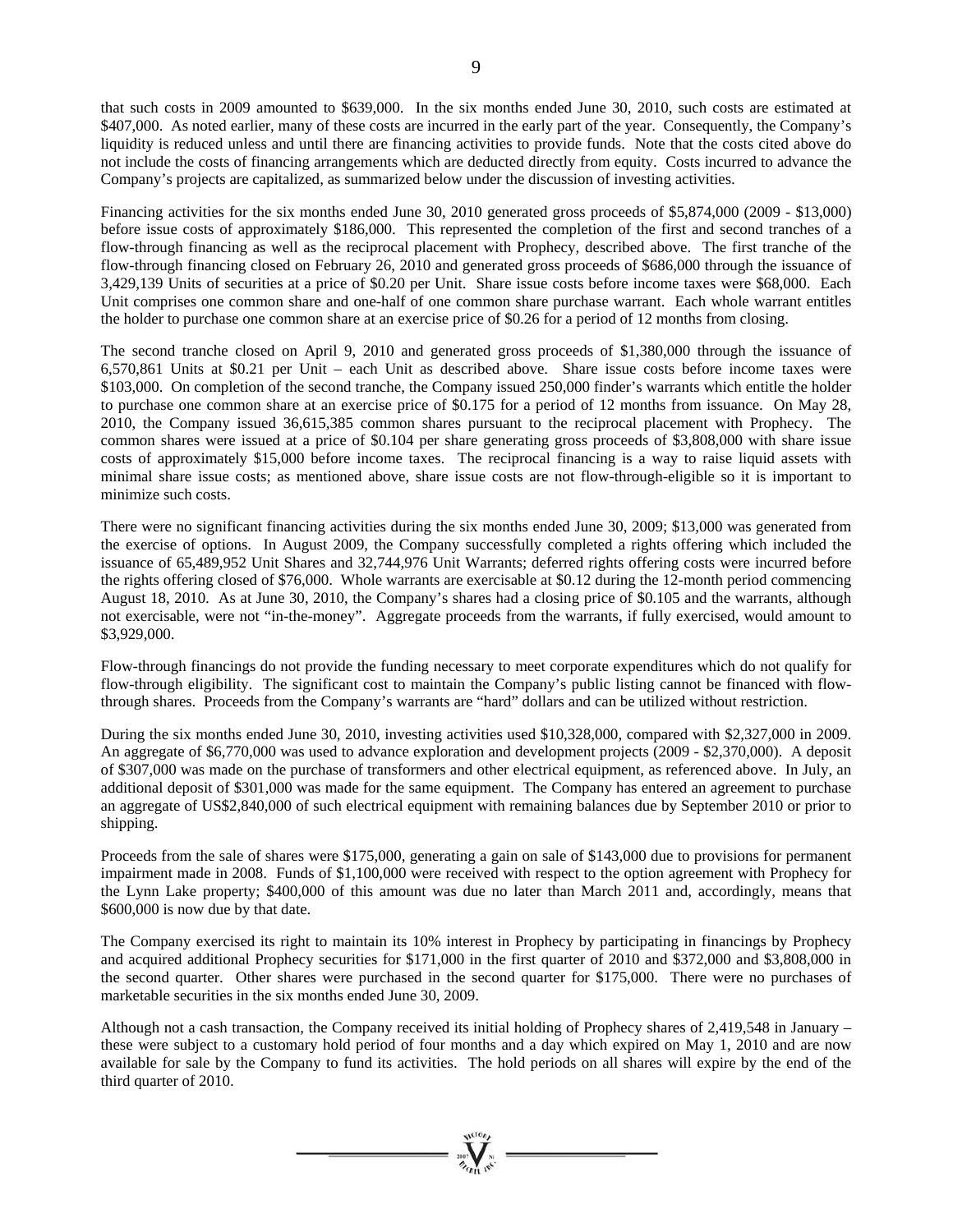As described earlier, the fair value of such securities declined significantly to June 30, 2010, changes in the fair value of the warrants are recorded through operations and changes in the fair value of shares are recorded through OCI. The Company believes that such changes are temporary and that no provision for permanent impairment is required.

These activities required cash and cash equivalents of \$3,530,000 during the first six months of 2010, compared with cash requirements of \$2,675,000 for the first six months of 2009.

As described above, exploration and development companies such as Victory Nickel are heavily reliant upon the equity markets to fund their activities as they have no short-term sources of revenue other than through realization of assets. Opportunities available to Victory Nickel for financing would normally be through private placements in the equity markets. Despite experiencing some improvements during 2009 and in 2010, today's equity markets continue to make this alternative difficult if not impossible without incurring significant dilution to existing shareholders. The rights offering in 2009 was one way to raise financing while allowing existing shareholders the opportunity to participate and avoid dilution.

As mentioned above, the Company will consider all financing alternatives given appropriate pricing and other market conditions to advance its projects. The optioning of the Lynn Lake property is one way in which a corporate transaction to generate cash can be structured to add value for shareholders while maintaining an upside in the subject property. The Company currently owns 10,665,318 shares in Prophecy with a market value as at August 10, 2010 of \$0.46 per share as well as 622,885 Prophecy warrants exercisable at \$0.40 and \$0.80. Further, the Company expects to receive additional amounts of \$600,000 on March 1, 2011 and of \$1 million on March 1 of each of 2012 and 2013 in accordance with the Lynn Lake option agreement.

The Company also owns 5,174,500 shares of Wallbridge, 350,000 warrants and 862,415 special warrants in Miocene Metals Inc., distributed by Wallbridge to its shareholders, which are also available for sale or held for trading.

However, despite recent improvements, the market continues to be volatile and it is uncertain how future financing initiatives will be received and how successful they will be in generating cash to finance activities. In particular, the financing required for the Minago project is considerable.

The Company has good title to its projects and will continue to maintain the projects in good standing. Prophecy has expenditure commitments to meet on the Lynn Lake project as described earlier which mitigates the pressure on the Company to do so and maintains ongoing investment in the property. In the option to Prophecy, Victory Nickel made provisions to ensure that any failure on the part of Prophecy to meet its contractual commitments would result in the Lynn Lake property reverting to full ownership by Victory Nickel.

The Company's working capital requirements continue to be modest. At June 30, 2010, the major items requiring financing were Québec mining duties receivable aggregating \$28,000 and a GST receivable of \$68,000 which is expected to be received in August. The GST receivable is a function of project activity and averaged approximately \$53,000 per quarter in 2009. Monthly average administrative costs for 2010 are estimated at \$122,000, most of which are incurred to meet statutory requirements. As at June 30, 2010, the Company has a remaining flow-through commitment outstanding to incur exploration expenditures in relation to prior flow-through share financings in April 2010 of approximately \$384,000 after taking into consideration amounts included in accounts payable and accruals of approximately \$234,000. This commitment is required to be incurred by December 31, 2011. Further, there are remaining amounts required to fulfil the equipment purchases.

With current cash resources, liquid assets and expected inflows as described, the Company has non-core assets which can be liquidated to support core activities. However, it will monitor its activities closely and continue to spend wisely until additional financing is available or until the sale of marketable securities becomes advisable. The operating cost reduction measures which were implemented in 2008 continue in force although salary deferrals were paid in 2009 and 2010 and unpaid directors' fees for 2008 and 2009 were settled in early 2010 with regular settlement of quarterly amounts.

Access road construction at Minago was completed in early 2010 and the drilling program results continue to be assessed as to whether resources can be upgraded in the designed open pit shell and on the North Limb of the Minago project. Results from the DFS continue to be updated for improvements from capital cost reductions and other improvements and further potential improvements are being evaluated.

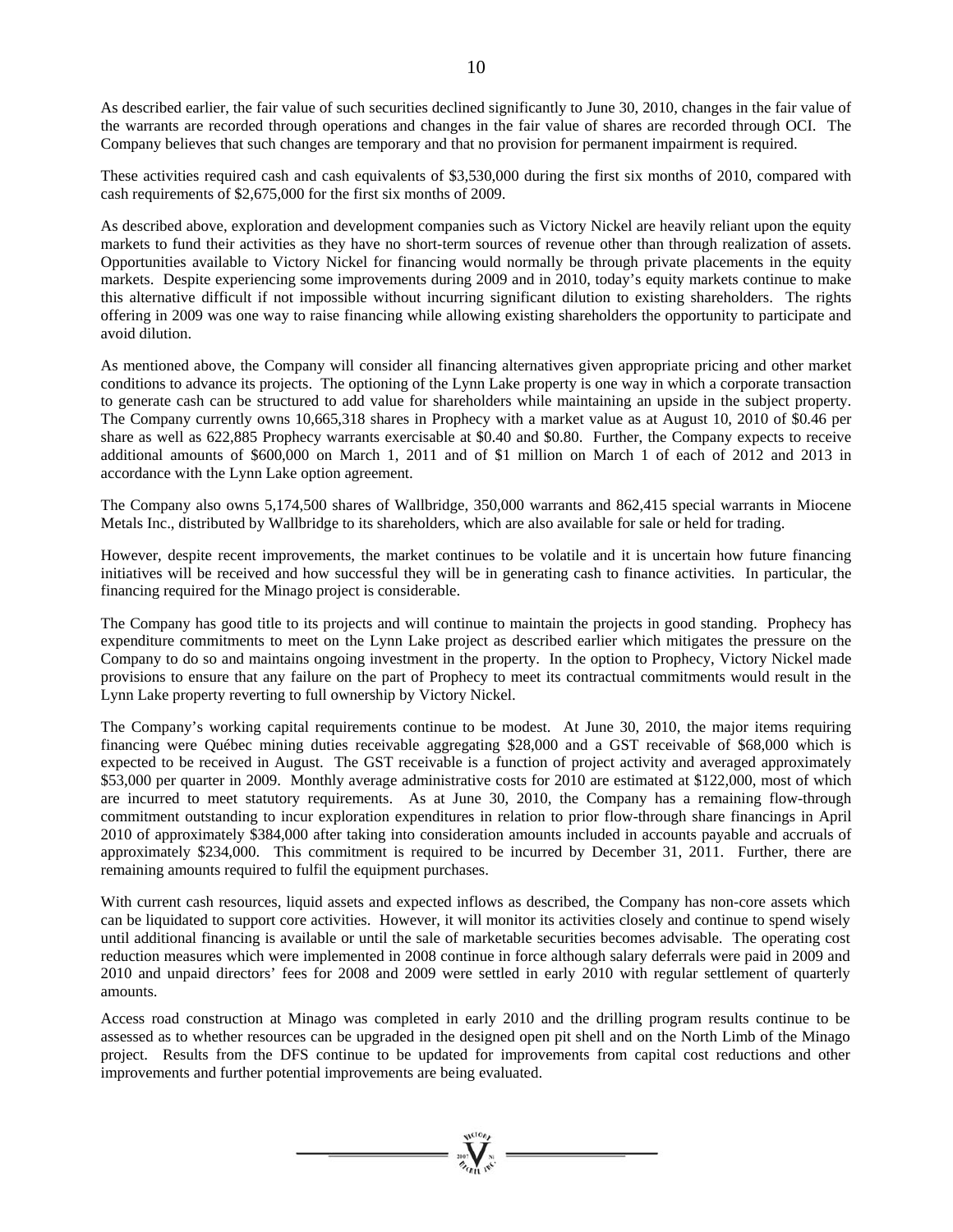Development of the Minago mine will require considerable financial resources. Management is monitoring the outcome of financing initiatives being undertaken in the marketplace, such as rights offerings, equity issuances, etc. as well as market conditions. The Company is actively putting together a financing strategy which is expected to include several components; the relative proportion of each will be dependent upon the market conditions at the time the strategy is executed. Anticipated components include: off-take agreements for both nickel concentrate and frac sand, plant and equipment leasing for the mine and frac sand processing plant, bank borrowing and/or equity issues (which may include one or more of: rights offering, private placement or a fully-marketed prospectus issue).

# **EXPLORATION AND DEVELOPMENT ACTIVITIES**

For the six months ended June 30, 2010, the Company incurred exploration costs on its nickel properties of \$4,026,000 (2009 - \$1,126,000). This includes \$3,802,000 on the Minago project, \$162,000 on the Mel project, \$27,000 on Lynn Lake (before \$1,100,000 option payments received from Prophecy and fair value of Prophecy securities of \$968,000) and \$35,000 at the Lac Rocher project (2009 - \$851,000; \$29,000; \$104,000 and \$113,000 (shown net of Québec Mining Duties receivable of \$28,000), respectively). The expenditures are shown before the effect of investment tax credits of \$234,000 on Minago and transfer of \$998,000 through operations with respect to the Lynn Lake option receipts in excess of carrying value.

Paul Jones, Vice-President, Exploration, is a "qualified person" as defined under NI-43-101, and he has supervised the preparation of the information relating to the material mineral projects of the Company described herein.

## **Minago Project**

The Company's l00%-owned Minago project is located on the Thompson Nickel Belt in Manitoba, and is one of Canada's largest undeveloped sulphide nickel deposits. The Minago resource, on a total nickel basis, is shown in the table below. In order to provide a more accurate determination of the recoverable nickel, Wardrop, a Tetra Tech Company ("Wardrop") also prepared a resource that reports only the nickel that is present in sulphide minerals (denoted Ni(S)). This is necessary to allow an accurate determination of a recovery curve at various grades. The DFS was prepared on the Ni(S) basis and the resource is shown below. The proven and probable reserves contained in the pit shell form part of the Ni(S) resource estimate and are also shown in the table below. It is important to note that there is considerable potential to increase proven and probable reserves as only 57.1% of the Ni(S) resource is included therein.

|                                             |           | <b>Measured and Indicated</b> |       |                               | <b>Inferred</b>             |                    |              |                             |
|---------------------------------------------|-----------|-------------------------------|-------|-------------------------------|-----------------------------|--------------------|--------------|-----------------------------|
|                                             |           | <b>Tonnes</b>                 | Grade | in-situ Nickel                | <b>Cut-off Grade Tonnes</b> |                    | <b>Grade</b> | in-situ Nickel              |
| <b>Total Nickel Basis - Minago resource</b> |           | 54.2 million                  |       | 0.52% 620 million pounds      |                             | 0.25% 14.6 million |              | $0.53\%$ 170 million pounds |
|                                             | Measured  | 11.1 million                  | 0.56% |                               |                             |                    |              |                             |
|                                             | Indicated | 43.1 million                  | 0.51% |                               |                             |                    |              |                             |
| Sulphide Nickel Basis Ni(S)                 |           | 44.1 million                  |       | $0.43\%$ 418.7 million pounds |                             | 0.20% 12.0 million |              | $0.44\%$ 115 million pounds |
|                                             | Measured  | 9.1 million                   | 0.47% |                               |                             |                    |              |                             |
|                                             | Indicated | 35.0 million                  | 0.42% |                               |                             |                    |              |                             |
| <b>Proven &amp; Probable Reserves Ni(S)</b> |           | 25.2 million                  |       | $0.43\%$ 238.8 million pounds |                             | n/a                |              |                             |
|                                             | Proven    | 6.6 million                   | 0.49% |                               |                             |                    |              |                             |
|                                             | Probable  | 18.6 million                  | 0.41% |                               |                             |                    |              |                             |

## *Minago Project – Resources and Reserves*

Following the completion of a PEA in the fall of 2006, Wardrop was engaged to conduct the DFS. Results of the DFS confirm that the development of an open pit mine and concentrator at Minago is technically and commercially feasible. The base case pricing uses three-year trailing averages for metal prices and the US: Canadian dollar exchange rate in accordance with the recommended practice of the US Securities and Exchange Commission Industry Guide 7.

The DFS is based on mining open pit reserves only and does not incorporate significant parts of the resources that are below the pit bottom, as noted above, which require additional drilling to be upgraded from Inferred to Measured and Indicated. As a result, any resources below the pit bottom and inferred resources in the pit footprint are not considered in estimating the economics of the DFS.

The DFS is posted at *www.sedar.com*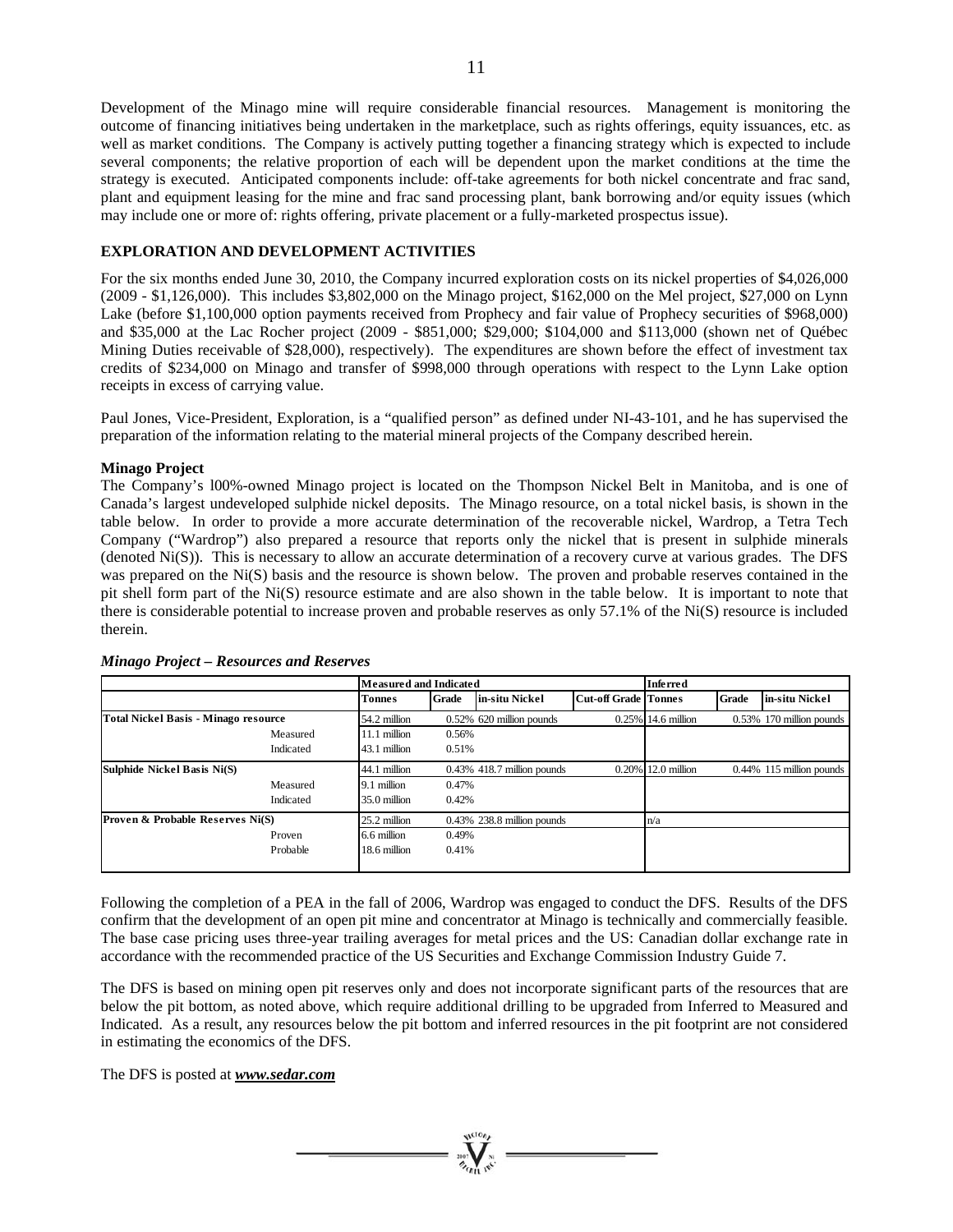# *Highlights of the DFS Base Case and Update June 21, 2010*

# *Overall Economics*

The following table compares the revised economics announced June 21, 2010 with those announced in the news release of December 14, 2009:

| Minago Sulphide Nickel Project: Economic Summary Comparison June 21, 2010 - December 14, 2009 |                              |                                  |               |  |  |  |  |  |  |
|-----------------------------------------------------------------------------------------------|------------------------------|----------------------------------|---------------|--|--|--|--|--|--|
|                                                                                               | <b>Base Case</b>             | <b>Base Case</b>                 | Increase      |  |  |  |  |  |  |
|                                                                                               | June 21, 2010 <sup>(1)</sup> | December 14, 2009 <sup>(1)</sup> |               |  |  |  |  |  |  |
|                                                                                               | $$$ million, except %)       | $(\$$ million, except %)         | $\frac{0}{0}$ |  |  |  |  |  |  |
| Undiscounted Cash Flow                                                                        | 1,053.7                      | 917.7                            | 14.8%         |  |  |  |  |  |  |
| NPV @ 8%                                                                                      | 367.1                        | 293.8                            | 24.9%         |  |  |  |  |  |  |
| NPV @ 6%                                                                                      | 487.6                        | 402.6                            | 21.1%         |  |  |  |  |  |  |
| NPV @ 4%                                                                                      | 636.8                        | 538.0                            | 18.4%         |  |  |  |  |  |  |
| <b>IRR</b>                                                                                    | 19.8%                        | 17.7%                            | 11.9%         |  |  |  |  |  |  |

(1) Three-year trailing average US\$ metal prices and exchange rates: Ni: US\$11.19/lb; Cu: US\$2.91/lb; Pd: US\$322.4/oz; Pt: US\$1,353.98/oz; Au: US\$836.25/oz; Co: US\$27.73/lb; Ag:US\$14.25/oz; Rh: US\$2,254.56/oz; \$Can/\$US exchange rate 1.097

# *Production and Operating Statistics*

The Base Case reflected the following production and operating results for the open pit:

- A strip ratio of 11.7:1 to mine the nickel including hydraulic fracturing sand ("frac sand");
- Production of the world's highest grade nickel concentrate at 22.3% Ni with 10.4% magnesium oxide ("MgO") content;
- Total ore tonnes mined over a seven-year nickel production mine life represents only 57.1% of the Measured and Indicated Ni(S) resource;
- The open pit mine would average annual ore production of 3.6 million tonnes with average annual nickel production in concentrate of approximately 11,000 tonnes; and
- Average annual frac sand sales revenue, net of freight, of \$70 million.

# *Production Costs per Pound of Nickel*

- Cash cost (C-1), net of credits, of \$2.12 (US\$1.94);
- Metal by-product credits of \$0.79 (US\$0.72);
- Frac sand by-product value of \$4.04 (US\$3.68); and
- Cash cost before by-product credits of \$6.95 (US\$6.34).

Minago has been shown to be capable of producing a nickel concentrate grading from 22.3% up to 35%, making it the world's highest grade nickel concentrate. In addition to metal by-products such as copper, cobalt, gold, platinum, palladium, silver and rhodium, a layer of silica sand averaging approximately nine metres thick overlies the nickel mineralization within the open pit. Approximately 84% of annual sand production is marketable frac sand, which is used to improve recoveries in the oil and gas industry. The frac sand forms part of the overburden that must be removed prior to mining the nickel ore. According to the DFS, production of frac sand could begin 20 months after the start of mine development.

Diamond drilling conducted through the winter of 2010 consisted of 26 drill holes comprising 9,680.75m. The work program was in large part directed at optimizing the near surface resource at Minago to enhance the economics of the deposit. As expected, drilling continued to intersect mineralization at the top of the deposit near the contact with the immediately overlying sandstone (frac sand) that was excluded by Wardrop from the resource and reserve estimates used in the DFS due to a perceived lack of drill coverage. In addition, a significant portion of in-pit resources currently classified as Inferred are expected to be upgraded to at least the Indicated category for inclusion in future economic evaluations. Analytical results from the drilling program are still being received; when complete, they will be incorporated into an updated geological model and resource estimate.

## *Frac Sand*

Frac sand is a significant contributor to the positive economics at Minago. As part of the DFS, Outotec produced a feasibility-level design for a frac sand plant complete with capital and operating costs to produce 1,140,000 tonnes of frac sand annually.

=  $\sum_{y \in V(G)}$  =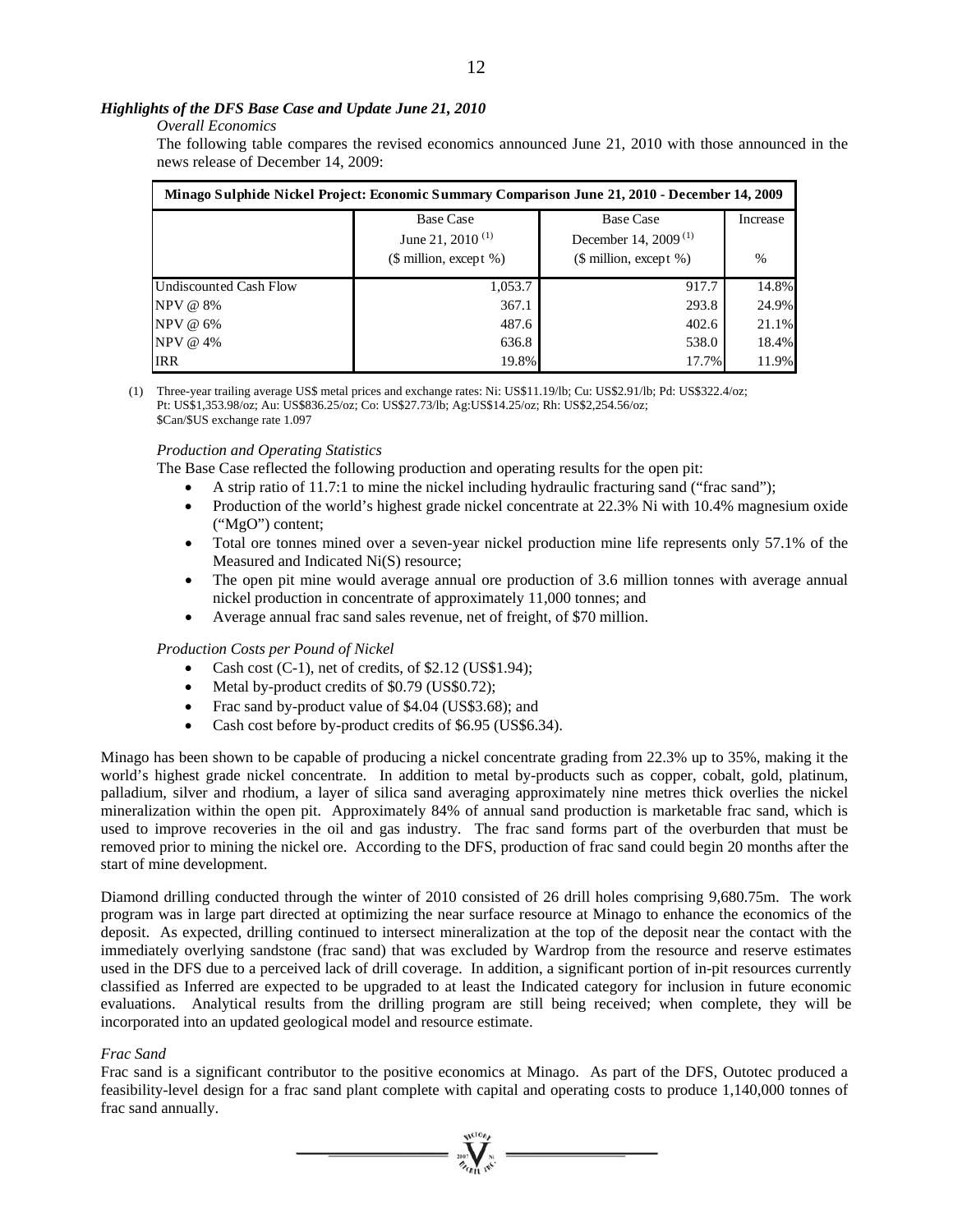## **Mel Project**

The Mel project is located on the Thompson Nickel Belt, just north of Thompson, Manitoba. It is a large property, approximately 25km east-west by about 6km north-south, and remains underexplored.

Mel has an indicated resource of 4.3 million tonnes grading 0.88% nickel (approximately 83 million pounds in-situ nickel) and an additional inferred resource of one million tonnes grading 0.84% nickel (approximately 19 million pounds in-situ nickel) and offers significant exploration upside as well as near-term production potential.

The Company has fully funded sufficient expenditures to earn a 100% ownership interest in this project subject to a 51% Vale back-in. The Mel project has been idle for some time, awaiting a decision by Vale as to whether it will exercise its back-in right on the project. Under the terms of the option agreement, Vale must mill ore from the Mel project at cash costs plus 5% subject to capacity availability and metallurgy.

#### **Lac Rocher**

Lac Rocher is located in northwestern Québec and has measured (0.29 million tonnes grading 1.23% Ni) and indicated (0.51 million tonnes grading 1.05% Ni.) resources of 0.80 million tonnes grading 1.12% nickel, at a 0.5% nickel cutoff, for approximately 20 million pounds of in-situ nickel located between surface and 125 vertical metres. Additional inferred resources total 0.44 million tonnes grading 0.65% Ni. Mineralization remains open to the southwest. The breakeven price of nickel in the PEA was US\$9.74 with copper at US\$3.65.

A road connecting the end of the existing logging road to the site of the proposed Lac Rocher portal was completed in August 2009 at a cost of approximately \$389,000. The road allows year-round ground access to the site. In December 2009, diamond drilling was conducted to provide geotechnical data deemed necessary for portal and ramp development. An InfiniTem ground electromagnetic survey was conducted over a portion of the property to test for deeper extensions to the nickel mineralization. At the same time, evaluation of the availability of borrow material was also conducted in the local region.

No fieldwork has been conducted thus far in 2010.

#### **Lynn Lake**

The Lynn Lake property is located in the historic mining town of Lynn Lake in northern Manitoba, about 320km by road northwest of the Thompson mining camp. Lynn Lake is the former Sherritt producing mine site known as the Lynn Lake A Mine and Farley Mine. The mines were first operated by Sherritt-Gordon from 1953 to 1976. During their 23 years of operation, the mine produced over 20 million tonnes of nickel-copper ore at a grade of 1.02% nickel and 0.54% copper, making Lynn Lake the third largest nickel producer in North America. The mines closed in 1977 due to a period of stagnant growth in the nickel market, not because the ore was mined out.

From an updated resource estimate released in February by Prophecy, Lynn Lake has 22.9 million tons of measured and indicated resources grading 0.57% nickel or 263 million pounds of in-situ nickel as well as 8.1 million tons inferred resources grading 0.51% nickel which contains an additional 81.6 million pounds of in-situ nickel. In addition, it announced the resource contained measured and indicated resources grading 0.30% copper or 136 million pounds of insitu copper plus inferred resources grading 0.28% copper or 45.6 million pounds of in-situ copper.

As discussed earlier and described in Note 6 to the Unaudited Interim Financial Statements, the Company has optioned Lynn Lake to Prophecy. Failure on the part of Prophecy to meet any of the terms will result in cancellation of the option on the property and it will revert to the Company. Among other things, Prophecy has committed to make \$3 million in expenditures on the property. By optioning Lynn Lake, the Company has ensured that the property will have expenditures made upon it whilst the Company maintains an upside in the property through its ownership interest in Prophecy shares.

#### **IMPAIRMENT ANALYSIS UPDATE**

While the metals markets and other general economic factors have improved over the prior year, the Company performed a detailed impairment analysis on each of its exploration and development projects as at December 31, 2009. The Company does not believe that there have been any material changes to date which would adversely affect this analysis. Furthermore there has been no change in management's plans for the projects which would cause a reassessment.

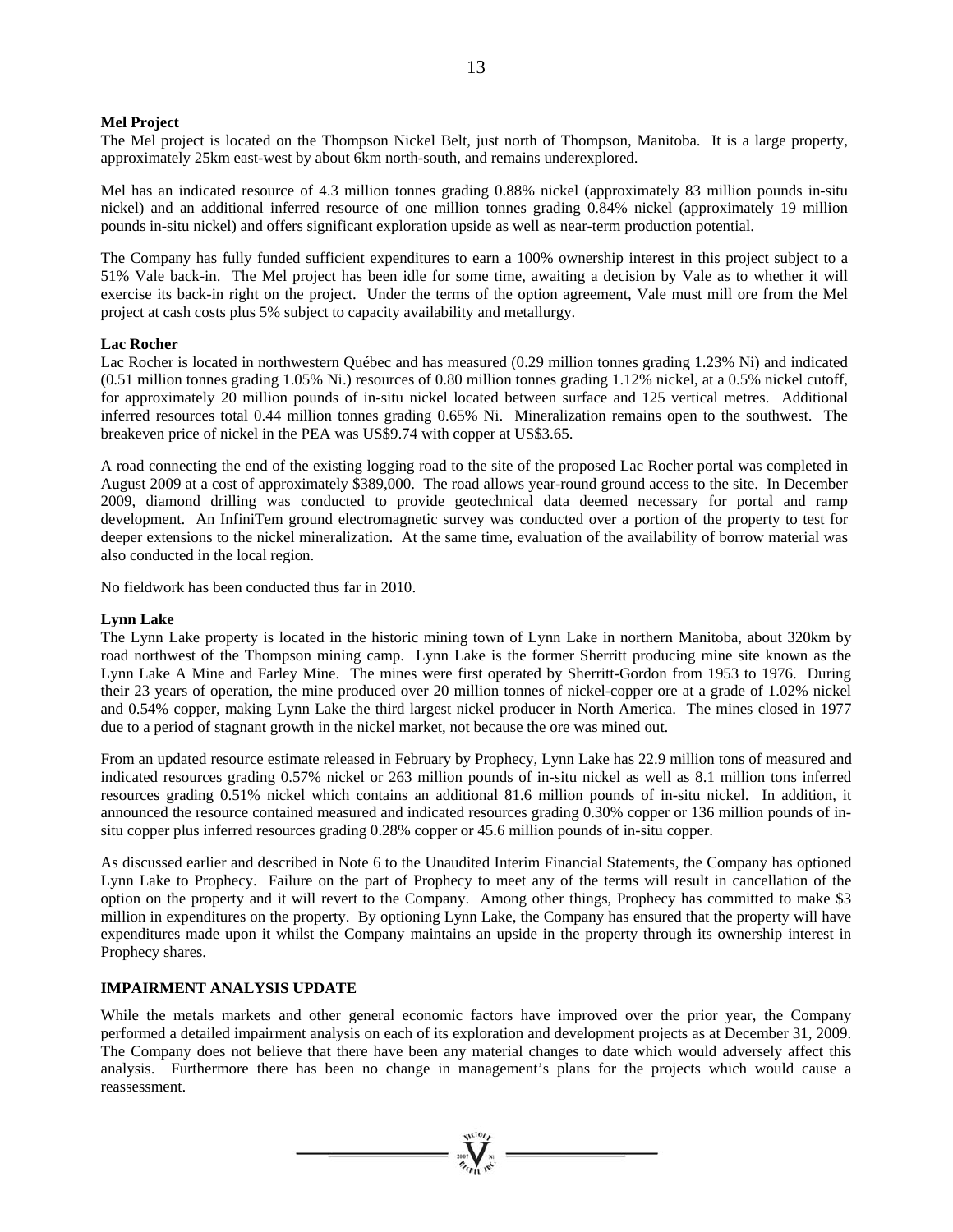Management concluded that no impairment existed in each of its projects effective June 30, 2010 and that costs incurred to date are recoverable. The Company will continue to monitor developments as they occur in the metals markets and the economy and will update its impairment analysis to take account of any such changes, as appropriate.

# **CRITICAL ACCOUNTING ESTIMATES**

Critical accounting estimates used in the preparation of the financial statements include determining the carrying value of investments and exploration and development projects, assessing the impairment of long-lived assets, determining future income taxes and the valuation of stock option compensation. These estimates involve considerable judgment and are, or could be, affected by significant factors that are out of the Company's control.

For a complete list of the significant accounting policies as well as information concerning the use of estimates and measurement uncertainty, reference should be made to Notes 2 and 3 of the Company's 2009 Audited Financial Statements and the updates reflected in the notes to the Unaudited Interim Financial Statements. The Company's financial statements have been prepared using the going concern assumption; reference should be made to Note 1 to the Company's 2009 Audited Financial Statements as well as to Note 1 to the Unaudited Interim Financial Statements.

The Company's recorded value of its exploration and development projects is based on historic costs that are expected to be recovered in the future. The Company's recoverability evaluation is based on market conditions for minerals, underlying mineral resources associated with the properties and future costs that may be required for ultimate realization through mining operations or by sale. The Company is in an industry that is exposed to a number of risks and there is always the potential for a material adjustment to the value assigned to these assets. Such risks also extend to the evaluation of fair values of net assets upon acquisition.

The fair value of the stock options and warrants is calculated using an option-pricing model that takes into account the exercise price, expected life of the option/warrant, expected volatility of the underlying shares, expected dividend yield, and the risk free interest rate for the term of the option/warrant.

# **NEW ACCOUNTING POLICIES**

The volume of accounting pronouncements being introduced by the CICA applicable to the Company has reduced significantly pending the transition to International Financial Reporting Standards ("IFRS") discussed in more detail below.

There have been no new accounting policies adopted in the Unaudited Interim Financial Statements.

# **FUTURE ACCOUNTING CHANGES**

# **International Financial Reporting Standards**

# *Overview*

The Company is continuing to review and implement the requirements of IFRS. Senior financial management has attended training courses on IFRS designed to be industry-specific. The Company will be required to produce IFRScompliant financial statements for the quarter ended March 31, 2011 which will include the applicable disclosures and information for the comparative 2010 period. The Company has hired additional accounting staff to assist with the conversion to IFRS among other things and has continued to add literature to its expanding source material on IFRS.

## *Project Plan*

The Company's project plan is summarized in the 2009 MD&A. No major changes have been made to the project plan or timelines with the exception that the IASB has not released the final documentation on accounting for joint venture arrangements with third parties. Consequently, the Company is not able to determine its accounting policy or to assess the impact of any differences between Canadian GAAP and IFRS for joint ventures.

## *Status of Project*

The Company has completed Phase 1 of its IFRS transition and continues with Phase 2. The diagnostic review, in particular, has been prepared and the preliminary selection of transition election options has been made, as outlined in the 2009 MD&A. The approach for managing dual reporting has been determined with no major IT improvements being required unless the Company makes a significant capital acquisition, secures significant financing and moves ahead towards production on a major project. In that case, it may need to upgrade accounting systems and make additional accounting policy selections. The Company has determined that, given the nature of its business and investors, its main communication tool for IFRS matters will be through the MD&A.

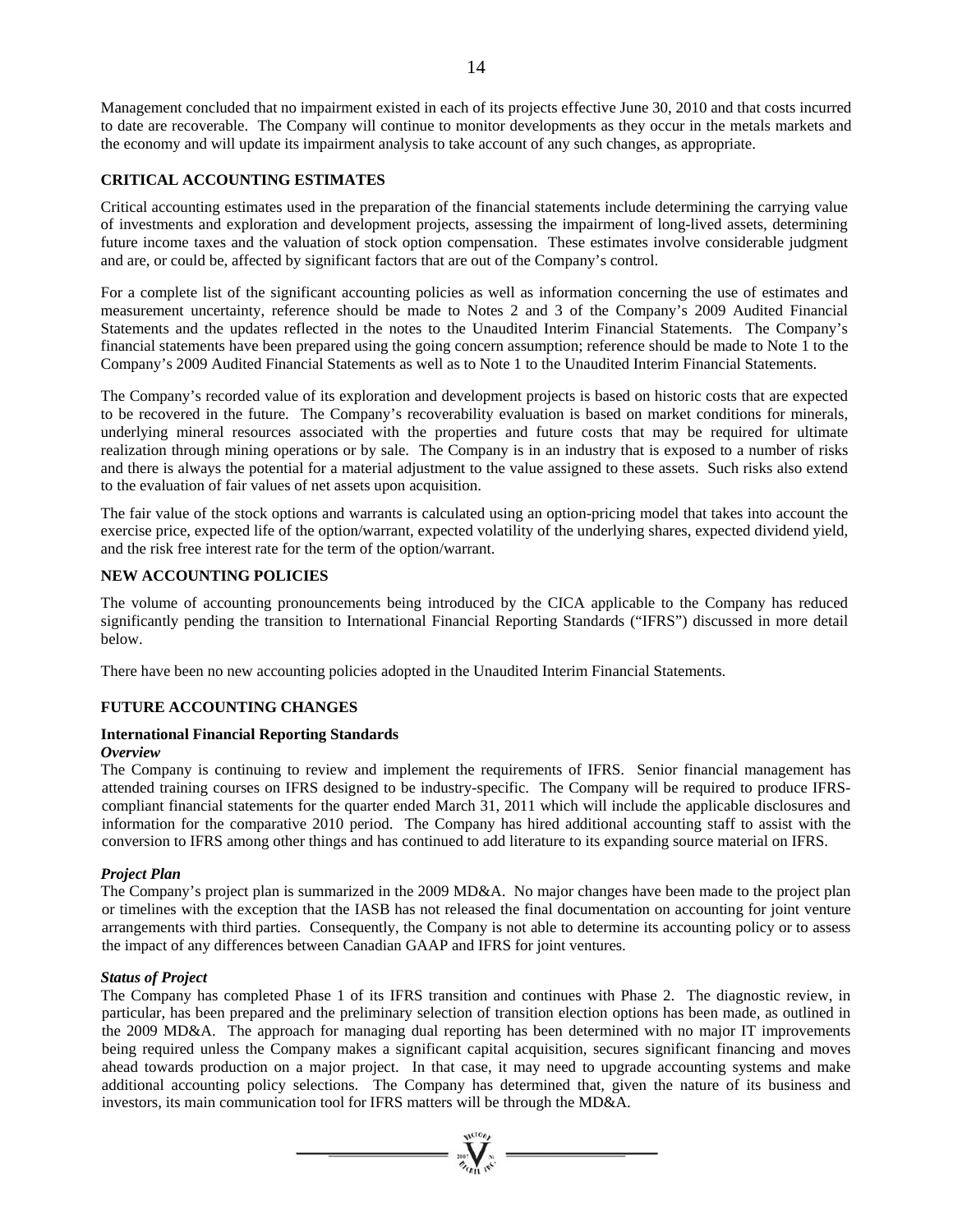The Company's internal controls over financial reporting and disclosure are facilitated by the small size but hands-on involvement of senior management. The addition of staff has strengthened segregation of duties as well as improving the Company's review processes over financial information including that developed under IFRS.

The Company is making further progress in Phase 2 of its IFRS transition. We have confirmed that the Company's functional currency will continue to be the Canadian dollar. We are in the process of developing an annual financial statement template complete with face financial statements, accounting policies and note disclosures. From this, we will develop an interim financial reporting template using the guidance in IAS 34. Our timeline had originally anticipated that we would have this ready by the end of July. However, our recent staff addition will ensure that we catch up quickly and do not expect to have any problems meeting IFRS conversion deadlines. We currently expect to complete the interim financial reporting template by the end of the third quarter.

All such work has been carried out primarily on a "business as usual" basis; should there be any significant future transactions or other changes requiring accounting policy choices, such choices will be made with IFRS transition in mind in order to manage differences until full conversion is achieved. The main focus to date has been on qualitative matters with little work so far on quantitative differences. As previously reported, we expect that the there is the potential for volatility in the income statement with respect to accounting for impairment under IFRS and this is expected to represent the main quantitative difference under IFRS. However, we have not yet made any calculations under IFRS rules.

The Company believes that it is well-positioned to meet the transition to IFRS.

# **CORPORATE GOVERNANCE**

The Company's Board of Directors is responsible for ensuring that management fulfils its responsibilities for financial reporting and internal control and exercises this responsibility principally through the Audit Committee. The Audit Committee, which is comprised of directors, none of whom are employees or officers of the Company, meets with management to review the unaudited interim financial statements to satisfy itself that management is properly discharging its responsibilities to the directors who approve the unaudited interim financial statements. The Board of Directors has also appointed compensation and corporate governance and nominating committees composed of nonexecutive directors.

# **Design of Disclosure Controls and Procedures**

The Company's Chief Executive Officer and Chief Financial Officer, (collectively, the "Certifying Officers"), are responsible for designing a system of disclosure controls and procedures, or causing them to be designed under their supervision, to provide reasonable assurance that information required to be disclosed in reports filed with or submitted to, securities regulatory authorities is recorded, processed, summarized and reported within the time periods specified under Canadian securities laws and that material information relating to the Company is made known to them with respect to financial and operational conditions to allow timely decisions regarding required disclosure. For the fiscal quarter ended June 30, 2010, the Certifying Officers have concluded that the design of the Company's disclosure controls and procedures were effective as at June 30, 2010. Such controls are facilitated by the small size of the Company's senior management team and their access to material information.

There were no changes to the Company's disclosure controls and procedures that occurred during the quarter ended June 30, 2010 that materially affected, or are reasonably likely to affect, the Company's disclosure controls and procedures.

# **Design of Internal Control over Financial Reporting**

The Company's Certifying Officers are responsible for designing a system of internal controls over financial reporting, or causing them to be designed under their supervision, to provide reasonable assurance regarding the reliability of financial reporting and preparation of financial statements for external purposes in accordance with Canadian GAAP. The Company used the COSO control framework. For the fiscal quarter ended June 30, 2010, the Certifying Officers have concluded that the design of the Company's internal controls over financial reporting and procedures were effective as at June 30, 2010.

The management of the Company was required to apply its judgment in evaluating the cost-benefit relationship of possible controls and procedures. The result of the inherent limitations in all control systems means no evaluation of controls can provide absolute assurance that all control issues and instances of fraud, if any, have been detected.

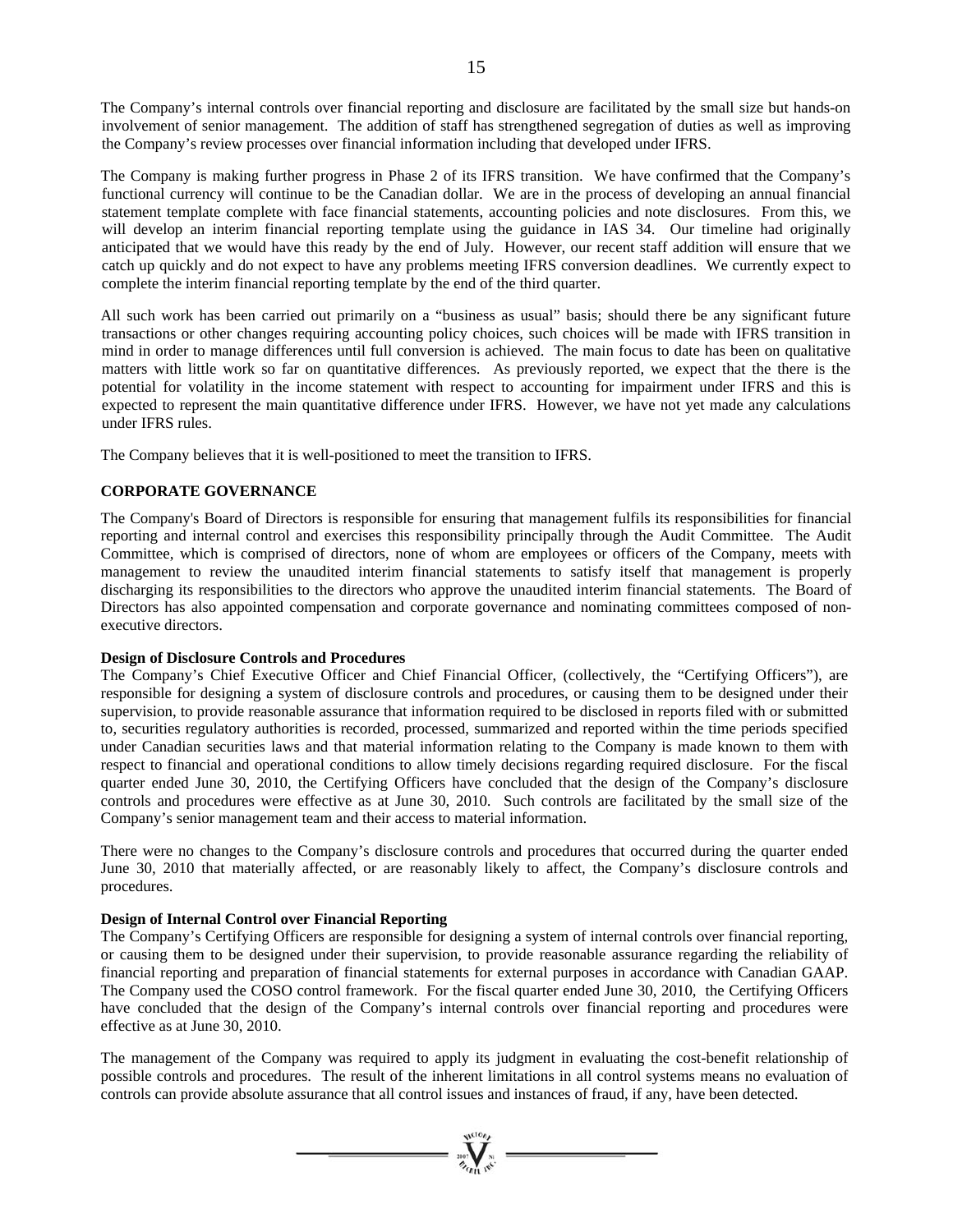There were no changes to the Company's internal controls over financial reporting that occurred during the quarter ended June 30, 2010 that materially affected, or are reasonably likely to affect, the Company's internal controls over financial reporting.

# **RELATED PARTY TRANSACTIONS AND MANAGEMENT AGREEMENT**

Included in accounts payable and accrued liabilities at June 30, 2010 are amounts due to officers and directors of the Company in the amount of \$76,000 (December 31, 2009 - \$265,000). These amounts relate primarily to directors' fees and expense reimbursements payable.

The Company shares management, administrative assistance and facilities with Nuinsco pursuant to a management agreement. The costs payable by the Company under the arrangement are recorded at the exchange amount which is equal to the cost to Nuinsco of such services plus 10 per cent. The management agreement commenced February 1, 2007 and is terminable by Nuinsco upon 90 days notice and by the Company upon 180 days notice. Costs charged to the Company in the three and six months ended June 30, 2010 amounted to \$167,000 and \$337,000 respectively (2009 - \$147,000 and \$297,000) and have been included in general and administrative expenses. In addition, project-related costs aggregating \$7,000 and \$25,000 have been charged to the Company by Nuinsco during the three and six months ended June 30, 2010 respectively (2009 - \$17,000 and \$35,000) and are included in exploration and development costs on the balance sheet. The Company charged Nuinsco \$9,000 and \$14,000 for the three and six months ended June 30, 2010 respectively for project-related costs incurred by it on behalf of Nuinsco (2009 - \$4,000 and \$8,000).

Amounts due to Nuinsco are unsecured, non-interest bearing and due on demand.

# **OUTSTANDING SHARE DATA**

At August 10, 2010, the Company had 376,336,246 common shares issued and outstanding. In addition, there were 29,623,498 stock options and 37,994,976 warrants outstanding on August 10, 2010, which if exercised and issued would bring the fully diluted issued common shares to a total of 443,954,720, and would generate cash of approximately \$13,568,000. The majority of the warrants cannot be exercised until August 2010.

## **RISKS AND UNCERTAINTIES**

The exploration and development of natural resources are speculative activities that involve a high degree of financial risk. The risk factors which should be taken into account in assessing Victory Nickel's activities and an investment in its securities include, but are not necessarily limited to, those set out in detail in the Company's 2009 MD&A. A summary is provided below.

The relative significance of each risk described below will vary as a function of several factors including, but not limited to, the state of the economy, the stage of Victory Nickel's projects, the availability of financing on acceptable terms and other matters.

Any one or more of these risks could have a material adverse effect on the value of any investment in Victory Nickel and the business, financial condition, operating results or prospects of Victory Nickel and should be taken into account in assessing Victory Nickel's activities.

## **Industry Risks**

## *Speculative Nature of Mineral Exploration*

Mineral exploration is highly speculative in nature, involves many risks and frequently is non-productive. There is no assurance that Victory Nickel's exploration efforts will be successful. No assurance can be given that Victory Nickel's exploration programs will result in the establishment or expansion of resources or reserves.

## *Development Projects*

In general, development projects have no operating history upon which to base estimates of future cash operating costs. For development projects such as the mineral resource properties owned by Victory Nickel, estimates of proven and probable reserves are, to a large extent, based upon the interpretation of geological data obtained from drill holes and other sampling techniques and feasibility studies. The costs estimated under the DFS for Minago differed from the PEA and may differ again upon actual development.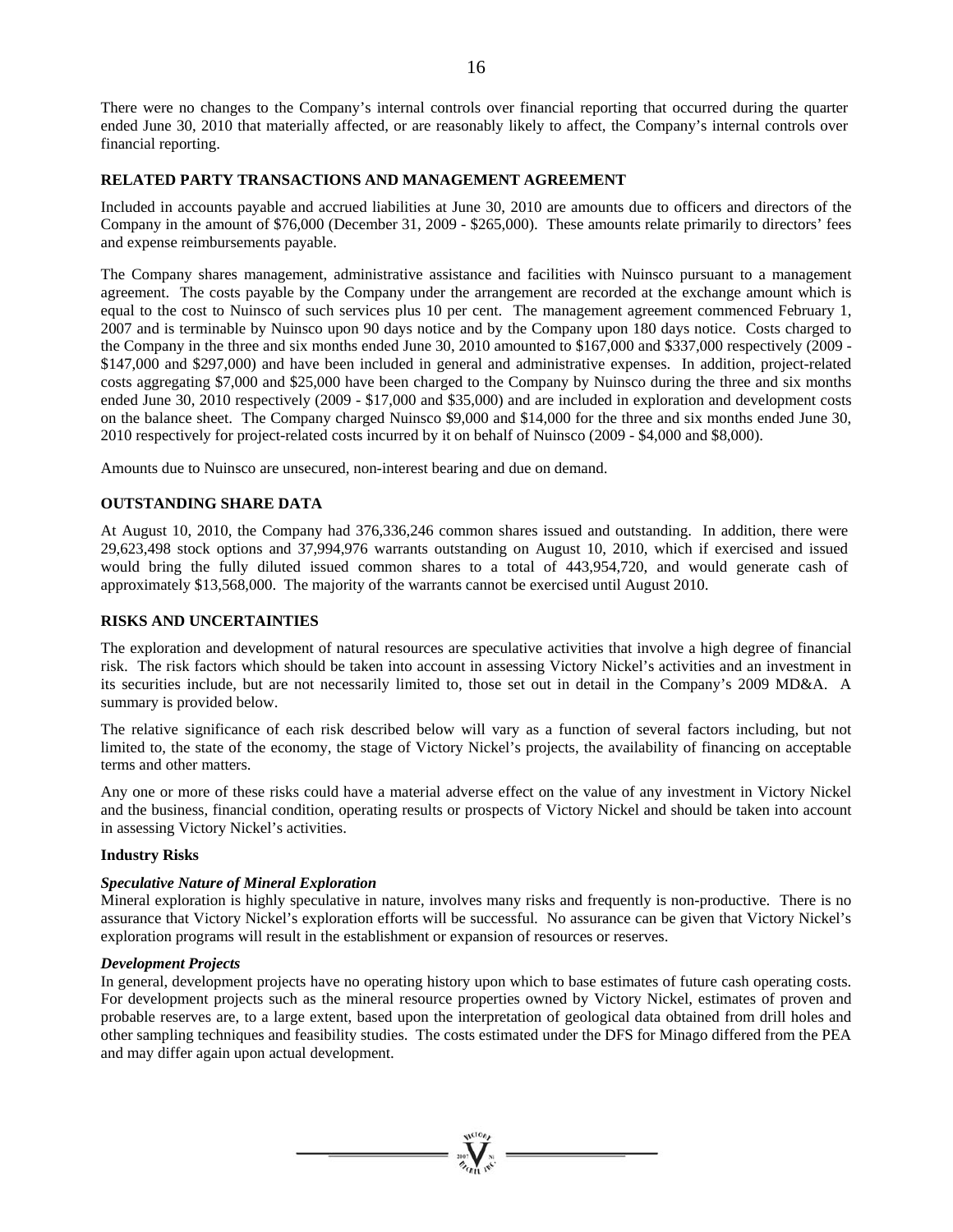# *Competition*

The mineral exploration business is highly competitive in all of its phases. Victory Nickel competes with numerous other companies and individuals, including competitors with greater financial, technical and other resources than Victory Nickel, in the search for and acquisition of exploration and development rights on attractive mineral properties.

# **Operational Risks**

## *Limited History of Operations*

Victory Nickel has no history of earnings and limited financial resources. Victory Nickel currently has no operating mines and its ultimate success will depend on the ability of active mining operations to generate cash flow in the future, as well as its ability to access capital markets for its development requirements.

## *Development Targets, Permitting and Operational Delays*

There can be no assurance that Victory Nickel will be able to complete the planned development of its projects on time or on budget due to, among other things, delays in receiving required consents, permits and registrations, the delivery and installation of plant and equipment and cost overruns, or that the current personnel, systems, procedures and controls will be adequate to support Victory Nickel's operations.

#### *Resources, Reserves and Production*

The figures for mineral resources and mineral reserves are estimates and no assurance can be given that the anticipated level of recovery and/or grades of mineral reserves or mineral resources will be realized.

#### *Title Risks*

Victory Nickel's ability to hold various mineral rights require licences, permits and authorizations and, in some cases, renewals of existing licences, permits and authorizations from various governmental and quasi-governmental authorities. However, Victory Nickel's ability to obtain, sustain or renew such licences, permits and authorizations on acceptable terms is subject to changes in regulations and policies and to the discretion of the applicable governmental and quasi-governmental bodies.

#### *Insurance Risk*

Victory Nickel faces all of the hazards and risks normally incidental to the exploration and development of base metals, any of which could result in damage to life or property, environmental damage and possible legal liability for any or all such damage caused. Not all such risks are insurable.

#### **Financial and Investment Risks**

## *Substantial Capital Requirements*

Victory Nickel will have to make substantial capital expenditures for the development of and to achieve production from its projects. There can be no assurance that any debt or equity financing or cash generated by operations will be available or sufficient to meet these requirements or for other corporate purposes or, if debt or equity financing is available, that it will be on terms acceptable to Victory Nickel. Moreover, future activities may require Victory Nickel to alter its capitalization significantly. The inability of Victory Nickel to access sufficient capital for its operations could have a material adverse effect on its financial condition, results of operations or prospects. Flow-through financing cannot be used to fund the Company's corporate costs.

## *Market Perception*

Market perception of junior exploration, development and mining companies may shift such that these companies are viewed less favourably. This factor could impact the value of investors' holdings and Victory Nickel's ability to raise further funds by issue of additional securities or debt.

#### *Metal Prices*

There is no assurance that, even if commercial quantities of mineral resources are developed, a profitable market will exist for the sale of such product. Nickel and by-product prices fluctuate on a daily basis and are affected by numerous factors beyond Victory Nickel's control – including factors which are influenced by worldwide circumstances. These factors are of significant importance for the DFS and decisions related thereto.

#### *Areas of Investment Risk*

The common shares of Victory Nickel are listed on the TSX. The share prices of publicly traded companies can be volatile as the price of shares is dependent upon a number of factors, some of which are general or market or sector specific and others that are specific to Victory Nickel.

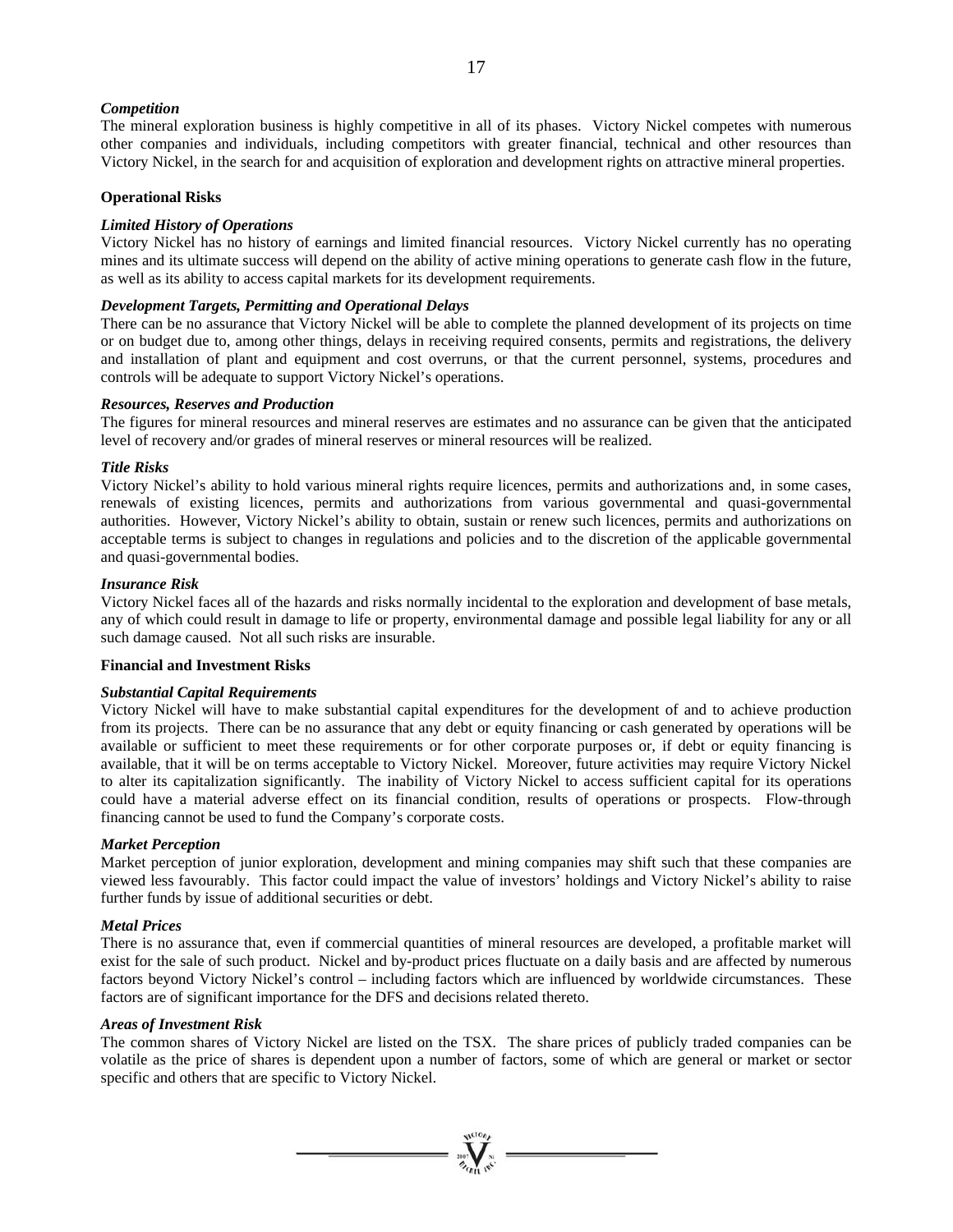The market for shares in small public companies is less liquid than for large public companies. Investors should be aware that the value of the Company's common shares may be volatile and may go down as well as up and investors may therefore not recover their original investment.

The market price of the Company's common shares may not reflect the underlying value of Victory Nickel's net assets. The price at which investors may dispose of their securities may be influenced by a number of factors, some of which may pertain to Victory Nickel and others of which are extraneous. On any disposal of their common shares, investors may realize less than the original amount invested.

# **Regulatory Risks**

# *Government Regulation*

Existing and possible future environmental and social impact legislation, regulations and actions, including the regulation of air and water quality, mining reclamation, solid and hazardous waste handling and disposal, the promotion of occupational health and safety, the protection of wildlife and ecological systems and the protection of the societies and communities of indigenous peoples, could cause significant expense, capital expenditures, restrictions and delays in activities, the extent of which cannot be predicted and which may well be beyond Victory Nickel's capacity to fund.

## *Economic, Political, Judicial, Administrative, Taxation or Other Regulatory Factors*

Victory Nickel may be adversely affected by changes in economic, political, judicial, administrative, taxation or other regulatory factors in the areas in which Victory Nickel does or will operate and holds its interests, as well as unforeseen matters.

# **Other Risks**

# *Environmental and Health Risks*

The Company has no significant exposure to environmental or health risks, although this will change as the Company's projects approach production (a normal characteristic of mineral industry projects). Lynn Lake, subject to option by Prophecy, is a former operating mine, however indemnifications exist from the Manitoba Government with respect to any pre-existing environmental concerns at that property.

# *Key Personnel*

Victory Nickel relies on a limited number of key consultants and there is no assurance that Victory Nickel will be able to retain such key consultants or other senior management. The loss of one or more of such key consultants or members of senior management, if not replaced, could have a material adverse effect on Victory Nickel's business, financial condition and prospects. Directors and management have previously accepted deferrals of remuneration in order to assist the Company through the economic turmoil; however, this potentially adds to the risk of losing experienced personnel.

# *Conflicts of Interest*

Certain of the Company's directors and officers are also directors and officers of other natural resource companies. Consequently, there exists the possibility for such directors and officers to be in a position of conflict.

## *Investments and Other Agreements with Resource Companies*

In addition, Victory Nickel makes, from time to time, investments in the common shares of publicly traded companies in the junior natural resources sector or may enter into option or other agreements therewith. These companies are subject to similar risks and uncertainties as is Victory Nickel, and Victory Nickel's investments in and agreements with these companies are subject to similar areas of risk as noted above. Victory Nickel seeks to manage its exposure by ensuring that appropriate recourse is included in such agreements upon the counterparty's failure to meet contractual obligations.

## **Summary**

The future success of the Company is subject to a number of risk factors that are common to the junior natural resources sector. These include the extent to which it can outline natural resources on its properties and establish the economic viability of developing those properties and the political, economic and legislative stability of the territories in which the Company's interests are located. Another significant factor is the ability of the Company to obtain necessary financing or to find strategic partners to fund expenditure commitments as they fall due, as the Company currently has limited funds. Furthermore, the development of any natural resource interest may take years to complete and the resulting income, if any, from the sale of any natural resources produced by the Company is largely dependent upon factors that are beyond its control, such as costs of development, operating costs and the market value of the end product.